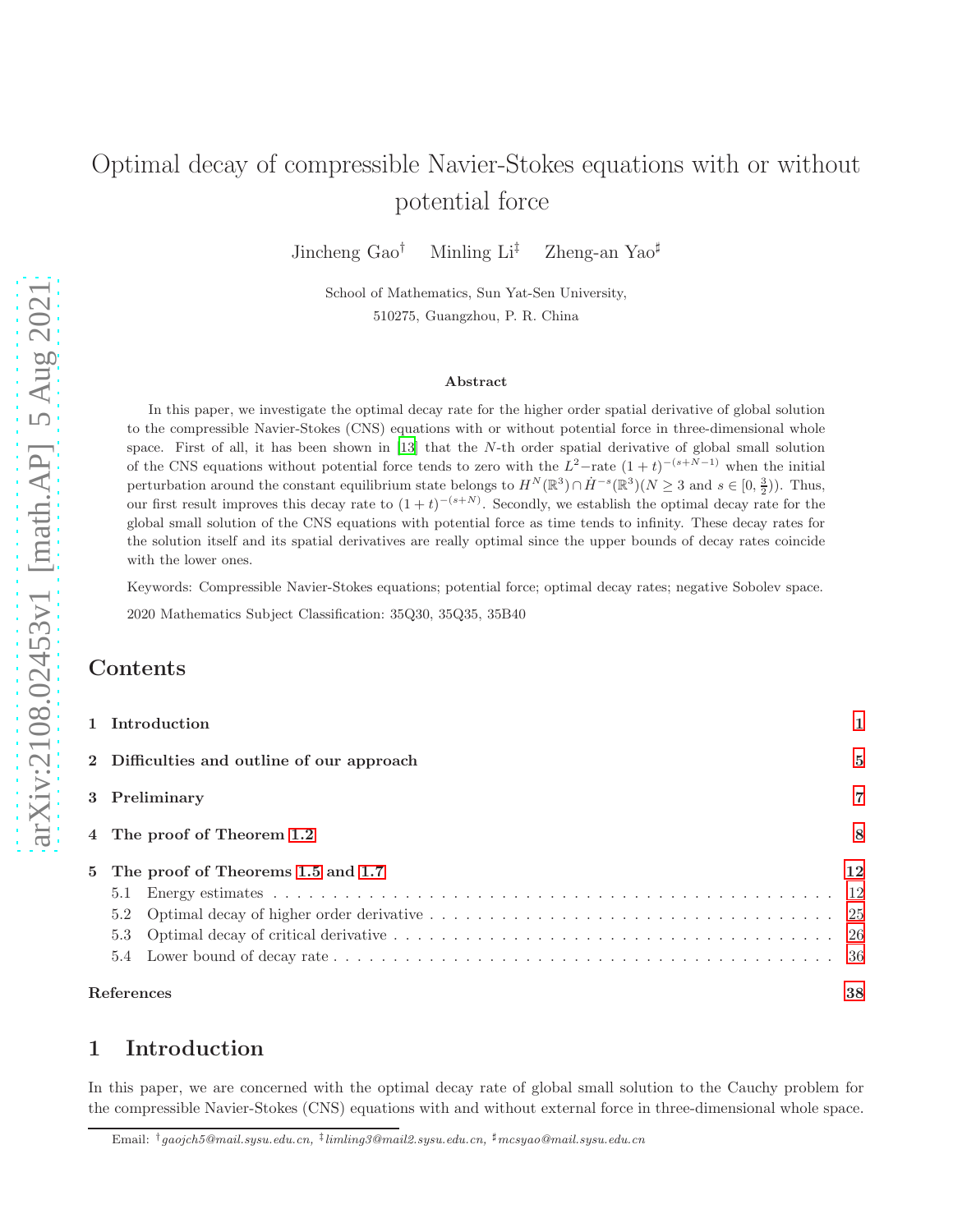Thus, our first result is to investigate the optimal decay rate for the CNS equations without external force as follows:

<span id="page-1-0"></span>
$$
\begin{cases}\n\rho_t + \operatorname{div}(\rho u) = 0, & (t, x) \in \mathbb{R}^+ \times \mathbb{R}^3, \\
(\rho u)_t + \operatorname{div}(\rho u \otimes u) + \nabla p - \mu \Delta u - (\mu + \lambda) \nabla \operatorname{div} u = 0, & (t, x) \in \mathbb{R}^+ \times \mathbb{R}^3,\n\end{cases}
$$
\n(1.1)

where  $\rho$ , u and p represent the unknown density, velocity and pressure, respectively. The initial data is given by

<span id="page-1-4"></span>
$$
(\rho, u)|_{t=0} = (\rho_0, u_0)(x), \quad x \in \mathbb{R}^3.
$$
\n(1.2)

Furthermore, as the space variable tends to infinity, we assume

<span id="page-1-2"></span>
$$
\lim_{|x| \to +\infty} (\rho, u) = (\bar{\rho}, 0),\tag{1.3}
$$

where  $\bar{\rho}$  is a positive constant. The pressure  $p(\rho)$  here is assumed to be a smooth function in a neighborhood of  $\bar{\rho}$ with  $p'(\bar{\rho}) > 0$ . The constant viscosity coefficients  $\mu$  and  $\lambda$  satisfy the physical conditions

<span id="page-1-3"></span>
$$
\mu > 0, \quad 2\mu + 3\lambda \ge 0. \tag{1.4}
$$

The CNS system [\(1.1\)](#page-1-0) is a well-known model which describes the motion of compressible fluid. In the following, we will introduce some mathematical results related to the CNS equations, including the local and global-in-time well-posedness, large time behavior and so on.

When the initial data are away from the vacuum, the local existence and uniqueness of classical solutions have been obtained in [\[35,](#page-39-0) [46\]](#page-39-1). If the initial density may vanish in open sets, the well-posedness theory also has been studied in [\[2](#page-37-1)[–4](#page-37-2), [26,](#page-38-1) [40\]](#page-39-2) when the initial data satisfy some compatibility conditions. The global classical solution was first obtained by Matsumura and Nishida [\[31\]](#page-39-3) as initial data is closed to a non-vacuum equilibrium in some Sobolev space  $H^s$ . This celebrated result requires that the solution has small oscillation from a uniform non-vacuum state such that the density is strictly away from vacuum. For general data, one has to face a tricky problem of the possible appearance of vacuum. As observed in [\[22](#page-38-2), [39,](#page-39-4) [56](#page-40-0), [57\]](#page-40-1), the strong (or smooth) solution for the CNS equations will blow up in finite time. In order to solve this problem, it is important to study some blow-up criteria of strong solutions, refer to [\[15](#page-38-3), [16](#page-38-4), [50,](#page-40-2) [53\]](#page-40-3). It is worth noting that the bounds established by the above papers are dependent on time. Thus, under the assumption that  $\sup_{t\in\mathbb{R}^+} ||\rho(t,\cdot)||_{C^\alpha} \leq M$  for some  $0 < \alpha < 1$ , He, Huang and Wang [\[14\]](#page-38-5) proved global stability of large solution and built the decay rate for the global solution as it tends to the constant equilibrium state. Later, Gao, Wei and Yao studied the optimal decay rate for this class of global large solution itself and its derivatives in a series of articles [\[10](#page-38-6)[–12](#page-38-7)]. In the presence of vacuum, Huang, Li and Xin[\[17\]](#page-38-8) established the global existence and uniqueness of strong solution for the CNS equations in three-dimensional space in the condition that the initial energy is small. Recently, Li and Xin [\[28](#page-39-5)] obtained similar results for the dimension two, in addition, they also studied the large time behavior of the solution for the CNS system with small initial data but allowing large oscillations. Some other related results with respect to the global well-posedness theory can be found in [\[25,](#page-38-9) [54\]](#page-40-4).

The large time behavior of the solutions to the isentropic compressible Navier-Stokes system has been studied extensively. The optimal decay rate for strong solution to the CNS system was first derived by Matsumura and Nishida [\[30](#page-39-6)], and later by Ponce [\[38\]](#page-39-7) for the optimal  $L^p(p \geq 2)$  decay rate. With the help of the study of Green function, the optimal  $L^p$   $(1 \leq p \leq \infty)$  decay rates in  $\mathbb{R}^n$  $(n \geq 2)$  were obtained in [\[19,](#page-38-10) [23\]](#page-38-11) when the small initial perturbation bounded in  $H^s \cap L^1$  with the integer  $s \geq [n/2] + 3$ . All these decay results mentioned above are restricted to the perturbation framework, that is, if the initial data is a small perturbation of constant equilibrium in  $L^1 \cap H^3$ , the decay rate of global solution to system [\(1.1\)](#page-1-0) in  $L^2$ -norm is

$$
\|\rho(t)-\bar{\rho}\|_{L^2} + \|u(t)\|_{L^2} \leq C(1+t)^{-\frac{3}{4}}.
$$

Furthermore, Gao, Tao and Yao [\[9](#page-38-12)] applied the Fourier splitting method, developed by Schonbek [\[41\]](#page-39-8), to establish optimal decay rate for the higher-order spatial derivative of global small solution. Specially, they built the decay rate as follows:

<span id="page-1-1"></span>
$$
\|\nabla^k(\rho - \bar{\rho})(t)\|_{H^{N-k}} + \|\nabla^k u(t)\|_{H^{N-k}} \le C_0 (1+t)^{-\frac{3}{4} - \frac{k}{2}}, \quad \text{for } 0 \le k \le N-1,
$$
\n(1.5)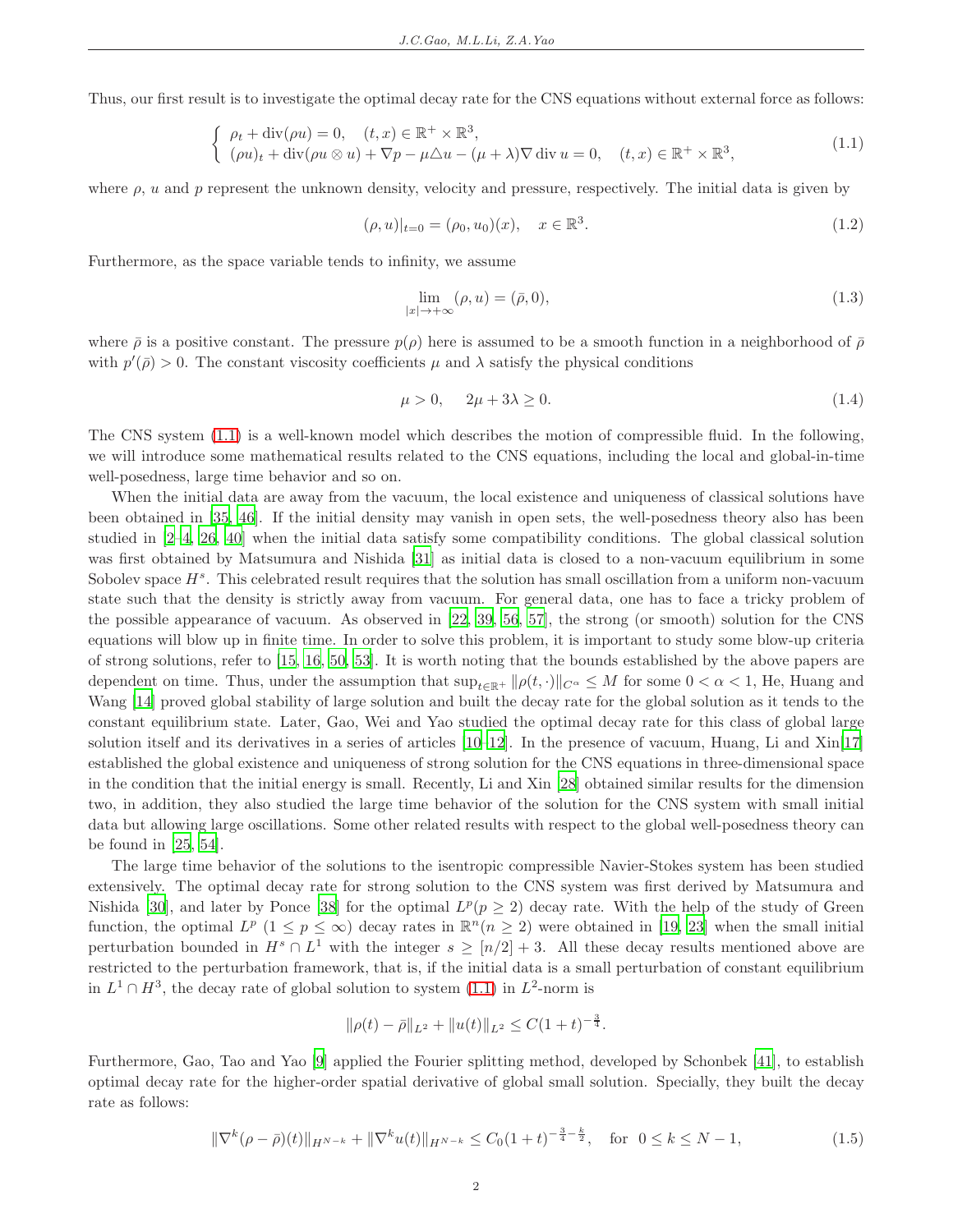if the initial perturbation belongs to  $H^N(\mathbb{R}^3) \cap L^1(\mathbb{R}^3)$ . Obviously, the decay rate for the N-th order spatial derivative of global solution in  $(1.5)$  is still not optimal. Recently, this tricky problem is addressed simultaneously in a series of articles [\[1,](#page-37-3) [51](#page-40-5), [55\]](#page-40-6) by using the spectrum analysis of the linearized part. In the perturbation setting, the approach to proving the decay estimate for the solution of the CNS system relies heavily on the analysis of the linearization of the system. More precisely, most of these decay results were proved by combining the linear optimal decay of spectral analysis with the energy method. From another point of view, under the assumption that the initial perturbation is bounded in  $\dot{H}^{-s}(s\in[0,\frac{3}{2}))$ , Guo and Wang [\[13\]](#page-38-0) obtained the optimal decay rate of the solution and its spatial derivatives of system [\(1.1\)](#page-1-0) under the  $H^N(N \geq 3)$ −framework by using pure energy method. More precisely, they established the following decay estimate

<span id="page-2-1"></span>
$$
\|\nabla^{l}(\rho - \bar{\rho})(t)\|_{H^{N-l}} + \|\nabla^{l}u(t)\|_{H^{N-l}} \le C_0(1+t)^{-(l+s)}, \text{ for } -s < l \le N-1.
$$
 (1.6)

This method in [\[13\]](#page-38-0) mainly combined the energy estimates with the interpolation between negative and positive Sobolev norms, and hence do not use the analysis of the linearized part. From the decay rate of [\(1.6\)](#page-2-1), it is easy to see that the decay rate of  $N-th$  order derivative of solution  $(\rho - \bar{\rho}, u)$  coincides with the lower one. However, the  $N-th$ order spatial derivative of heat equation has the optimal decay rate  $(1+t)^{-(N+s)}$  rather than  $(1+t)^{-(N-1+s)}$  (see Theorem 1.1 in  $[13]$ ). Thus, the first purpose in this paper is to investigate the optimal decay rate for  ${\it the \ quantity} \ \nabla^N(\rho,u) {\it \ as \ it \ converges \ to \ zero \ in \ } L^2-norm.$ 

Now, we state the result of decay rate for the CNS equations that has been established before.

<span id="page-2-2"></span>**Proposition 1.1.** ([\[13\]](#page-38-0)) Assume that  $(\rho_0 - \bar{\rho}, u_0) \in H^N$  for an integer  $N \geq 3$ . Then there exists a constant  $\delta_0$ such that if

$$
\|(\rho_0 - \bar{\rho}, u_0)\|_{H^{[\frac{N}{2}]+2}} \le \delta_0,
$$

then the problem [\(1.1\)](#page-1-0)–[\(1.3\)](#page-1-2) admits a unique global solution ( $\rho, u$ ) satisfying that for all  $t \geq 0$ 

<span id="page-2-6"></span>
$$
\|(\rho - \bar{\rho})(t)\|_{H^m}^2 + \|u(t)\|_{H^m}^2 + \int_0^t (\|\nabla \rho\|_{H^{m-1}}^2 + \|\nabla u\|_{H^m}^2) d\tau \le C(\|\rho_0 - \bar{\rho}\|_{H^m}^2 + \|u_0\|_{H^m}^2),\tag{1.7}
$$

where  $\left[\frac{N}{2}\right] + 2 \leq m \leq N$ . If further,  $(\rho_0 - \bar{\rho}, u_0) \in \dot{H}^{-s}$  for some  $s \in [0, \frac{3}{2})$ , then for all  $t \geq 0$ 

$$
\|\Lambda^{-s}(\rho - \bar{\rho})(t)\|_{L^2}^2 + \|\Lambda^{-s}u(t)\|_{L^2}^2 \le C_0,
$$
\n(1.8)

and

<span id="page-2-4"></span>
$$
\|\nabla^{l}(\rho - \bar{\rho})(t)\|_{H^{N-l}}^2 + \|\nabla^{l}u(t)\|_{H^{N-l}}^2 \le C_0(1+t)^{-(l+s)}, \text{ for } -s < l \le N-1.
$$
 (1.9)

Now, we state the first result, concerning the optimal decay rate of  $N-th$  order spatial derivative of the solution  $(\rho - \bar{\rho}, u)$  of problem  $(1.1)$ – $(1.3)$ .

<span id="page-2-0"></span>**Theorem 1.2.** Under all the assumptions in Proposition [1.1,](#page-2-2) then the global solution  $(\rho, u)$  of problem  $(1.1)$ – $(1.3)$ admits the decay estimate for all  $t \geq 0$ 

<span id="page-2-3"></span>
$$
\|\nabla^{N}(\rho - \bar{\rho})(t)\|_{L^{2}}^{2} + \|\nabla^{N}u(t)\|_{L^{2}}^{2} \leq C_{0}(1+t)^{-(s+N)}.
$$
\n(1.10)

where  $C_0$  is a constant independent of time.

Remark 1.3. The time decay estimate [\(1.10\)](#page-2-3), together with the decay estimate [\(1.9\)](#page-2-4), yields that

<span id="page-2-5"></span>
$$
\|\nabla^{l}(\rho - \bar{\rho})(t)\|_{H^{N-l}}^2 + \|\nabla^{l}u(t)\|_{H^{N-l}}^2 \le C_0(1+t)^{-(l+s)}, \text{ for } -s < l \le N. \tag{1.11}
$$

Then, the decay estimate [\(1.11\)](#page-2-5) provides with optimal decay rate for the global solution ( $\rho - \bar{\rho}, u$ ) itself and its any spatial derivative converging to zero. Here the decay rate of global solution of original problem  $(1.1)$ – $(1.3)$  converging to equilibrium state is called optimal in the sense that it coincides with the rate of solution of the linearized system.

Remark 1.4. Combine the decay rate [\(1.5\)](#page-1-1) and the method as the proof of Theorem [1.2,](#page-2-0) we also have

$$
\|\nabla^{N}(\rho-\bar{\rho})(t)\|_{L^{2}} + \|\nabla^{N}u(t)\|_{L^{2}} \leq C_{0}(1+t)^{-\frac{3}{4}-\frac{N}{2}}.
$$

This decay estimate of the N-th order spatial derivative is optimal in the sense that it coincides with the rate of solution of linearized part.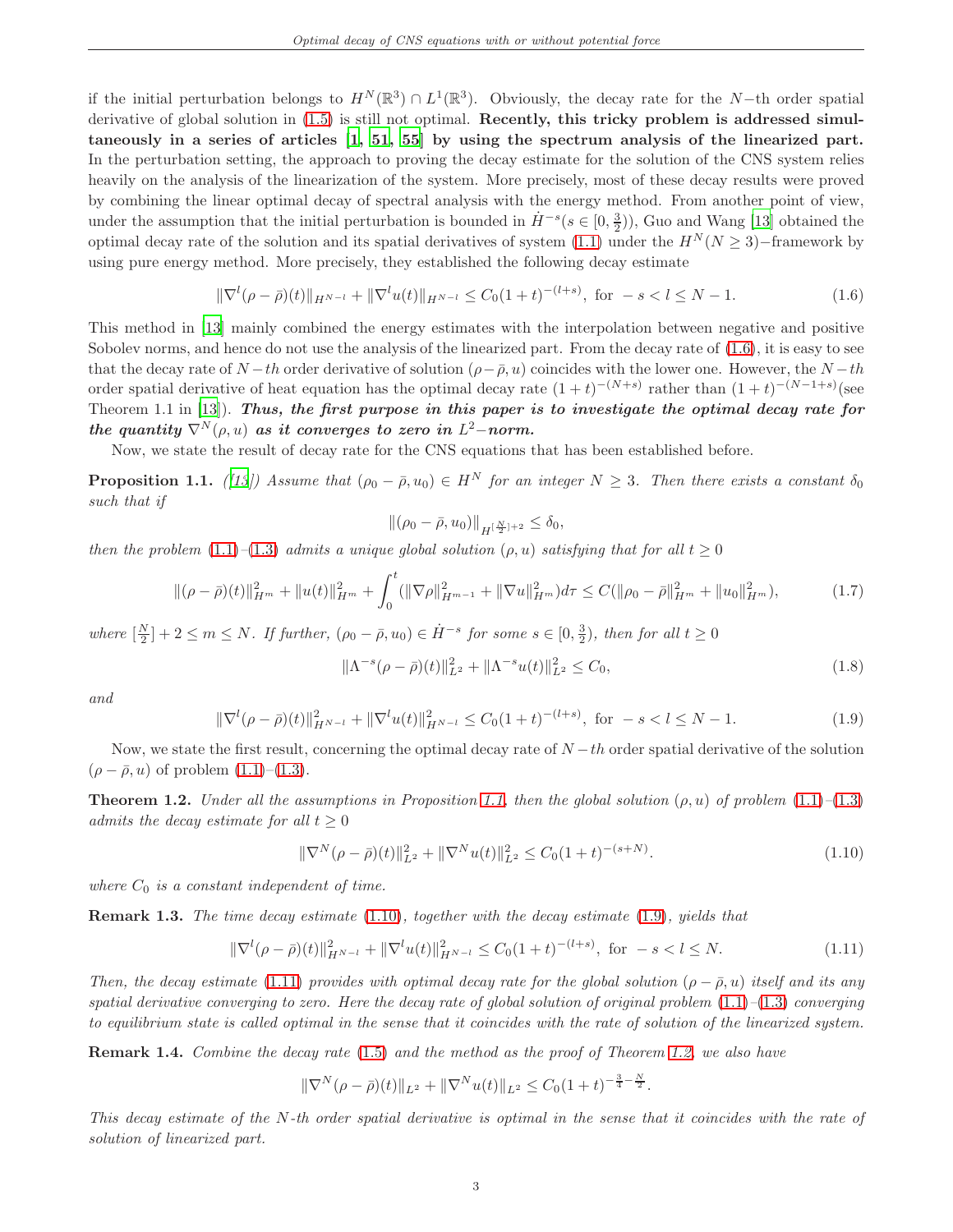Next, we consider the optimal decay rate of solution for the CNS equations with potential force in threedimensional whole space as follows:

<span id="page-3-1"></span>
$$
\begin{cases}\n\rho_t + \operatorname{div}(\rho u) = 0, & (t, x) \in \mathbb{R}^+ \times \mathbb{R}^3, \\
(\rho u)_t + \operatorname{div}(\rho u \otimes u) + \nabla p - \mu \Delta u - (\mu + \lambda) \nabla \operatorname{div} u + \rho \nabla \phi = 0, & (t, x) \in \mathbb{R}^+ \times \mathbb{R}^3,\n\end{cases}
$$
\n(1.12)

where  $\rho$ , u and p represent the density, velocity and pressure, respectively. And  $-\nabla\phi$  is the time independent potential force. The constant viscosity coefficients  $\mu$  and  $\lambda$  satisfy the physical conditions [\(1.4\)](#page-1-3). The initial data

<span id="page-3-3"></span>
$$
(\rho, u)|_{t=0} = (\rho_0, u_0)(x) \to (\rho_\infty, 0), \quad |x| \to 0,
$$
\n(1.13)

where  $\rho_{\infty}$  is a positive constant. We assume that  $p(\rho)$  is a smooth function in a neighborhood of  $\rho_{\infty}$  with  $p'(\rho_{\infty}) > 0$ . The stationary solution  $(\rho^*(x), u^*(x))$  for the CNS equations [\(1.12\)](#page-3-1) is given by  $(\rho^*(x), 0)$  satisfying

<span id="page-3-4"></span>
$$
\int_{\rho_{\infty}}^{\rho^*(x)} \frac{p'(s)}{s} ds + \phi(x) = 0.
$$
\n(1.14)

The details of derivation for the stationary solution can be found in [\[32](#page-39-9)]. First, Matsumura and Nishida [\[32\]](#page-39-9) obatined the global existence of solutions to system  $(1.12)$  near the steady state  $(\rho^*(x), 0)$  with initial perturbation under the  $H^3$ –framework. In addition, they also showed that the global solution converges to the stationary state as time tends to infinity. The first work to give explicit decay estimate for solution was represented by Deckelnick [\[5](#page-37-4)]. Specifically, Deckelnick was concerned about the isentropic case and showed that

$$
\sup_{x \in \mathbb{R}^3} |(\rho(t, x) - \rho^*(x), u(t, x))| \le C(1+t)^{-\frac{1}{4}}.
$$

This was then improved by Shibata and Tanaka for more general external forces in [\[47,](#page-40-7) [48](#page-40-8)] to  $(1+t)^{-\frac{1}{2}+\kappa}$  for any small positive constant  $\kappa$  when the initial perturbation belongs to  $H^3 \cap L^{\frac{6}{5}}$ . Later, Duan, Liu, Ukai and Yang [\[6\]](#page-37-5) investigated the optimal  $L^p - L^q$  convergence rates for this system when the initial perturbation is also bounded in  $L^p$  with  $1 \leq p < \frac{6}{5}$ . Specifically, they established the decay rate as follows:

<span id="page-3-2"></span>
$$
\|(\rho - \rho^*, u)(t)\|_{L^2} \le C(1+t)^{-\frac{3}{2}(\frac{1}{p}-\frac{1}{2})}, \quad \|\nabla^k(\rho - \rho^*, u)(t)\|_{L^2} \le C(1+t)^{-\frac{3}{2}(\frac{1}{p}-\frac{1}{2})-\frac{k}{2}}, \text{ for } k = 1, 2, 3. \tag{1.15}
$$

For more result about the decay estimate for the CNS equations with potential force, one may refer to [\[7,](#page-38-13) [27](#page-39-10), [33,](#page-39-11) [34,](#page-39-12) [36](#page-39-13), [49](#page-40-9), [52\]](#page-40-10). Obviously, the decay rates of the second and third order spatial derivatives in [\(1.15\)](#page-3-2) are only the same as the first one. In this paper, our second target is to investigate the optimal decay rate for the  $k-th$  ( $k \geq 2$ ) order spatial derivative of solution to the CNS equations with potential force.

Finally, we aim to investigate the lower bounds of decay rates for the solution itself and its spatial derivatives. The decay rate is called optimal in the sense that this rate coincides with the linearized part. Thus, the study of the lower decay rate, which is the same as the upper one, can help us obtain the optimal decay rate of solution. Along this direction, Schonbek addressed the lower bound of decay rate for solution of the classical incompressible Navier-Stokes equations [\[42,](#page-39-14) [43](#page-39-15)] (see also MHD equations [\[44](#page-39-16)]). Based on so-called Gevrey estimates, Oliver and Titi [\[37\]](#page-39-17) established the lower and upper bounds of decay rate for the higher order derivatives of solution to the incompressible Navier-Stokes equations in whole space. For the case of compressible flow, there are many results of lower bound of decay rate for the solution itself to the CNS equations and related models, such as the CNS equations [\[20](#page-38-14), [24\]](#page-38-15), compressible Navier-Stokes-Poisson equations [\[21,](#page-38-16) [58\]](#page-40-11), and compressible viscoelastic flows [\[18\]](#page-38-17). However, these lower bounds mentioned above only consider the solution itself and do not involve the derivative of the solution. Recently, some scholars are devoted to studying the lower bound of decay rate for the derivative of solution, which can be referred to  $[1, 8, 12, 55]$  $[1, 8, 12, 55]$  $[1, 8, 12, 55]$  $[1, 8, 12, 55]$ . Thus, our third target is to establish lower bound of decay rate for the global solution itself and its spatial derivatives. These lower bounds of decay estimates, which coincide with the upper ones, show that they are really optimal.

Now, our second result can be stated as follows.

<span id="page-3-0"></span>**Theorem 1.5.** Let  $(\rho^*(x), 0)$  be the stationary solution of initial value problem  $(1.12)$ - $(1.13)$ , if  $(\rho_0 - \rho^*, u_0) \in H^N$ for  $N \geq 3$ , there exists a constant  $\delta$  such that the potential function  $\phi(x)$  satisfies

<span id="page-3-5"></span>
$$
\sum_{k=0}^{N+1} \|(1+|x|)^k \nabla^k \phi\|_{L^2 \cap L^\infty} \le \delta,
$$
\n(1.16)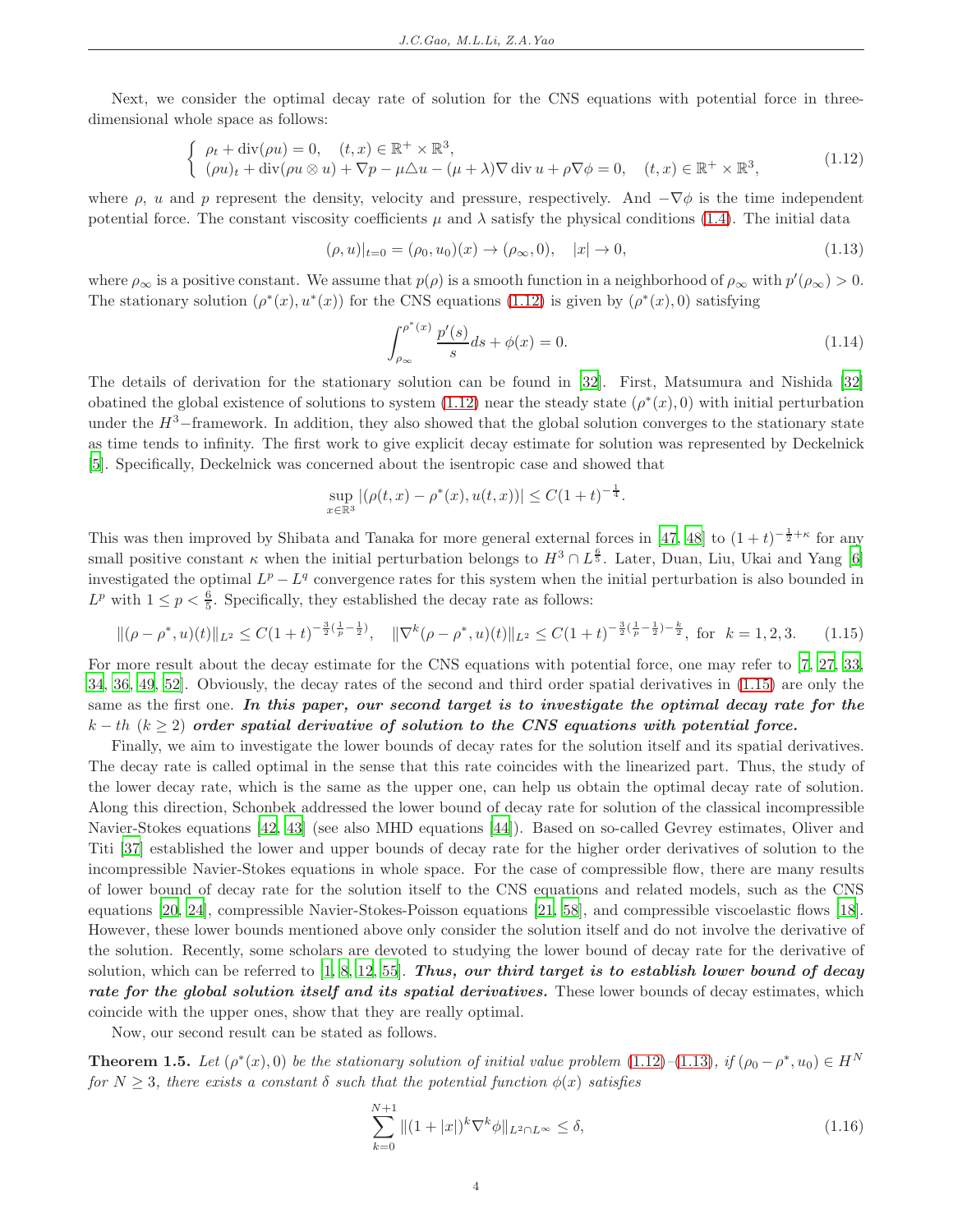and the initial perturbation statisfies

<span id="page-4-6"></span>
$$
\|(\rho_0 - \rho^*, u_0)\|_{H^N} \le \delta. \tag{1.17}
$$

<span id="page-4-5"></span>Then there exists a unique global solution  $(\rho, u)$  of initial value problem  $(1.12)$ – $(1.13)$  satisfying

$$
\|(\rho - \rho^*, u)(t)\|_{H^N}^2 + \int_0^t \left( \|\nabla(\rho - \rho^*)\|_{H^{N-1}}^2 + \|\nabla u\|_{H^N}^2 \right) ds \le C \|\rho_0 - \rho^*, u_0\|_{H^N}^2, \quad t \ge 0,
$$
\n(1.18)

where  $C$  is a positive constant independent of time  $t$ . If further

$$
\|(\rho_0 - \rho^*, u_0)\|_{L^1} < \infty,
$$

then there exists constans  $\delta_0 > 0$  and  $\bar{C}_0 > 0$  such that for any  $0 < \delta \leq \delta_0$ , we have

<span id="page-4-2"></span>
$$
\|\nabla^k(\rho - \rho^*)(t)\|_{L^2} + \|\nabla^k u(t)\|_{L^2} \le \bar{C}_0 (1+t)^{-\frac{3}{4} - \frac{k}{2}}, \quad \text{for } 0 \le k \le N. \tag{1.19}
$$

Remark 1.6. The global well-posedness theory of the CNS equations with potential force in three-dimensional whole space was studied in [\[6\]](#page-37-5) under the  $H^3$ -framework. Furthermore, they also established the decay estimate [\(1.15\)](#page-3-2) if the initial data belongs to  $L^p$  with  $1 \le p < \frac{6}{5}$ . Thus, the advantage of the decay rate [\(1.19\)](#page-4-2) in Theorem [1.5](#page-3-0) is that the decay rate of the global solution  $(\rho - \rho^*, u)$  itself and its any order spatial derivative is optimal.

Finally, we have the following result concerning the lower bounds of decay rates for solution and its spatial derivatives of the CNS equations with potential force.

<span id="page-4-1"></span>**Theorem 1.7.** Suppose the assumptions of Theorem [1.5](#page-3-0) hold on. Furthermore, we assume that  $\int_{\mathbb{R}^3} (\rho_0 - \rho^*)(x) dx$ and  $\int_{\mathbb{R}^3} u_0(x) dx$  are at least one nonzero. Then, the global solution  $(\rho, u)$  obtained in Theorem [1.7](#page-4-1) has the decay rates for any large enough t,

<span id="page-4-3"></span>
$$
c_0(1+t)^{-\frac{3}{4}-\frac{k}{2}} \le \|\nabla^k(\rho-\rho^*)(t)\|_{L^2} \le c_1(1+t)^{-\frac{3}{4}-\frac{k}{2}};
$$
  
\n
$$
c_0(1+t)^{-\frac{3}{4}-\frac{k}{2}} \le \|\nabla^k u(t)\|_{L^2} \le c_1(1+t)^{-\frac{3}{4}-\frac{k}{2}};
$$
\n(1.20)

for all  $0 \leq k \leq N$ . Here  $c_0$  and  $c_1$  are positive constants independent of time t.

**Remark 1.8.** The decay rates showed in [\(1.19\)](#page-4-2) and [\(1.20\)](#page-4-3) imply that the k−th ( $0 \le k \le N$ ) order spatial derivative of the solution converges to the equilibrium state  $(\rho^*,0)$  at the  $L^2$ -rate  $(1+t)^{-\frac{3}{4}-\frac{k}{2}}$ . In other words, these decay rates of the solution itself and its spatial derivatives obtained in [\(1.19\)](#page-4-2) and [\(1.20\)](#page-4-3) are optimal.

**Notation:** Throughout this paper, for  $1 \leq p \leq +\infty$  and  $s \in \mathbb{R}$ , we simply denote  $L^p(\mathbb{R}^3)$  and  $H^s(\mathbb{R}^3)$  by  $L^p$  and  $H^s$ , respectively. And the constant C denotes a general constant which may vary in different estimates.  $\widehat{f}(\xi) = \mathcal{F}(f(x))$  represents the usual Fourier transform of the function  $f(x)$  with respect to  $x \in \mathbb{R}^3$ .  $\mathcal{F}^{-1}(\widehat{f}(\xi))$  means the inverse Fourier transform of  $\widehat{f}(\xi)$  with respect to  $\xi \in \mathbb{R}^3$ . For the sake of simplicity, we write  $\int f dx := \int_{\mathbb{R}^3} f dx$ .

The rest of the paper is organized as follows. In Section [2,](#page-4-0) we introduce the difficulties and our approach to prove the results. In Section [3,](#page-6-0) we recall some important lemmas, which will be used in later analysis. And Section [4](#page-7-0) is denoted to giving the proof of Theorem [1.2.](#page-2-0) Finally, Theorem [1.5](#page-3-0) and Theorem [1.7](#page-4-1) are proved in Section [5.](#page-11-0)

### <span id="page-4-0"></span>2 Difficulties and outline of our approach

The main goal of this section is to explain the main difficulties of proving Theorems [1.2,](#page-2-0) [1.5](#page-3-0) and [1.7](#page-4-1) as well as our strategies for overcoming them. In order to establish optimal decay estimate for the CNS equations, the main difficulty comes from the system [\(1.1\)](#page-1-0) or [\(1.12\)](#page-3-1) satisfying hyperbolic-parabolic coupling equations, such that the density only can obtain lower dissipation estimate.

<span id="page-4-4"></span>First of all, let us introduce our strategy to prove the Theorem [1.2.](#page-2-0) Indeed, applying the classical energy estimate, it is easy to establish following estimate:

$$
\frac{d}{dt} \|\nabla^N(n, u)\|_{L^2}^2 + \|\nabla^{N+1} u\|_{L^2}^2 \le \|\nabla(n, u)\|_{H^1}^2 \|\nabla^N(n, u)\|_{L^2}^2 + \text{some good terms.} \tag{2.1}
$$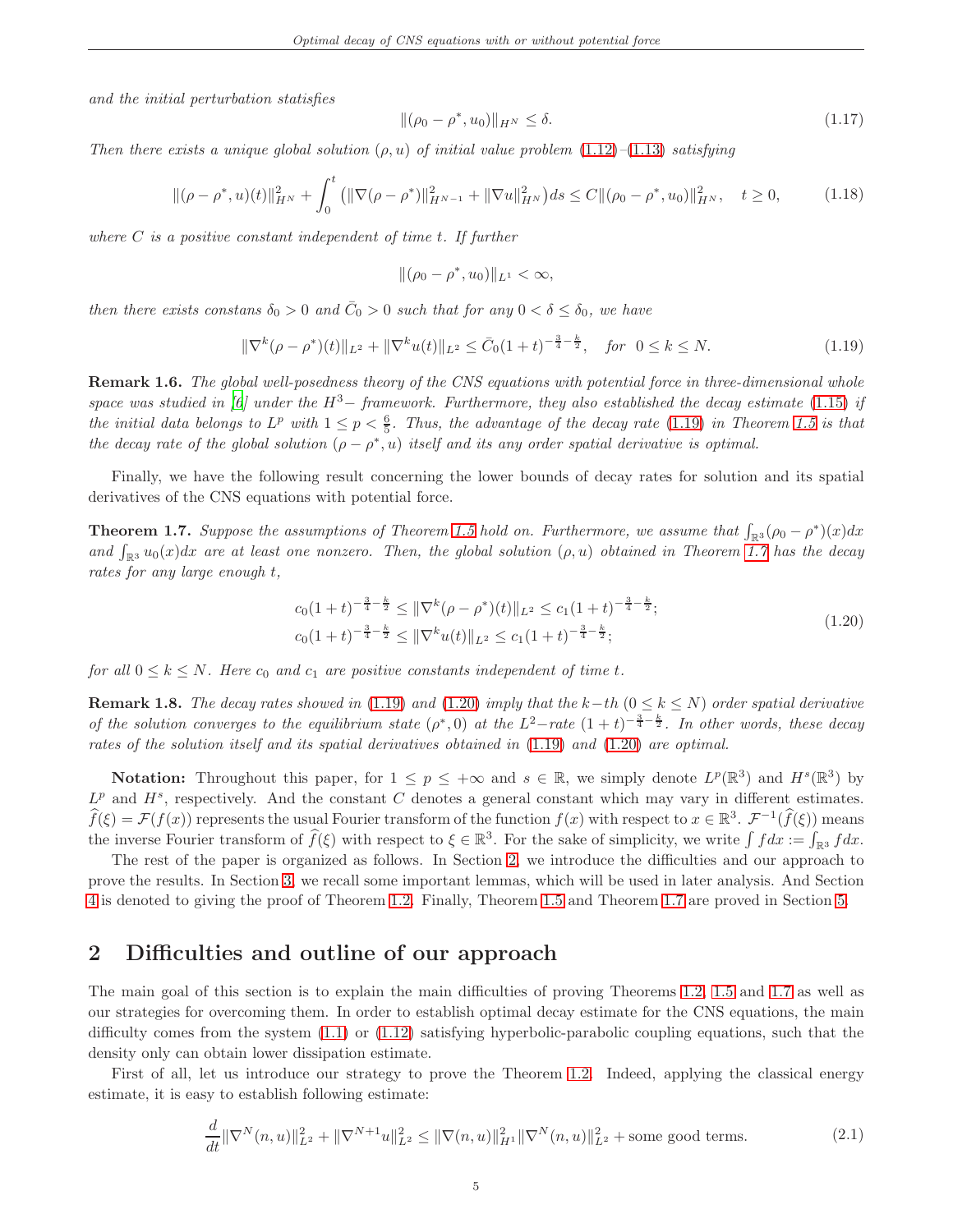In order to control the first term on the right handside of [\(2.1\)](#page-4-4), the idea in [\[13\]](#page-38-0) is to establish the dissipative for the density  $\nabla^N n$ , which gives rise to the cross term  $\frac{d}{dt} \int \nabla^{N-1} u \cdot \nabla^N n dx$  in energy part. This is the reason why the decay rate of the  $N - th$  order spatial derivative of solution of the CNS equations can only attain the decay rate as the  $(N-1) - th$  one. In order to settle this problem, our strategy is to apply the time integrability of the dissipative term of density rather than absorbing it by the dissipative term. More precisely, applying the weighted energy method to the estimate  $(2.1)$  and using decay  $(1.9)$ , it holds true

$$
(1+t)^{N+\sigma+\epsilon_0} \|\nabla^N(n,u)\|_{L^2}^2 + \int_0^t (1+\tau)^{N+\sigma+\epsilon_0} \|\nabla^{N+1}u\|_{L^2}^2 d\tau
$$
  

$$
\leq \|\nabla^N(n_0, u_0)\|_{L^2}^2 + \int_0^t (1+\tau)^{N-1+\sigma+\epsilon_0} \|\nabla^N(n,u)\|_{L^2}^2 d\tau + \text{some good terms.}
$$
 (2.2)

<span id="page-5-1"></span><span id="page-5-0"></span>Thus, we need to control the second term on the right handside of [\(2.2\)](#page-5-0). On the other hand, it is easy to check that

$$
\frac{d}{dt}\mathcal{E}^{N-1}(t) + C(||\nabla^N n||_{L^2}^2 + ||\nabla^N u||_{H^1}^2) \le 0.
$$
\n(2.3)

Here  $\mathcal{E}^{N-1}(t)$  is equivalent to  $\|\nabla^{N-1}(n,u)\|_{H^1}^2$ . The combination of [\(2.3\)](#page-5-1) and decay estimate [\(1.9\)](#page-2-4) yields directly

<span id="page-5-2"></span>
$$
(1+t)^{N-1+\sigma+\epsilon_0} \mathcal{E}^{N-1}(t) + \int_0^t (1+\tau)^{N-1+\sigma+\epsilon_0} \left( \|\nabla^N n\|_{L^2}^2 + \|\nabla^N u\|_{H^1}^2 \right) d\tau \le C(1+t)^{\epsilon_0}.
$$
 (2.4)

Thus, we apply the time integrability of the dissipative term of density in [\(2.4\)](#page-5-2) to control the second term on the right handside of [\(2.2\)](#page-5-0). Therefore, we can obtain the optimal decay rate for  $\nabla^{N}(n, u)$  as it converges to zero.

Secondly, we will establish the optimal decay rate, including in Theorem [1.5,](#page-3-0) for the higher order spatial derivative of global solution to the CNS equations with external potential force. Due to the influence of potential force, the equilibrium state of global solution will depend on the spatial variable. This will create some fundamental difficulties as we establish the energy estimates, see Lemmas [5.2,](#page-12-0) [5.3](#page-17-0) and [5.4.](#page-23-0) Similar to the decay estimate [\(1.15\)](#page-3-2)(cf.[\[6](#page-37-5)]), one can combine the energy estimate and the decay rate of linearized system to obtain the following decay estimates:

<span id="page-5-3"></span>
$$
\|\nabla^{k}(\rho - \rho^{*})(t)\|_{H^{N-k}} + \|\nabla^{k}u(t)\|_{H^{N-k}} \leq C(1+t)^{-(\frac{3}{4} + \frac{k}{2})}, \quad k = 0, 1,
$$
\n(2.5)

if the initial data  $(\rho_0 - \rho^*, u_0)$  belongs to  $H^N \cap L^1$ . To prove that this decay is true for  $k \in \{2, \dots, N-1\}$ , we are going to do it by mathematical induction. Thus, assume that decay [\(2.5\)](#page-5-3) holds on for  $k = l \in \{1, \dots, N-2\}$ , our target is to prove the validity of  $(2.5)$  as  $k = l + 1$ . This logical relationship can be guaranteed by using the classical Fourier splitting method $(cf[9])$  $(cf[9])$  $(cf[9])$ . However, similar to the method of the proof of Theorem [1.2,](#page-2-0) we guarantee this logical relationship by using the time weighed method, see Lemma [5.5](#page-24-1) more specifically. Since the presence of potential force term  $\rho \nabla \phi$ , we can not apply the time weighted method mentioned above to establish the optimal decay rate for the  $N-th$  order spatial derivative of global solution. Motivated by [\[55](#page-40-6)], we establish some energy estimate for the quantity  $\int_{|\xi|\geq \eta} \widehat{\nabla^{N-1}v} \cdot \widehat{\nabla^N n}d\xi$ , namely the higher frequency part, rather than  $\int \nabla^{N-1}u \cdot \nabla^N n dx$ . Here  $\widehat{\nabla^{N-1}v}$  and  $\widehat{\nabla^{N}n}$  stand for the Fourier part of  $\nabla^{N-1}v$  and  $\nabla^{N}n$  respectively. The advantage is that the quantity  $\|\nabla^N(n,v)\|_{L^2}^2 - \eta_3 \int_{|\xi|\geq \eta} \widehat{\nabla^{N-1}v} \cdot \widehat{\nabla^N n} d\xi$  is equivalent to  $\|\nabla^N(n,v)\|_{L^2}^2$ . Then, the combination of some energy estimate and decay estimate can help us build the following inequality:

$$
\frac{d}{dt}\left\{\|\nabla^{N}(n,v)\|_{L^{2}}^{2}-\eta_{3}\int_{|\xi|\geq \eta} \widehat{\nabla^{N-1}v}\cdot\overline{\widehat{\nabla^{N}n}}d\xi\right\}+\|\nabla^{N}v^{h}\|_{L^{2}}^{2}+\eta_{3}\|\nabla^{N}n^{h}\|_{L^{2}}^{2}
$$
\n
$$
\leq C\|\nabla^{N}(n^{l},v^{l})\|_{L^{2}}^{2}+C(1+t)^{-3-N}.\tag{2.6}
$$

<span id="page-5-4"></span>Then, one has to estimate the decay rate of the low-frequency term  $\|\nabla^N(n^l, v^l)\|_{L^2}^2$ . Indeed, Duhamel's principle and decay estimate of  $k - th$  ( $0 \le k \le N$ ) order spatial derivative of solution obtained above allow us to obtain that

$$
\|\nabla^N(n^l, v^l)\|_{L^2} \le C\delta \sup_{0 \le \tau \le t} \|\nabla^N(n, v)\|_{L^2} + C(1+t)^{-\frac{3}{4}-\frac{N}{2}}.
$$

which, together with [\(2.6\)](#page-5-4), by using the smallness of  $\delta$ , we can obtain the optimal decay rate for the  $N - th$  order spatial derivative of global solution to the CNS equations with external potential force.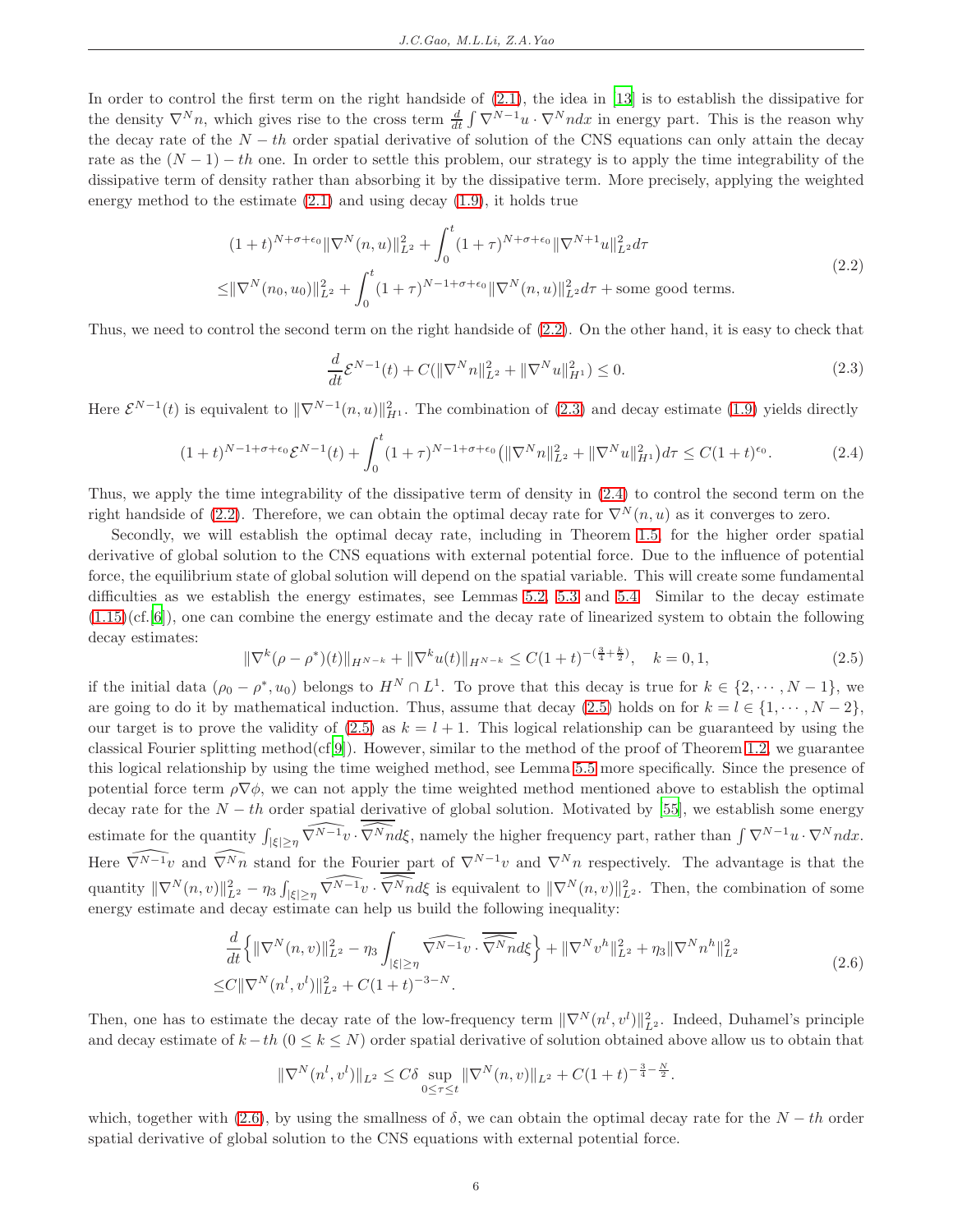Finally, we will establish the lower decay estimate, coincided with the upper one, for the global solution itself and its spatial derivative. It is noticed that the system in terms of density and momentum is always adopted to establish the lower bounds of decay rates for the global solution and its spatial derivatives in many previous works, one may refer to ([\[1](#page-37-3), [24\]](#page-38-15)). However, the appearance of potential force term(i.e.,  $\rho \nabla \phi$ ) prevents us taking this method to solve the problem. Thus, let  $(n, v)$  and  $(\tilde{n}, \tilde{v})$  be the solutions of nonlinear and linearized problem respectively. Define the difference:  $(n_{\delta}, v_{\delta}) \stackrel{def}{=} (n - \tilde{n}, v - \tilde{v})$ , it holds on

$$
||n||_{L^2} \ge ||\widetilde{n}||_{L^2} - ||n_{\delta}||_{L^2}
$$
 and  $||v||_{L^2} \ge ||\widetilde{v}||_{L^2} - ||v_{\delta}||_{L^2}$ .

If these quantities obey the assumptions:  $\|(n_\delta, v_\delta)\|_{L^2} \leq \widetilde{C}\delta(1+t)^{-\frac{3}{4}}$  and  $\min\{\|\widetilde{n}\|_{L^2}, \|\widetilde{v}\|_{L^2}\} \geq \widetilde{c}(1+t)^{-\frac{3}{4}}$ , moreover, the constant  $\delta$  is a small constant and independent of  $\tilde{c}$ , then we can choose the constant  $\delta$  to obtain the decay rate  $\min\{\|n\|_{L^2}, \|v\|_{L^2}\} \ge c_1(1+t)^{-\frac{3}{4}}$ . Similarly, it is easy to check that the decay [\(1.20\)](#page-4-3) holds true for  $k=1$ . Based on the lower bound of decay rate for first order spatial derivative of solution and the upper bound of decay rate for the solution itself, we can deduce the lower bound of decay rate for  $k - th$  ( $2 \le k \le N$ ) order spatial derivative of solution by using the following Sobolev interpolation inequality:

$$
\|\nabla^k(n,v)\|_{L^2} \ge C \|\nabla(n,v)\|_{L^2}^k \|(n,v)\|_{L^2}^{-(k-1)}, \text{ for } 2 \le k \le N.
$$

<span id="page-6-0"></span>And more proof details of Theorem [1.7](#page-4-1) can be found in Section [5.4](#page-35-0) below.

# 3 Preliminary

In this section, we collect some elementary inequalities, which will be extensively used in later sections. First of all, in order to estimate the term about  $\bar{\rho}(x)$  in the CNS equations with a potential force, we need the following Hardy inequality.

<span id="page-6-1"></span>**Lemma 3.1** (Hardy inequality). For  $k \geq 1$ , suppose that  $\frac{\nabla \phi}{(1+|x|)^{k-1}} \in L^2$ , then  $\frac{\phi}{(1+|x|)^k} \in L^2$ , with the estimate

$$
\|\frac{\phi}{(1+|x|)^k}\|_{L^2}\leq C\|\frac{\nabla\phi}{(1+|x|)^{k-1}}\|_{L^2}.
$$

The proof of Lemma [3.1](#page-6-1) is simply and we omit it here. We will use the following Sobolev interpolation of Gagliardo-Nirenberg inequality frequently in energy estimates, which can be found in [\[13\]](#page-38-0) more details.

<span id="page-6-4"></span>**Lemma 3.2** (Sobolev interpolation inequality). Let  $2 \le p \le +\infty$  and  $0 \le l, k \le m$ . If  $p = +\infty$ , we require furthermore that  $l \leq k+1$  and  $m \geq k+2$ . Then if  $\nabla^l \phi \in L^2$  and  $\nabla^m \phi \in L^2$ , we have  $\nabla^k \phi \in L^p$ . Moreover, there exists a positive constant  $C$  dependent only on  $k, l, m, p$  such that

<span id="page-6-3"></span>
$$
\|\nabla^k \phi\|_{L^p} \le C \|\nabla^l \phi\|_{L^2}^{\theta} \|\nabla^m \phi\|_{L^2}^{1-\theta},\tag{3.1}
$$

where  $0 \leq \theta \leq 1$  satisfying

$$
\frac{k}{3} - \frac{1}{p} = \left(\frac{l}{3} - \frac{1}{2}\right)\theta + \left(\frac{m}{3} - \frac{1}{2}\right)(1 - \theta).
$$

Then we recall the following commutator estimate, which is used frequently in energy estimates. The proof and more details may refer to [\[29\]](#page-39-18).

<span id="page-6-2"></span>**Lemma 3.3.** Let  $k \geq 1$  be an integer and define the commutator

$$
[\nabla^k, f]g = \nabla^k(fg) - f\nabla^k g.
$$

Then we have

$$
\|[\nabla^k, f]g\|_{L^2} \leq C\|\nabla f\|_{L^\infty} \|\nabla^{k-1}g\|_{L^2} + C\|\nabla^k f\|_{L^2} \|g\|_{L^\infty},
$$

where  $C$  is a positive constant dependent only on  $k$ .

Finally, we conclude this section with the following lemma. The proof and more details may refer to [\[1\]](#page-37-3).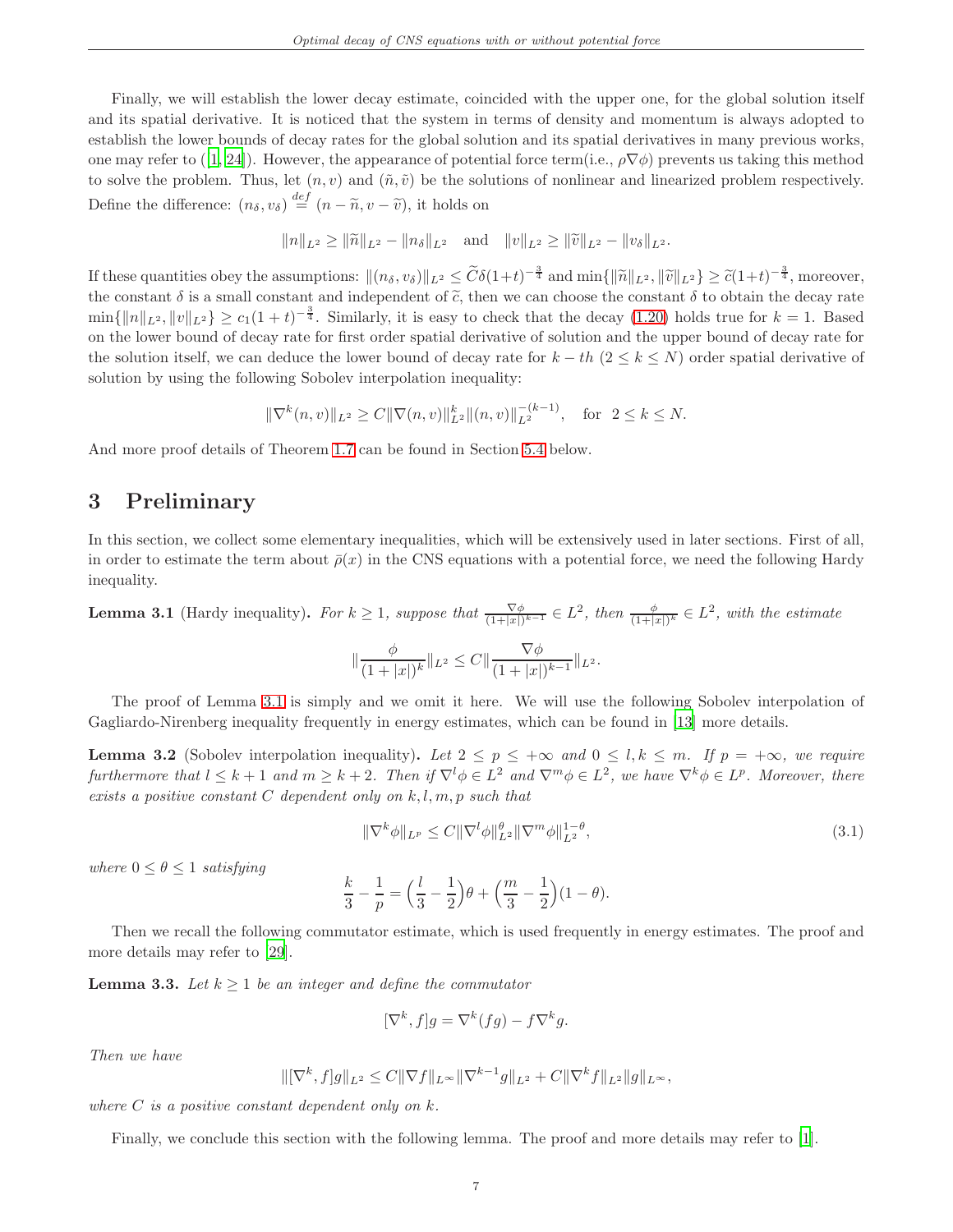<span id="page-7-4"></span>**Lemma 3.4.** Let  $r_1, r_2 > 0$  be two real numbers, for any  $0 < \epsilon_0 < 1$ , we have

$$
\int_0^{\frac{t}{2}} (1+t-\tau)^{-r_1} (1+\tau)^{-r_2} d\tau \le C \begin{cases} (1+t)^{-r_1}, & \text{for } r_2 > 1, \\ (1+t)^{-r_1+\epsilon_0}, & \text{for } r_2 = 1, \\ (1+t)^{-(r_1+r_2-1)}, & \text{for } r_2 < 1, \end{cases}
$$

$$
\int_{\frac{t}{2}}^t (1+t-\tau)^{-r_1} (1+\tau)^{-r_2} d\tau \le C \begin{cases} (1+t)^{-r_2}, & \text{for } r_1 > 1, \\ (1+t)^{-r_2+\epsilon_0}, & \text{for } r_1 = 1, \\ (1+t)^{-(r_1+r_2-1)}, & \text{for } r_1 < 1, \end{cases}
$$

<span id="page-7-0"></span>where  $C$  is a positive constant independent of  $t$ .

# 4 The proof of Theorem [1.2](#page-2-0)

In this section, we study the optimal decay rate of the  $N - th$  spatial derivative of global small solution for the initial value problem [\(1.1\)](#page-1-0)–[\(1.3\)](#page-1-2). Thus, let us write  $n \stackrel{def}{=} \rho - \bar{\rho}$ , then the original system (1.1)–[\(1.2\)](#page-1-4) can be rewritten in the perturbation form as

<span id="page-7-1"></span>
$$
\begin{cases}\n n_t + \bar{\rho} \operatorname{div} u = S_1, \quad (t, x) \in \mathbb{R}^+ \times \mathbb{R}^3, \\
 u_t + \gamma \bar{\rho} \nabla n - \bar{\mu} \triangle u - (\bar{\mu} + \bar{\lambda}) \nabla \operatorname{div} u = S_2, \quad (t, x) \in \mathbb{R}^+ \times \mathbb{R}^3, \\
 (n, u)|_{t=0} = (\rho_0 - \bar{\rho}, u_0), \quad x \in \mathbb{R}^3,\n\end{cases} \tag{4.1}
$$

where the functions  $f(n)$ ,  $g(n)$  and source terms  $S_i(i = 1, 2)$  are defined by

$$
f(n) \stackrel{def}{=} \frac{n}{n+\bar{\rho}}, \qquad g(n) \stackrel{def}{=} \frac{p'(n+\bar{\rho})}{n+\bar{\rho}} - \frac{p'(\bar{\rho})}{\bar{\rho}},
$$
  
\n
$$
S_1 \stackrel{def}{=} -n \operatorname{div} u - u \cdot \nabla n,
$$
  
\n
$$
S_2 \stackrel{def}{=} -u \cdot \nabla u - f(n) \big( \bar{\mu} \Delta u - (\bar{\mu} + \bar{\lambda}) \nabla \operatorname{div} u \big) - g(n) \nabla n.
$$

Here the coefficients  $\bar{\mu}, \bar{\lambda}$  and  $\gamma$  are defined by  $\bar{\mu} = \frac{\mu}{\bar{\rho}}, \ \bar{\lambda} = \frac{\lambda}{\bar{\rho}}, \ \gamma = \frac{p'(\bar{\rho})}{\bar{\rho}^2}$ . Due the the uniform estimate [\(1.7\)](#page-2-6), then there exists a positive constant C such that for any  $1 \leq k \leq N$ ,

$$
|f(n)| \le C|n|, \quad |g(n)| \le C|n|, \quad |f^{(k)}(n)| \le C, \quad |g^{(k)}(n)| \le C.
$$

Next, in order to estimate the  $L^2$ -norm of the spatial derivatives of  $f(n)$  and  $g(n)$ , we shall record the following lemma, which will be used frequently in later estimate.

<span id="page-7-3"></span>**Lemma 4.1.** Under the assumptions of Theorem [1.2,](#page-2-0)  $f(n)$  and  $g(n)$  are two functions of n defined by [\(4\)](#page-7-1), then for any integer  $1 \leq m \leq N-1$ , it holds true

<span id="page-7-2"></span>
$$
\|\nabla^m f(n)\|_{L^2}^2 + \|\nabla^m g(n)\|_{L^2}^2 \le C(1+t)^{-(m+s)},\tag{4.2}
$$

where  $C$  is a positive constant independent of time.

Proof. We only control the first term on the left handside of  $(4.2)$ , and the other one can be controlled similarly. Notice that for  $m \geq 1$ ,

$$
\nabla^m f(n) = \text{a sum of products } f^{\gamma_1, \gamma_2, \cdots, \gamma_j}(n) \nabla^{\gamma_1} n \cdots \nabla^{\gamma_j} n
$$

with the functions  $f^{\gamma_1,\gamma_2,\cdots,\gamma_j}(n)$  are some derivatives of  $f(n)$  and  $1 \leq \gamma_i \leq m$ ,  $i = 1, 2, \cdots, j$ ,  $\gamma_1 + \gamma_2 + \cdots + \gamma_j = m$ ,  $j \geq 1$ . Without loss of generality, we assume that  $1 \leq \gamma_1 \leq \gamma_2 \leq \cdots \leq \gamma_j \leq m$ . Thus, if  $j \geq 2$ , we have  $\gamma_{j-1} \leq m-1 \leq N-2$ . It follows from the decay estimate [\(1.9\)](#page-2-4) that for  $1 \leq m \leq N-1$ ,

$$
\|\nabla^m n\|_{L^2} \le C(1+t)^{-(m+s)},
$$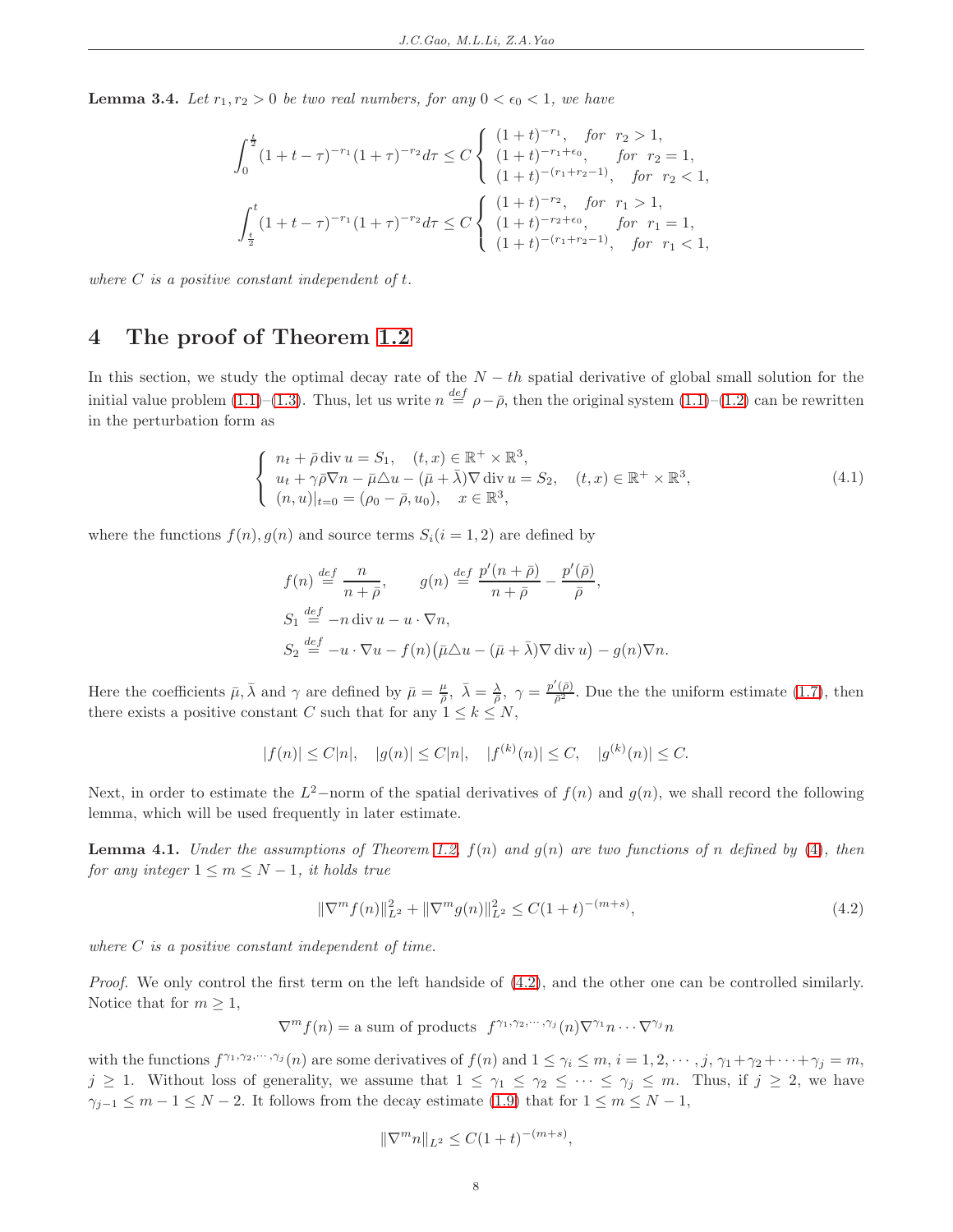which, together with Sobolev inequality and the fact that  $j \geq 1$ , we deduce that

$$
||f^{\gamma_1, \gamma_2, \cdots, \gamma_j}(n)\nabla^{\gamma_1} n \cdots \nabla^{\gamma_j} n||_{L^2}
$$
  
\n
$$
\leq C||\nabla^{\gamma_1} n||_{L^\infty} \cdots ||\nabla^{\gamma_{j-1}} n||_{L^\infty} ||\nabla^{\gamma_j} n||_{L^2}
$$
  
\n
$$
\leq C||\nabla^{\gamma_1+1} n||_{H^1} \cdots ||\nabla^{\gamma_{j-1}+1} n||_{H^1} ||\nabla^{\gamma_j} n||_{L^2}
$$
  
\n
$$
\leq C(1+t)^{-\frac{m+j_s+(j-1)}{2}} \leq C(1+t)^{-\frac{m+s}{2}}.
$$

Consequently, the proof of this lemma is completed.

Now, based on lemma [4.1,](#page-7-3) we give the following lemma, which provides the time integrability of  $N - th$  order spatial derivate of the solution  $(n, u)$ .

<span id="page-8-9"></span>**Lemma 4.2.** Under the assumptions in Theorem [1.2,](#page-2-0) for any fixed constant  $0 < \epsilon_0 < 1$ , we have

<span id="page-8-8"></span>
$$
(1+t)^{N+s-1} \|\nabla^{N-1}(n,u)\|_{H^1}^2 + (1+t)^{-\epsilon_0} \int_0^t (1+\tau)^{N+s+\epsilon_0-1} \left( \|\nabla^N n\|_{L^2}^2 + \|\nabla^N u\|_{H^1}^2 \right) d\tau \le C,\tag{4.3}
$$

where  $C$  is a positive constant independent of  $t$ .

*Proof.* From Lemmas 3.2, 3.3 and 3.4 in [\[13](#page-38-0)], the following estimates hold on for all  $0 \le k \le N - 1$ ,

$$
\frac{d}{dt} \|\nabla^{k}(n, u)\|_{L^{2}}^{2} + \|\nabla^{k+1} u\|_{L^{2}}^{2} \leq C\delta_{0} \|\nabla^{k+1}(n, u)\|_{L^{2}}^{2},\tag{4.4}
$$

$$
\frac{d}{dt} \|\nabla^{k+1}(n, u)\|_{L^2}^2 + \|\nabla^{k+2} u\|_{L^2}^2 \leq C\delta_0 \left(\|\nabla^{k+1}(n, u)\|_{L^2}^2 + \|\nabla^{k+2} u\|_{L^2}^2\right),\tag{4.5}
$$

$$
\frac{d}{dt}\int \nabla^k u \cdot \nabla^{k+1} n dx + \|\nabla^{k+1} n\|_{L^2}^2 \leq C \left( \|\nabla^{k+1} u\|_{L^2}^2 + \|\nabla^{k+2} u\|_{L^2}^2 \right). \tag{4.6}
$$

where the constant C is a positive constant independent of time. Based on the estimates  $(4.4)$ ,  $(4.5)$  and  $(4.6)$ , then it holds for all  $0 \leq k \leq N-1$ ,

$$
\frac{d}{dt}(\|\nabla^k(n,u)\|_{H^1}^2 + \eta_1 \int \nabla^k u \cdot \nabla^{k+1} n dx) + \eta_1 \|\nabla^{k+1} n\|_{L^2}^2 + \|\nabla^{k+1} u\|_{H^1}^2 \le 0. \tag{4.7}
$$

<span id="page-8-3"></span>Here  $\eta_1$  is a small positive constant. Taking  $k = N - 1$  in inequality [\(4.7\)](#page-8-3), then we have

<span id="page-8-4"></span>
$$
\frac{d}{dt}\mathcal{E}^{N-1}(t) + \eta_1 \|\nabla^N n\|_{L^2}^2 + \|\nabla^N u\|_{H^1}^2 \le 0,
$$
\n(4.8)

where the energy  $\mathcal{E}^{N-1}(t)$  is defined by

$$
\mathcal{E}^{N-1}(t) \stackrel{def}{=} \|\nabla^{N-1}(n, u)(t)\|_{H^1}^2 + \eta_1 \int \nabla^{N-1} u \cdot \nabla^N n dx.
$$

Then, due to the smallness of  $\eta_1$ , we have the following equivalent relation

<span id="page-8-5"></span>
$$
c_1 \|\nabla^{N-1}(n, u)(t)\|_{H^1}^2 \le \mathcal{E}^{N-1}(t) \le c_2 \|\nabla^{N-1}(n, u)(t)\|_{H^1}^2,
$$
\n(4.9)

where the constants  $c_1$  and  $c_2$  are independent of time. For any fixed  $\epsilon_0(0 < \epsilon_0 < 1)$ , multiplying the inequality  $(4.8)$  by  $(1 + t)^{N+s+\epsilon_0-1}$ , it holds true

<span id="page-8-6"></span>
$$
\frac{d}{dt}\left\{(1+t)^{N+s+\epsilon_0-1}\mathcal{E}^{N-1}(t)\right\} + (1+t)^{N+s+\epsilon_0-1} \left(\|\nabla^N n\|_{L^2}^2 + \|\nabla^N u\|_{H^1}^2\right) \le C(1+t)^{N+s+\epsilon_0-2}\mathcal{E}^{N-1}(t). \tag{4.10}
$$

The decay estimate [\(1.9\)](#page-2-4) and equivalent relation [\(4.9\)](#page-8-5) lead us to get that for  $0 < k \leq N - 1$ ,

$$
(1+t)^{N+s+\epsilon_0-2} \mathcal{E}^{N-1}(t) \le C(1+t)^{N+s+\epsilon_0-2} \|\nabla^{N-1}(n,u)\|_{H^1}^2 \le C(1+t)^{-1+\epsilon_0},
$$

which, together with inequality [\(4.10\)](#page-8-6), yields directly

<span id="page-8-7"></span>
$$
\frac{d}{dt}\left\{(1+t)^{N+s+\epsilon_0-1}\mathcal{E}^{N-1}(t)\right\} + (1+t)^{N+s+\epsilon_0-1} \left(\|\nabla^N n\|_{L^2}^2 + \|\nabla^N u\|_{H^1}^2\right) \le C(1+t)^{-1+\epsilon_0}.\tag{4.11}
$$

<span id="page-8-2"></span><span id="page-8-1"></span><span id="page-8-0"></span> $\Box$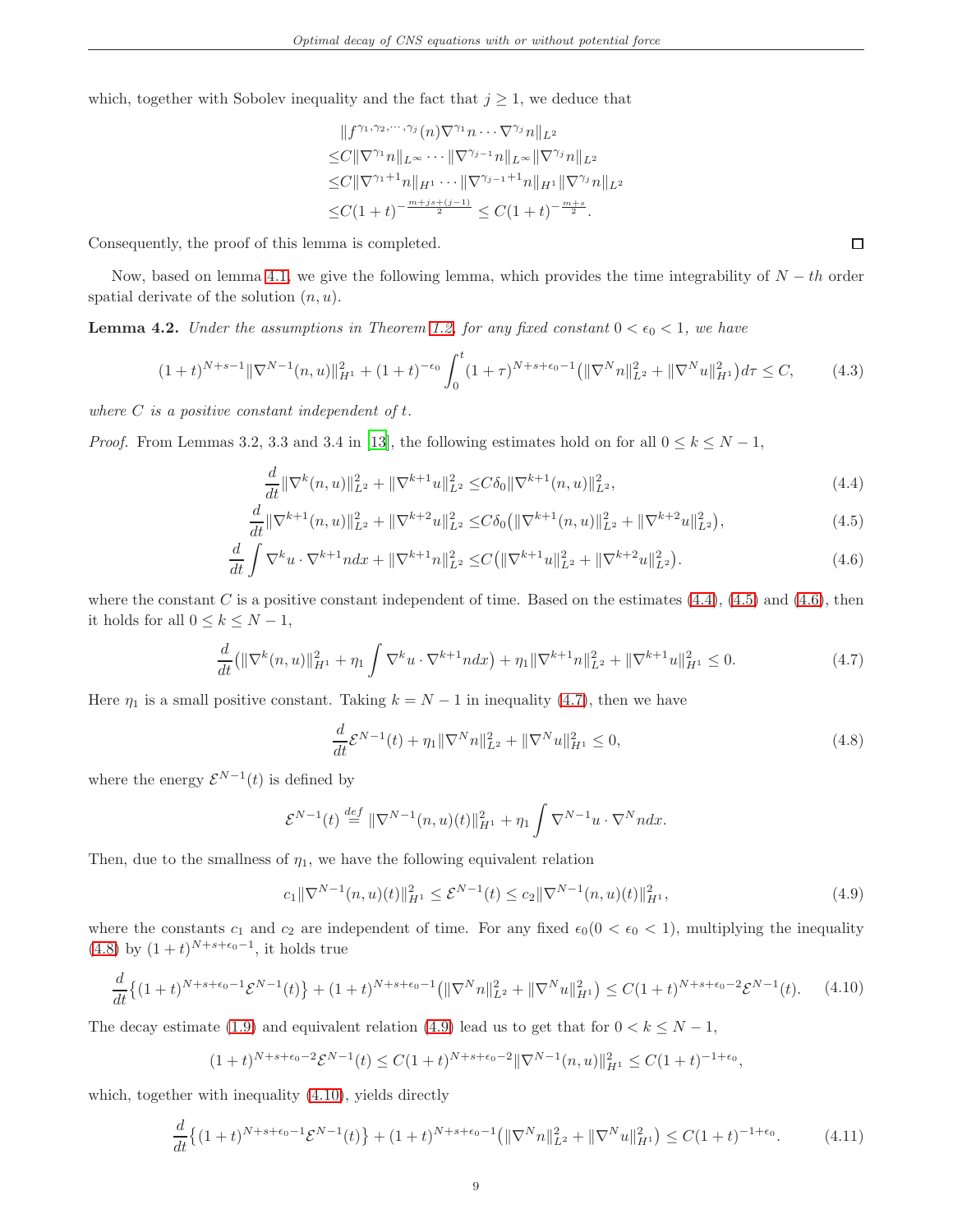Integrating the inequality  $(4.11)$  over  $[0, t]$ , it holds true

$$
(1+t)^{N+s+\epsilon_0-1} \mathcal{E}^{N-1}(t) + \int_0^t (1+\tau)^{N+s+\epsilon_0-1} \left( \|\nabla^N n\|_{L^2}^2 + \|\nabla^N u\|_{H^1}^2 \right) d\tau
$$
  
 
$$
\leq \mathcal{E}^{N-1}(0) + \int_0^t (1+\tau)^{-1+\epsilon_0} d\tau \leq C(1+t)^{\epsilon_0},
$$
\n(4.12)

which, together with the equivalent relation [\(4.9\)](#page-8-5), implies that

$$
(1+t)^{N+s+\epsilon_0-1} \|\nabla^k(n,u)\|_{H^1}^2 + \int_0^t (1+\tau)^{N+s+\epsilon_0-1} \left(\|\nabla^N n\|_{L^2}^2 + \|\nabla^N u\|_{H^1}^2\right) d\tau \le C(1+t)^{\epsilon_0}.
$$

Consequently, we thereupon obtain [\(4.3\)](#page-8-8).

Finally, using the time integrability of the dissipative term of the  $N-th$  order spatial derivative of  $(n, u)$  obtained in Lemma [4.2,](#page-8-9) we can establish the optimal decay of  $N - th$  one.

<span id="page-9-7"></span>**Lemma 4.3.** Under the assumptions in Theorem [1.2,](#page-2-0) then the global solution  $(n, u)$  has the decay estimate

<span id="page-9-6"></span>
$$
(1+t)^{N+s} \|\nabla^N(n,u)\|_{L^2}^2 + (1+t)^{-\epsilon_0} \int_0^t (1+\tau)^{N+s+\epsilon_0} \|\nabla^{N+1}u\|_{L^2}^2 d\tau \le C,
$$
\n(4.13)

 $\Box$ 

where  $C$  is a positive constant independent of time.

*Proof.* Applying differential operator  $\nabla^N$  to [\(4.1\)](#page-7-1) and multiplying the resulting equation by  $\nabla^N(n, u)$ , it holds

$$
\frac{d}{dt} \|\nabla^{N}(n, u)\|_{L^{2}}^{2} + \|\nabla^{N+1} u\|_{L^{2}}^{2} \le C \int \nabla^{N} S_{1} \cdot \nabla^{N} n dx + C \int \nabla^{N} S_{2} \cdot \nabla^{N} u dx.
$$
\n(4.14)

<span id="page-9-0"></span>Next, we estimate two terms on the right handside of  $(4.14)$ . The definition of  $S_1$  leads us to get

<span id="page-9-3"></span>
$$
\int \nabla^N S_1 \cdot \nabla^N n dx = -\int \nabla^N (n \operatorname{div} u + u \cdot \nabla n) \cdot \nabla^N n dx. \tag{4.15}
$$

<span id="page-9-1"></span>Invoking Sobolev inequality, we deduce

$$
\int \nabla^{N}(n \operatorname{div} u) \cdot \nabla^{N} n dx \leq C \|\nabla^{N}(n \operatorname{div} u)\|_{L^{2}} \|\nabla^{N} n\|_{L^{2}} \n\leq C (\|n\|_{L^{\infty}} \|\nabla^{N} \operatorname{div} u\|_{L^{2}} + \|\operatorname{div} u\|_{L^{\infty}} \|\nabla^{N} n\|_{L^{2}}) \|\nabla^{N} n\|_{L^{2}} \n\leq \epsilon \|\nabla^{N+1} u\|_{L^{2}} + C_{\epsilon} \|\nabla n\|_{H^{1}}^{2} \|\nabla^{N} n\|_{L^{2}}^{2} + C \|\nabla^{2} u\|_{H^{1}} \|\nabla^{N} n\|_{L^{2}}^{2} \n\leq \epsilon \|\nabla^{N+1} u\|_{L^{2}}^{2} + C_{\epsilon} (1+t)^{-(1+s)} \|\nabla^{N}(n, u)\|_{L^{2}}^{2}.
$$
\n(4.16)

<span id="page-9-2"></span>Integrating by parts, then employing Sobolev inequality, Lemma [3.3](#page-6-2) and decay estimate [\(1.9\)](#page-2-4), we find that

$$
\int \nabla^{N}(u \cdot \nabla n) \cdot \nabla^{N} n dx = -\int \text{div } u |\nabla^{N} n|^{2} dx + \int \left( [\nabla^{N}, u] \cdot \nabla n \right) \nabla^{N} n dx
$$
  
\n
$$
\leq C \left( \|\nabla u\|_{L^{\infty}} \|\nabla^{N} n\|_{L^{2}} + \|\nabla^{N} u\|_{L^{2}} \|\nabla n\|_{L^{\infty}} \right) \|\nabla^{N} n\|_{L^{2}}
$$
  
\n
$$
\leq C \left( \|\nabla^{2} u\|_{H^{1}} \|\nabla^{N} n\|_{L^{2}} + \|\nabla^{N} u\|_{L^{2}} \|\nabla^{2} n\|_{H^{1}} \right) \|\nabla^{N} n\|_{L^{2}}
$$
  
\n
$$
\leq C (1+t)^{-(1+\frac{s}{2})} \|\nabla^{N}(n, u)\|_{L^{2}}^{2}.
$$
\n(4.17)

Substituting estimates  $(4.16)$  and  $(4.17)$  into  $(4.15)$ , we have

$$
\int \nabla^N S_1 \cdot \nabla^N n dx \le \epsilon \|\nabla^{N+1} u\|_{L^2}^2 + C_{\epsilon} (1+t)^{-1} \|\nabla^N(n, u)\|_{L^2}^2.
$$
\n(4.18)

<span id="page-9-5"></span><span id="page-9-4"></span>Next integrating by parts, and using Hölder inequality, we see that

$$
\int \nabla^N S_2 \cdot \nabla^N u dx \leq C \|\nabla^{N-1} S_2\|_{L^2} \|\nabla^{N+1} u\|_{L^2}
$$
  
\n
$$
\leq C \left( \|\nabla^{N-1} (u \cdot \nabla u)\|_{L^2} + \|\nabla^{N-1} [f(n) (\bar{\mu} \Delta u + (\bar{\mu} + \bar{\lambda}) \nabla \operatorname{div} u)] \|_{L^2} + \|\nabla^{N-1} (g(n) \nabla n) \|_{L^2} \right) \|\nabla^{N+1} u\|_{L^2} \stackrel{def}{=} H_1 + H_2 + H_3. \tag{4.19}
$$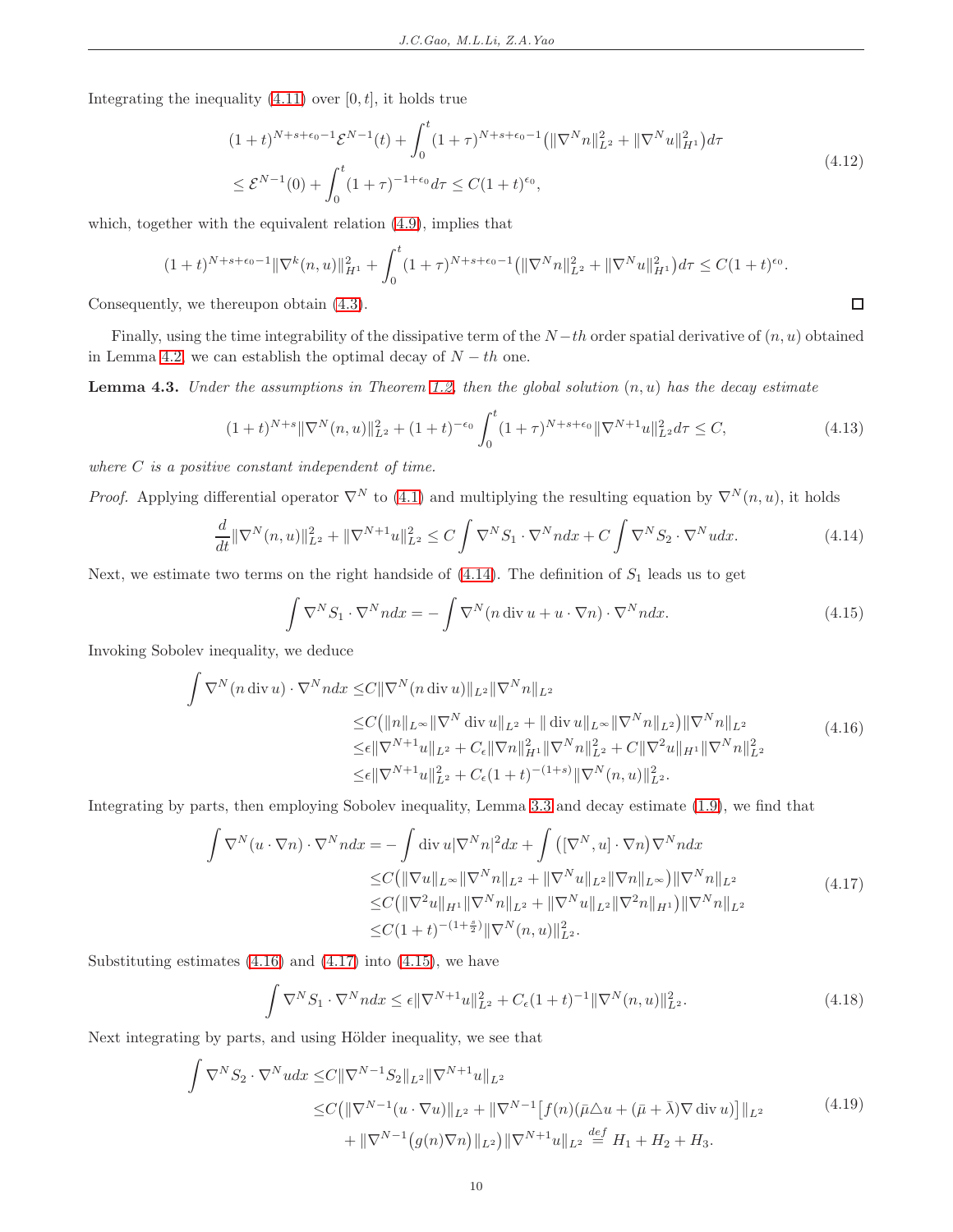<span id="page-10-3"></span>We use Sobolev inequality, Hölder inequality and Lemma [3.3,](#page-6-2) to find

$$
H_1 \leq C \left( \|u\|_{L^{\infty}} \|\nabla^N u\|_{L^2} + \|[\nabla^{N-1}, u] \cdot \nabla n\|_{L^2} \right) \|\nabla^{N+1} u\|_{L^2}
$$
  
\n
$$
\leq C \left( \|u\|_{L^{\infty}} \|\nabla^N u\|_{L^2} + \|\nabla u\|_{L^{\infty}} \|\nabla^{N-1} u\|_{L^2} \right) \|\nabla^{N+1} u\|_{L^2}
$$
  
\n
$$
\leq \epsilon \|\nabla^{N+1} u\|_{L^2}^2 + C_{\epsilon} \|\nabla u\|_{H^1}^2 \|\nabla^N u\|_{L^2}^2 + C_{\epsilon} \|\nabla^2 u\|_{H^1}^2 \|\nabla^{N-1} u\|_{L^2}^2
$$
  
\n
$$
\leq \epsilon \|\nabla^{N+1} u\|_{L^2}^2 + C_{\epsilon} (1+t)^{-(1+s)} \|\nabla^N u\|_{L^2}^2 + C_{\epsilon} (1+t)^{-(N+1+2s)},
$$
\n(4.20)

where we have used the decay estimate [\(1.9\)](#page-2-4) in the last inequality. We employ once again Sobolev inequality and decay [\(1.9\)](#page-2-4), combined with [\(4.2\)](#page-7-2), to deduce that

$$
H_2 \leq C \left( \|f(n)\|_{L^\infty} \|\nabla^{N+1} u\|_{L^2} + \|\nabla^{N-1} f(n)\|_{L^2} \|\nabla^2 u\|_{L^\infty} \right) \|\nabla^{N+1} u\|_{L^2}
$$
  
\n
$$
\leq C \left( \|\nabla f(n)\|_{H^1} \|\nabla^{N+1} u\|_{L^2} + \|\nabla^{N-1} f(n)\|_{L^2} \|\nabla^3 u\|_{L^2}^{\frac{1}{2}} \|\nabla^4 u\|_{L^2}^{\frac{1}{2}} \right) \|\nabla^{N+1} u\|_{L^2}
$$
  
\n
$$
\leq C \delta_0 \|\nabla^{N+1} u\|_{L^2}^2 + C(1+t)^{-\frac{N-1+\sigma}{2}} \|\nabla^3 u\|_{L^2}^{\frac{1}{2}} \|\nabla^4 u\|_{L^2}^{\frac{1}{2}} \|\nabla^{N+1} u\|_{L^2}.
$$
\n(4.21)

<span id="page-10-0"></span>Since the initial data  $(\rho_0 - \bar{\rho}, u_0) \in H^N$  with integer  $N \geq 3$ , the second term on the right handside of inequality  $(4.21)$  should be estimated in the following two cases. If the integer  $N = 3$ , we apply the Cauchy inequality to obtain

$$
(1+t)^{-\frac{3+s}{2}} \|\nabla^3 u\|_{L^2}^{\frac{1}{2}} \|\nabla^4 u\|_{L^2}^{\frac{3}{2}} \leq \epsilon \|\nabla^4 u\|_{L^2}^2 + C_{\epsilon} (1+t)^{-2(3+s)} \|\nabla^3 u\|_{L^2}^2. \tag{4.22}
$$

<span id="page-10-2"></span><span id="page-10-1"></span>If the integer  $N \geq 4$ , then we apply the decay [\(1.9\)](#page-2-4) to get

$$
(1+t)^{-\frac{N-1+s}{2}} \|\nabla^3 u\|_{L^2}^{\frac{1}{2}} \|\nabla^4 u\|_{L^2}^{\frac{1}{2}} \|\nabla^{N+1} u\|_{L^2} \le \epsilon \|\nabla^{N+1} u\|_{L^2}^2 + C_{\epsilon} (1+t)^{-(N+2+2s)}.
$$
\n(4.23)

<span id="page-10-4"></span>Substituting the estimates  $(4.22)$  and  $(4.23)$  into  $(4.21)$ , we find that

$$
H_2 \leq (\epsilon + C\delta_0) \|\nabla^{N+1}u\|_{L^2}^2 + C_{\epsilon}(1+t)^{-1} \|\nabla^N u\|_{L^2}^2 + C_{\epsilon}(1+t)^{-(N+2+2s)}.
$$
\n(4.24)

<span id="page-10-5"></span>Likewise, employing [\(1.9\)](#page-2-4) and [\(4.2\)](#page-7-2) once again, we calculate

$$
H_3 \leq C \left( \|g(n)\|_{L^\infty} \|\nabla^N n\|_{L^2} + \|\nabla^{N-1} g(n)\|_{L^2} \|\nabla n\|_{L^\infty} \right) \|\nabla^{N+1} u\|_{L^2}
$$
  
\n
$$
\leq \epsilon \|\nabla^{N+1} u\|_{L^2}^2 + C_{\epsilon} \left( \|\nabla g(n)\|_{H^1}^2 \|\nabla^N n\|_{L^2}^2 + \|\nabla^2 n\|_{H^1}^2 \|\nabla^{N-1} g(n)\|_{L^2}^2 \right)
$$
  
\n
$$
\leq \epsilon \|\nabla^{N+1} u\|_{L^2}^2 + C_{\epsilon} (1+t)^{-(1+\sigma)} \|\nabla^N n\|_{L^2}^2 + C_{\epsilon} (1+t)^{-(N+1+2\sigma)}.
$$
\n(4.25)

<span id="page-10-6"></span>Substituting the estimates [\(4.20\)](#page-10-3), [\(4.24\)](#page-10-4) and [\(4.25\)](#page-10-5) into [\(4.19\)](#page-9-4), then using Young inequality, we thereby obtain that

$$
\int \nabla^N S_2 \cdot \nabla^N u dx \le (\epsilon + C\delta_0) \|\nabla^{N+1} u\|_{L^2}^2 + C_{\epsilon} (1+t)^{-1} \|\nabla^N (n, u)\|_{L^2}^2 + C_{\epsilon} (1+t)^{-(N+1+s)}.
$$
\n(4.26)

We utilize the estimates [\(4.18\)](#page-9-5) and [\(4.26\)](#page-10-6) into [\(4.14\)](#page-9-0), and choose  $\epsilon$  and  $\delta_0$  suitably small, to discover that

$$
\frac{d}{dt} \|\nabla^N(n, u)\|_{L^2}^2 + \|\nabla^{N+1} u\|_{L^2}^2 \le C(1+t)^{-1} \|\nabla^N(n, u)\|_{L^2}^2 + C(1+t)^{-(N+1+s)}.
$$

<span id="page-10-7"></span>Multiplying the above inequality by  $(1 + t)^{N+s+\epsilon_0}$  and integrating with respect to t, we find

$$
(1+t)^{N+s+\epsilon_0} \|\nabla^N(n,u)\|_{L^2}^2 + \int_0^t (1+\tau)^{N+s+\epsilon_0} \|\nabla^{N+1}u\|_{L^2}^2 d\tau
$$
  
\n
$$
\leq \|\nabla^N(n_0, u_0)\|_{L^2}^2 + C \int_0^t (1+\tau)^{N+s-1+\epsilon_0} \|\nabla^N(n,u)\|_{L^2}^2 d\tau + C \int_0^t (1+\tau)^{-1+\epsilon_0} d\tau
$$
\n
$$
\leq C(1+\|\nabla^N(n_0, u_0)\|_{L^2}^2) + C(1+t)^{\epsilon_0},
$$
\n(4.27)

where we have used the decay estimate  $(4.3)$ . Thus, the estimate  $(4.27)$  yields the estimate  $(4.13)$  directly. Therefore, we complete the proof of this lemma.  $\Box$ 

The proof of Theorem [1.2.](#page-2-0) With the help of estimate [\(4.13\)](#page-9-6) in Lemma [4.3,](#page-9-7) it holds true

 $\|\nabla^N n(t)\|_{L^2}^2 + \|\nabla^N u(t)\|_{L^2}^2 \leq C(1+t)^{-(s+N)},$ 

where  $C$  is a positive constant independent of time. Thus, we obtain the estimate  $(1.10)$  immediately, and hence, finish the proof of Theorem [1.2.](#page-2-0)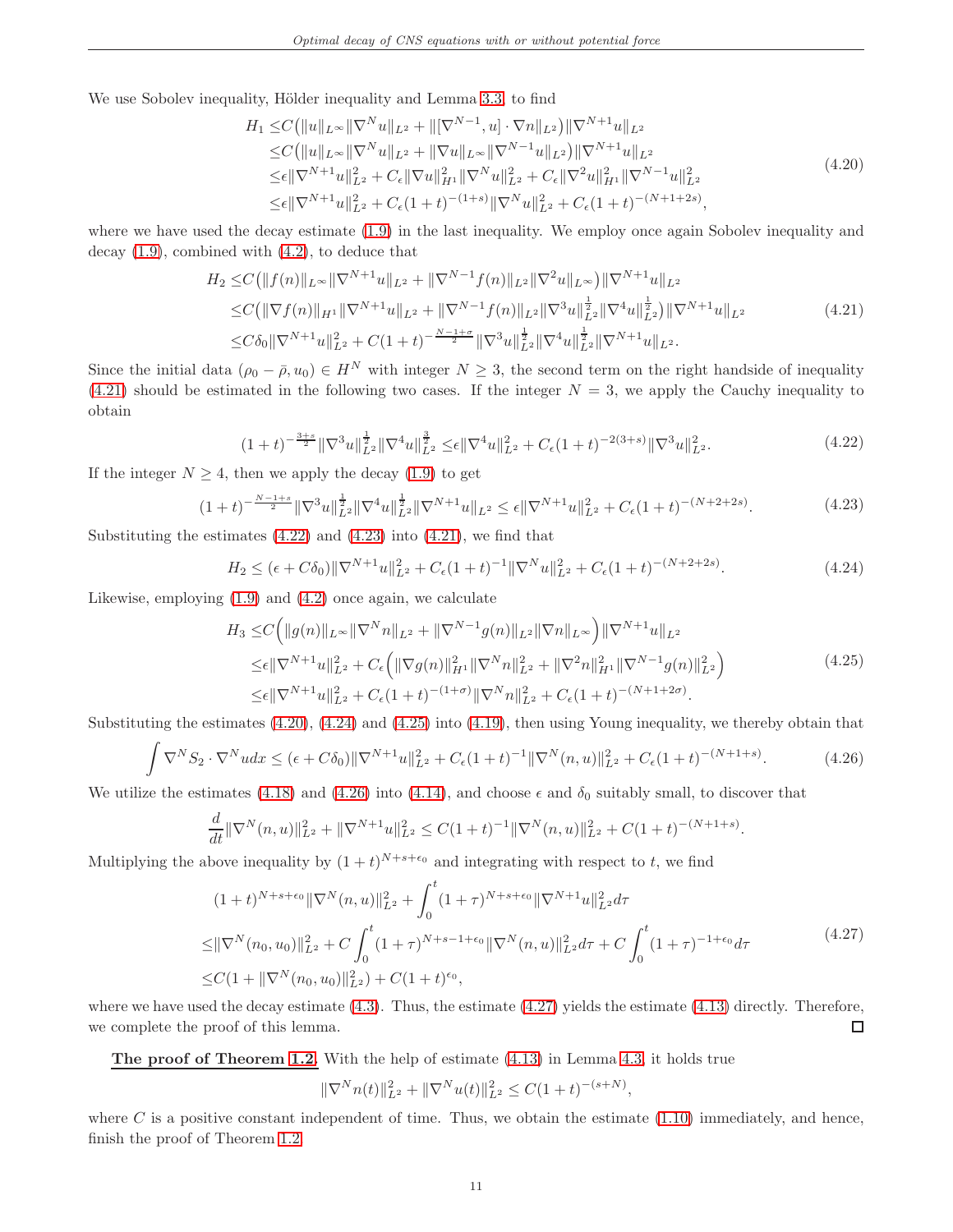# <span id="page-11-0"></span>5 The proof of Theorems [1.5](#page-3-0) and [1.7](#page-4-1)

In this section, we will give the proof for the Theorem [1.5](#page-3-0) that includes the global well-posedness theory and time decay estimate [\(1.19\)](#page-4-2). First of all, the global small solution of the CNS equations can be proven just by taking the strategy of energy method in [\[6\]](#page-37-5) when the initial data is small perturbation near the equilibrium state. Thus, we assume that the global solution  $(\rho, u)$  in Theorem [1.5](#page-3-0) exists and satisfies the energy estimate [\(1.18\)](#page-4-5),i.e.,

$$
\|(\rho - \rho^*, u)\|_{H^N}^2 + \int_0^t \left( \|\nabla(\rho - \rho^*)\|_{H^{N-1}}^2 + \|\nabla u\|_{H^N}^2 \right) ds \le C \|\rho_0 - \rho^*, u_0\|_{H^N}^2, \tag{5.1}
$$

<span id="page-11-3"></span>for all  $t \geq 0$ . Secondly, similar to the decay estimate [\(1.15\)](#page-3-2), one can combine the energy estimate and the decay rate of linearized system to obtain the following decay estimates:

<span id="page-11-2"></span>
$$
\|\nabla^{k}(\rho - \rho^{*})(t)\|_{H^{N-k}} + \|\nabla^{k}u(t)\|_{H^{N-k}} \leq C(1+t)^{-(\frac{3}{4}+\frac{k}{2})}, \quad k = 0, 1,
$$
\n(5.2)

if the initial data  $(\rho_0 - \rho^*, u_0)$  belongs to  $L^1$  additionally. Now, we focus on establishing the optimal decay rate for the higher order spatial derivative of solution. In other words, we will prove that the decay rate [\(5.2\)](#page-11-2) holds on for the case  $k = 2, ..., N$ . Thus, let us set

$$
n(x,t) \stackrel{def}{=} \rho(x,t) - \rho^*(x), \quad \bar{\rho}(x) \stackrel{def}{=} \rho^*(x) - \rho_\infty, \quad v \stackrel{def}{=} \frac{\rho_\infty}{\sqrt{p'(\rho_\infty)}}u,
$$

then  $(1.12)$ – $(1.13)$  can be rewritten in the perturbation form

<span id="page-11-4"></span>
$$
\begin{cases}\n n_t + \gamma \operatorname{div} v = \widetilde{S}_1, \quad (t, x) \in \mathbb{R}^+ \times \mathbb{R}^3, \\
 v_t + \gamma \nabla n - \mu_1 \Delta v - \mu_2 \nabla \operatorname{div} v = \widetilde{S}_2, \quad (t, x) \in \mathbb{R}^+ \times \mathbb{R}^3, \\
 (n, v)|_{t=0} \stackrel{\text{def}}{=} (n_0, v_0) = (\rho_0 - \rho^*, \frac{\rho_{\infty}}{\sqrt{p'(\rho_{\infty})}} u_0) \to (0, 0) \text{ as } |x| \to \infty,\n\end{cases}
$$
\n(5.3)

where  $\mu_1 = \frac{\mu}{\rho_{\infty}}, \mu_2 = \frac{\mu + \lambda}{\rho_{\infty}}, \gamma = \sqrt{p'(\rho_{\infty})}$ , and

$$
\widetilde{S}_1 = -\frac{\mu_1 \gamma}{\mu} \operatorname{div}[(n+\bar{\rho})v],
$$
  
\n
$$
\widetilde{S}_2 = -\frac{\mu_1 \gamma}{\mu} v \cdot \nabla v - \widetilde{f}(n+\bar{\rho})(\mu_1 \triangle v + \mu_2 \nabla \operatorname{div} v) - \widetilde{g}(n+\bar{\rho}) \nabla n - \widetilde{h}(n,\bar{\rho}) \nabla \bar{\rho}.
$$

Here the nonlinear functions  $\widetilde{f},\widetilde{g}$  and  $\widetilde{h}$  are defined by

$$
\widetilde{f}(n+\bar{\rho}) \stackrel{def}{=} \frac{n+\bar{\rho}}{n+\bar{\rho}+\rho_{\infty}}, \quad \widetilde{g}(n+\bar{\rho}) \stackrel{def}{=} \frac{\mu}{\mu_1\gamma} \Big( \frac{p'(n+\bar{\rho}+\rho_{\infty})}{n+\bar{\rho}+\rho_{\infty}} - \frac{p'(\rho_{\infty})}{\rho_{\infty}} \Big),
$$
  

$$
\widetilde{h}(n,\bar{\rho}) \stackrel{def}{=} \frac{\mu}{\mu_1\gamma} \Big( \frac{p'(n+\bar{\rho}+\rho_{\infty})}{n+\bar{\rho}+\rho_{\infty}} - \frac{p'(\bar{\rho}+\rho_{\infty})}{\bar{\rho}+\rho_{\infty}} \Big).
$$

In view of the definition of  $\widetilde{h}$  and  $\widetilde{q}$ , it holds true

<span id="page-11-5"></span>
$$
\tilde{h}(n,\bar{\rho}) = \tilde{g}(n+\bar{\rho}) - \tilde{g}(\bar{\rho}),\tag{5.4}
$$

<span id="page-11-1"></span>which will be used in this section.

### 5.1. Energy estimates

In this subsection, we will establish the following differential inequality that will play important role for us to establish the optimal decay rate for the higher order spatial derivative of solution. First of all, let us define the energy  $\mathcal{E}_l^N(t)$  as

$$
\mathcal{E}_l^N(t) \stackrel{def}{=} \sum_{m=l}^N \|\nabla^m(n,v)\|_{L^2}^2 + \eta_2 \sum_{m=l}^{N-1} \int \nabla^m v \cdot \nabla^{m+1} n dx, \quad 0 \le l \le N,
$$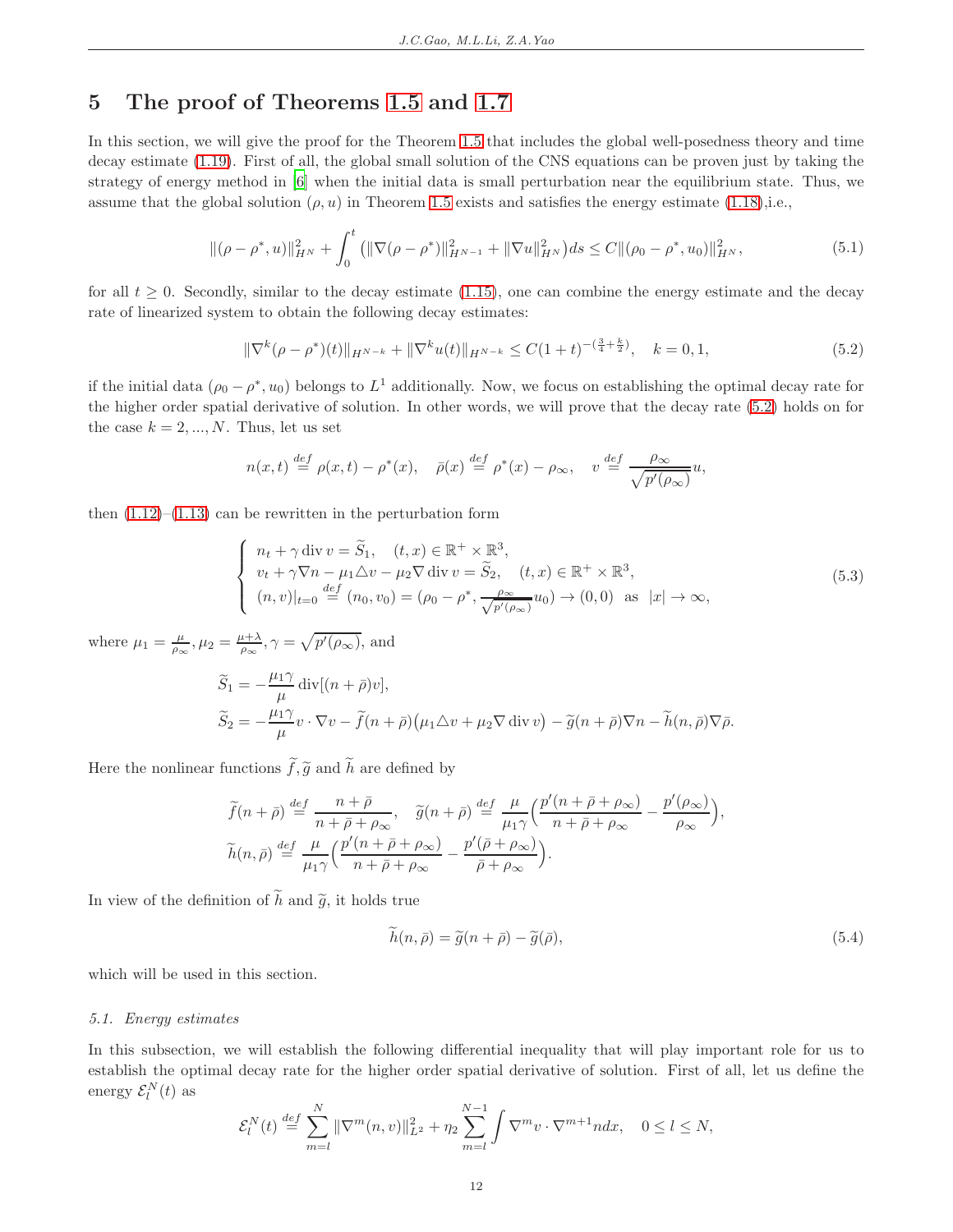where  $\eta_2$  is a small positive constant. Due to the smallness of parameter  $\eta_2$ , we have the following equivalent realtion

<span id="page-12-8"></span>
$$
c_3 \|\nabla^l(n, v)\|_{H^{N-l}}^2 \le \mathcal{E}_l^N(t) \le c_4 \|\nabla^l(n, v)\|_{H^{N-l}}^2.
$$
\n(5.5)

where  $c_3$  and  $c_4$  are positive constant independent of time. Finally, the relation [\(1.14\)](#page-3-4) and the condition [\(1.16\)](#page-3-5) in Theorem [1.5](#page-3-0) lead us to obtain

$$
\sum_{k=0}^{N+1} \| (1+|x|)^k \nabla^k (\rho^* - \rho_\infty) \|_{L^2 \cap L^\infty} \le \delta.
$$

This, together with the Sobolev interpolation inequality, yields

$$
\sum_{k=0}^{N+1} \|(1+|x|)^k \nabla^k (\rho^* - \rho_\infty)\|_{L^p} \le \delta, \quad 2 \le p \le +\infty.
$$
\n(5.6)

This inequality will be used frequently in Section [5.](#page-11-0) Now we state the main result in this subsection.

<span id="page-12-7"></span><span id="page-12-1"></span>**Proposition 5.1.** Under the assumptions in Theorem [1.5,](#page-3-0) for any  $1 \leq l \leq N-1$ , we have

$$
\frac{d}{dt}\mathcal{E}_l^N(t) + \eta_2 \sum_{m=l}^{N-1} \|\nabla^{m+1}n\|_{L^2}^2 + \sum_{m=l}^N \|\nabla^{m+1}v\|_{L^2}^2 \le 0.
$$
\n(5.7)

Here  $\eta_2$  is a small positive constant.

Due to the energy estimate [\(5.1\)](#page-11-3), there exists a positive constant C such that for any  $k \geq 1$ ,

$$
|\widetilde{f}(n+\bar{\rho})| \le C|n+\bar{\rho}|, \quad |\widetilde{g}(n+\bar{\rho})| \le C|n+\bar{\rho}|, \quad |\widetilde{f}^{(k)}(n+\bar{\rho})| \le C, \quad |\widetilde{g}^{(k)}(n+\bar{\rho})| \le C.
$$

Next we give three lemmas as follows, which is the key to prove Proposition [5.1.](#page-12-1) The first one is the basic energy estimate for  $k - th$  (1 ≤  $k \le N - 1$ ) order spatial derivative of solution.

<span id="page-12-0"></span>**Lemma 5.2.** Under the assumptions in Theorem [1.5,](#page-3-0) for  $1 \leq k \leq N-1$ , we have

<span id="page-12-6"></span>
$$
\frac{d}{dt} \|\nabla^k(n,v)\|_{L^2}^2 + \|\nabla^{k+1}v\|_{L^2}^2 \le C\delta \|\nabla^{k+1}(n,v)\|_{L^2}^2,
$$
\n(5.8)

where  $C$  is a positive constant independent of time.

*Proof.* Applying differential operator  $\nabla^k$  to  $(5.3)_1$  and  $(5.3)_2$ , multiplying the resulting equations by  $\nabla^k n$  and  $\nabla^k v$ , respectively, then integrating over  $\mathbb{R}^3$ , one easily shows that

$$
\frac{1}{2}\frac{d}{dt}\|\nabla^{k}(n,v)\|_{L^{2}}^{2} + \mu_{1}\|\nabla^{k+1}v\|_{L^{2}}^{2} + \mu_{2}\|\nabla^{k} \operatorname{div} v\|_{L^{2}}^{2} = \int \nabla^{k}\widetilde{S}_{1} \cdot \nabla^{k} n dx + \int \nabla^{k}\widetilde{S}_{2} \cdot \nabla^{k} v dx.
$$
 (5.9)

<span id="page-12-5"></span>Integrating by part and using the definition of  $\widetilde{S}_1$ , it holds

<span id="page-12-4"></span>
$$
\int \nabla^k \widetilde{S}_1 \cdot \nabla^k n dx \le C \int \nabla^{k-1} (v \cdot \nabla n) \cdot \nabla^{k+1} n dx + C \int \nabla^{k-1} (n \operatorname{div} v) \cdot \nabla^{k+1} n dx \n+ C \int \nabla^{k-1} (v \cdot \nabla \bar{\rho}) \cdot \nabla^{k+1} n dx + C \int \nabla^{k-1} (\bar{\rho} \operatorname{div} v) \cdot \nabla^{k+1} n dx
$$
\n(5.10)\n
$$
\stackrel{def}{=} I_1 + I_2 + I_3 + I_4.
$$

<span id="page-12-3"></span>It follows from Hölder and Sobolev interpolation inequalities that

$$
|I_1| \le C \sum_{0 \le l \le k-1} \|\nabla^{k-1-l}v\|_{L^3} \|\nabla^{l+1}u\|_{L^6} \|\nabla^{k+1}u\|_{L^2}.
$$
\n(5.11)

The Sobolev interpolation inequality [\(3.1\)](#page-6-3) in Lemma [3.2](#page-6-4) yields directly

<span id="page-12-2"></span>
$$
\|\nabla^{k-1-l}v\|_{L^{3}}\|\nabla^{l+1}v\|_{L^{6}} \leq C\|\nabla^{\alpha}v\|_{L^{2}}^{\frac{l+2}{k+1}}\|\nabla^{k+1}v\|_{L^{2}}^{1-\frac{l+2}{k+1}}\|v\|_{L^{2}}^{1-\frac{l+2}{k+1}}\|\nabla^{k+1}v\|_{L^{2}}^{\frac{l+2}{k+1}},\tag{5.12}
$$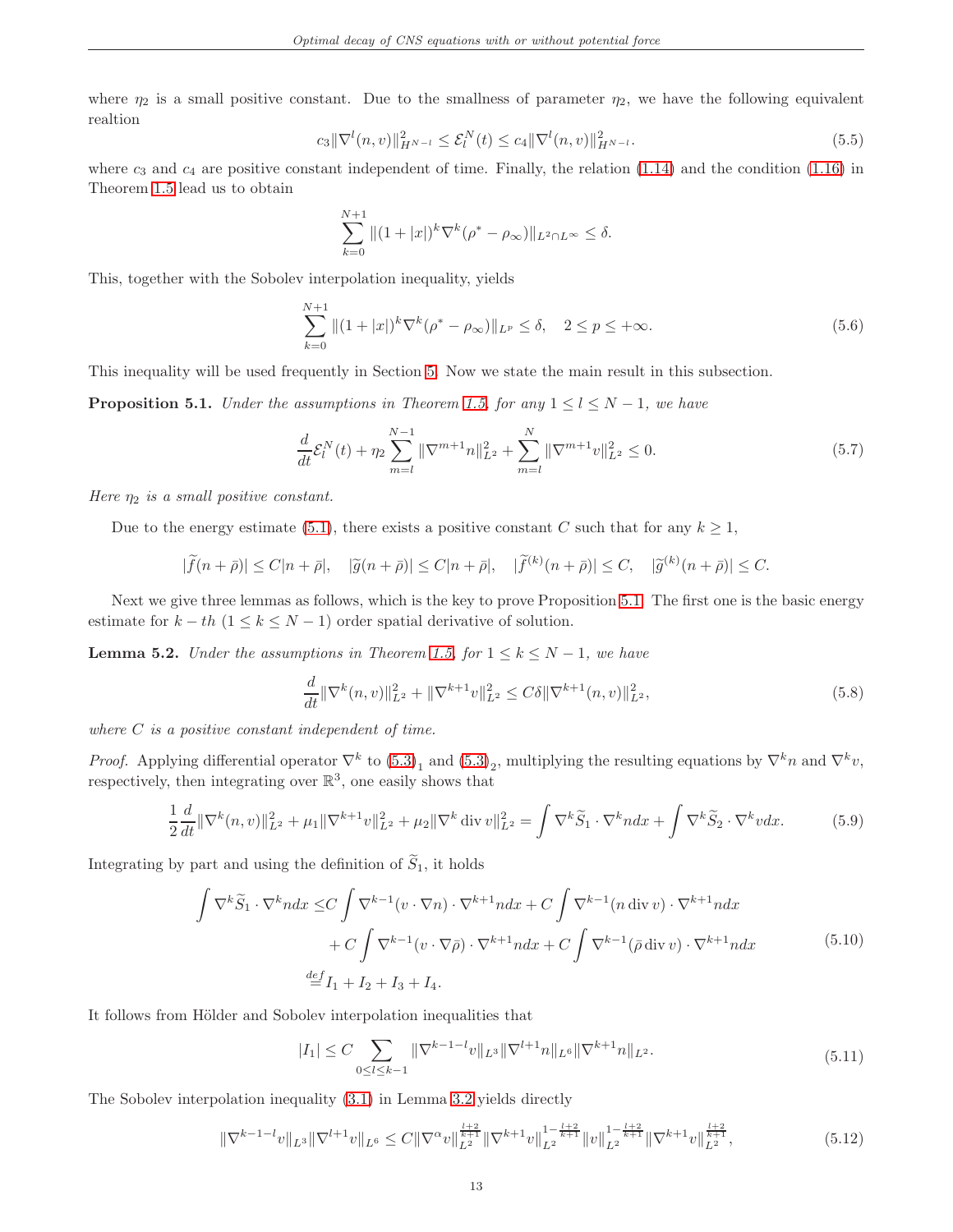where

$$
\alpha = \frac{k+1}{2(l+2)} \le \frac{k+1}{4} \le \frac{N}{4}.
$$

<span id="page-13-1"></span>Substituting estimate [\(5.12\)](#page-12-2) into [\(5.11\)](#page-12-3), it holds true

$$
|I_1| \le C \sum_{0 \le l \le k-1} \|\nabla^{\alpha}v\|_{L^2}^{\frac{l+2}{k+1}} \|n\|_{L^2}^{1-\frac{l+2}{k+1}} \|\nabla^{k+1}(n,v)\|_{L^2}^2 \le C\delta \|\nabla^{k+1}(n,v)\|_{L^2}^2. \tag{5.13}
$$

<span id="page-13-2"></span>Similarly, it is easy to check that

$$
|I_2| \le C \sum_{0 \le l \le k-1} \|\nabla^{k-1-l} n\|_{L^3} \|\nabla^{l+1} v\|_{L^6} \|\nabla^{k+1} n\|_{L^2} \le C\delta \|\nabla^{k+1} (n, v)\|_{L^2}^2.
$$
\n(5.14)

<span id="page-13-0"></span>The application of Hölder inequality implies directly

$$
|I_3| \le C \sum_{0 \le l \le k-1} \|(1+|x|)^{l+1} \nabla^{l+l} \bar{\rho}\|_{L^3} \|\frac{\nabla^{k-1-l} v}{(1+|x|)^{l+1}}\|_{L^6} \|\nabla^{k+1} n\|_{L^2}.
$$
\n(5.15)

Since

<span id="page-13-6"></span>
$$
\|\frac{\nabla^{k-1-l}v}{(1+|x|)^{l+1}}\|_{L^{6}} \leq C\|\nabla\left(\frac{\nabla^{k-1-l}v}{(1+|x|)^{l+1}}\right)\|_{L^{2}} \leq C\|\frac{\nabla^{k-l}v}{(1+|x|)^{l+1}}\|_{L^{2}} + C\|\frac{\nabla^{k-1-l}v}{(1+|x|)^{l+2}}\|_{L^{2}},\tag{5.16}
$$

<span id="page-13-3"></span>one can deduce from [\(5.15\)](#page-13-0) and Hardy inequality that

$$
|I_3| \leq C\delta \sum_{0 \leq l \leq k-1} \left( \|\frac{\nabla^{k-l}v}{(1+|x|)^{l+1}}\|_{L^2} + \|\frac{\nabla^{k-1-l}v}{(1+|x|)^{l+2}}\|_{L^2} \right) \|\nabla^{k+1}n\|_{L^2} \leq C\delta \|\nabla^{k+1}(n,v)\|_{L^2}^2. \tag{5.17}
$$

<span id="page-13-4"></span>Similarly, it is easy to check that

$$
|I_4| \leq C \sum_{0 \leq l \leq k-1} \|(1+|x|)^{k-1-l} \nabla^{k-1-l} \bar{\rho} \|_{L^3} \|\frac{\nabla^{l+1} v}{(1+|x|)^{k-1-l}} \|_{L^6} \|\nabla^{k+1} n\|_{L^2} \leq C\delta \|\nabla^{k+1} (n,v) \|_{L^2}^2. \tag{5.18}
$$

<span id="page-13-8"></span>Substituting [\(5.13\)](#page-13-1), [\(5.14\)](#page-13-2), [\(5.17\)](#page-13-3) and [\(5.18\)](#page-13-4) into [\(5.10\)](#page-12-4), it holds

$$
\left| \int \nabla^k \widetilde{S}_1 \cdot \nabla^k n dx \right| \leq C \delta \| \nabla^{k+1} (n, v) \|_{L^2}^2.
$$
\n(5.19)

Recall the definition of  $\widetilde{S}_2$ , we obtain after integration by part that

$$
\int \nabla^k \widetilde{S}_2 \cdot \nabla^k v dx = -\int \nabla^{k-1} \left( \frac{\mu_1 \gamma}{\mu} v \cdot \nabla v \right) \cdot \nabla^{k+1} v dx - \int \nabla^{k-1} \left\{ \widetilde{f}(n+\bar{\rho}) \left( \mu_1 \triangle v + \mu_2 \nabla \operatorname{div} v \right) \right\} \cdot \nabla^{k+1} v dx
$$

$$
- \int \nabla^{k-1} \left( \widetilde{g}(n+\bar{\rho}) \nabla n \right) \cdot \nabla^{k+1} v dx - \int \nabla^{k-1} \left( \widetilde{h}(n,\bar{\rho}) \nabla \bar{\rho} \right) \cdot \nabla^{k+1} v dx
$$

$$
\stackrel{def}{=} J_1 + J_2 + J_3 + J_4.
$$

The Sobolev inequality and [\(5.12\)](#page-12-2) yield directly

$$
|J_1| \le C \sum_{0 \le l \le k-1} \|\nabla^{k-1-l}v\|_{L^3} \|\nabla^{l+1}v\|_{L^6} \|\nabla^{k+1}v\|_{L^2} \le C\delta \|\nabla^{k+1}v\|_{L^2}^2.
$$
\n(5.20)

<span id="page-13-7"></span>Next, we begin to give the estimate for the term  $J_2$ . Notice that for any  $1 \leq l \leq k-1$ ,

$$
\nabla^l \widetilde{f}(n+\bar{\rho}) = \text{a sum of products } \widetilde{f}^{\gamma_1,\gamma_2,\cdots,\gamma_{i+j}}(n+\bar{\rho}) \nabla^{\gamma_1} n \cdots \nabla^{\gamma_i} n \nabla^{\gamma_{i+1}} \bar{\rho} \cdots \nabla^{\gamma_{i+j}} \bar{\rho}
$$
(5.21)

<span id="page-13-9"></span>with the functions  $\tilde{f}^{\gamma_1,\gamma_2,\cdots,\gamma_{i+j}}(n+\bar{\rho})$  are some derivatives of  $\tilde{f}(n+\bar{\rho})$  and  $1 \leq \gamma_{\beta} \leq l, \beta = 1, 2, \cdots, i+j$ ;  $\gamma_1 + \gamma_2 + \cdots + \gamma_i = m, 0 \le m \le l$  and  $\gamma_1 + \gamma_2 + \cdots + \gamma_{i+j} = l$ . Then  $J_2$  is split up into three terms as follows:

<span id="page-13-5"></span>
$$
|J_2| \leq C \int |\tilde{f}(n+\bar{\rho})| |\nabla^{k+1} v|^2 dx + C \sum_{1 \leq l \leq k-1} \sum_{\substack{\gamma_1 + \dots + \gamma_j = l \\ \gamma_1 + \dots + \gamma_{i+j} = l}} \int |\nabla^{\gamma_1} \bar{\rho}| \cdots |\nabla^{\gamma_j} \bar{\rho}| |\nabla^{k+1-1} v| |\nabla^{k+1} v| dx + C \sum_{1 \leq l \leq k-1} \sum_{\substack{\gamma_1 + \dots + \gamma_{i+j} = l \\ \gamma_1 + \dots + \gamma_i = m}} \int |\nabla^{\gamma_1} n| \cdots |\nabla^{\gamma_i} n| |\nabla^{\gamma_{i+1}} \bar{\rho}| \cdots |\nabla^{\gamma_{i+j}} \bar{\rho}| |\nabla^{k+1-1} v| |\nabla^{k+1} v| dx \qquad (5.22)
$$

 $\stackrel{def}{=} J_{21} + J_{22} + J_{23}.$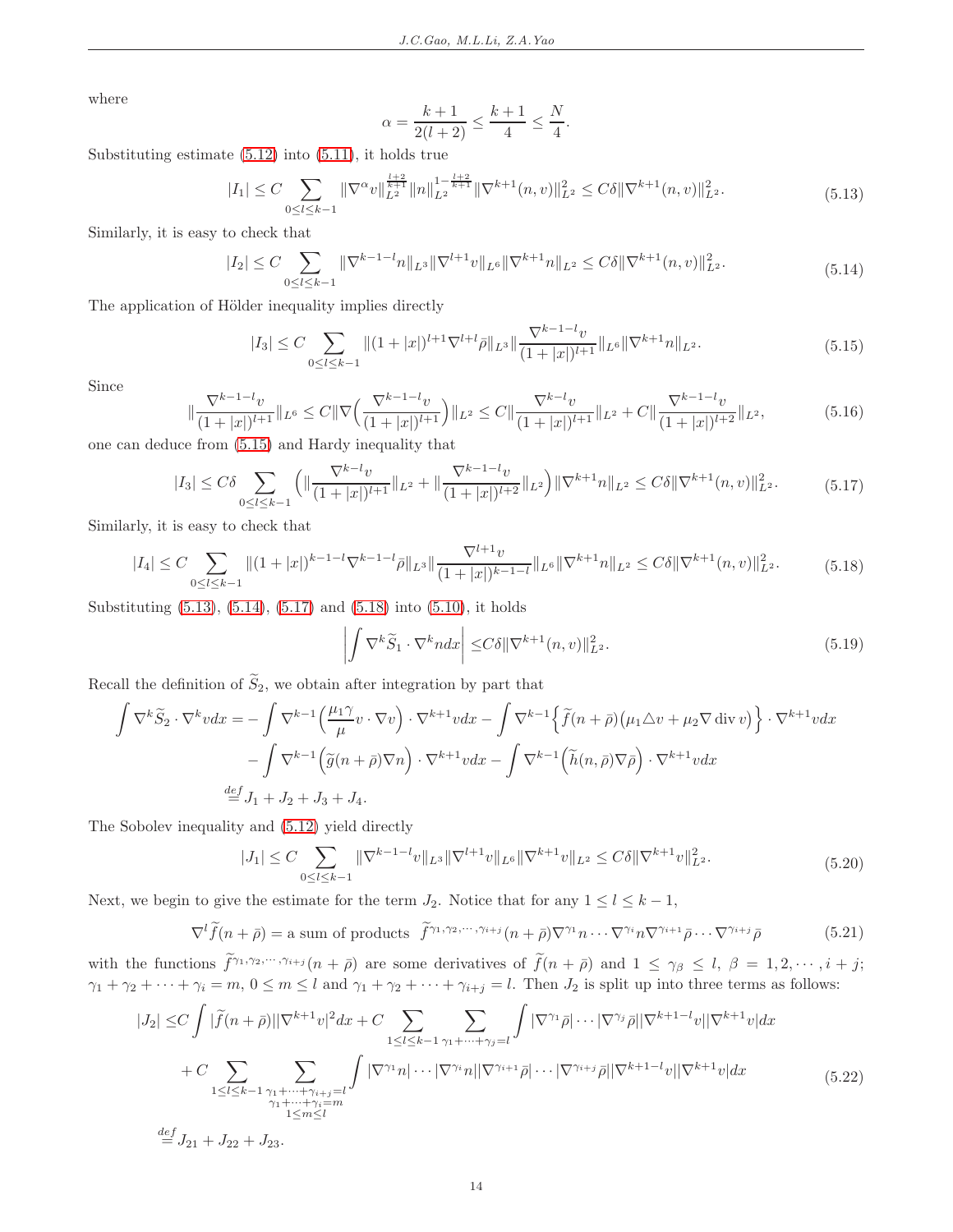Then it is easy to verify that

$$
|J_{21}| \leq C(||n||_{L^{\infty}} + ||\bar{\rho}||_{L^{\infty}})||\nabla^{k+1}v||_{L^{2}}^{2} \leq C\delta ||\nabla^{k+1}v||_{L^{2}}^{2}.
$$

We address the second term  $J_{22}$  by using Hardy inequality

$$
|J_{22}| \leq C \sum_{1 \leq l \leq k-1} \sum_{\gamma_1 + \dots + \gamma_j = l} \| (1+|x|)^{\gamma_1} \nabla^{\gamma_1} \bar{\rho} \|_{L^{\infty}} \cdots \| (1+|x|)^{\gamma_j} \nabla^{\gamma_j} \bar{\rho} \|_{L^{\infty}} \|\frac{\nabla^{k+1-l} v}{(1+|x|)^l} \|_{L^2} \|\nabla^{k+1} v \|_{L^2} \leq C \delta \|\nabla^{k+1} v \|_{L^2}^2.
$$

In view of the Sobolev interpolation inequality [\(3.1\)](#page-6-3) in Lemma [3.2](#page-6-4) and Hardy inequality, we deduce that

$$
\begin{split} |J_{23}| \leq & C \sum_{1 \leq l \leq k-1} \sum_{\substack{\gamma_1 + \dots + \gamma_{i+j} = l \\ \gamma_1 + \dots + \gamma_i = m \\ 1 \leq m \leq l}} \| \nabla^{\gamma_1} n \|_{L^{\infty}} \cdots \| \nabla^{\gamma_i} n \|_{L^{\infty}} \| (1+|x|)^{\gamma_{i+1}} \nabla^{\gamma_{i+1}} \bar{\rho} \|_{L^{\infty}} \cdots \| (1+|x|)^{\gamma_{i+j}} \nabla^{\gamma_{i+j}} \bar{\rho} \|_{L^{\infty}} \\ & \times \| \frac{\nabla^{k+1-l} v}{(1+|x|)^{l-m}} \|_{L^2} \|\nabla^{k+1} v \|_{L^2} \\ \leq & C \delta \sum_{1 \leq l \leq k-1} \sum_{\substack{\gamma_1 + \dots + \gamma_{i+j} = l \\ \gamma_1 + \dots + \gamma_i = m \\ 1 \leq m \leq l}} \| n \|_{L^2}^{1 - \frac{3+2\gamma_1}{2(k+1)}} \| \nabla^{k+1} n \|_{L^2}^{\frac{3+2\gamma_1}{2(k+1)}} \cdots \| n \|_{L^2}^{1 - \frac{3+2\gamma_i}{2(k+1)}} \| \nabla^{k+1} n \|_{L^2}^{\frac{3+2\gamma_i}{2(k+1)}} \| \nabla^{k+1} n \|_{L^2}^{\frac{3+2\gamma_i}{2(k+1)}} \| \nabla^{k+1} n \|_{L^2}^{\frac{3+2\gamma_i}{2(k+1)}} \| \nabla^{k+1} v \|_{L^2}^{1 - \frac{3i+2m}{2(k+1)}} \| \nabla^{k+1} v \|_{L^2}^{1 - \frac{3i+2m}{2(k+1)}} \| \nabla^{k+1} v \|_{L^2}^{1} \\ \leq & C \delta \sum_{1 \leq l \leq k-1} \sum_{\substack{\gamma_1 + \dots + \gamma_{i+j} = l \\ 1 \leq m \leq l}} \| n \|_{L^2}^{1 - \frac{3i+2m}{2(k+1)}} \| \nabla^{k+1} n \|_{L^2}^{\frac{3i+2m}{2(k+1)}} \| \nabla^{\alpha} v \|_{L^2}^{\frac{3i+2m}{2(k+1)}} \| \nabla^{k+1} v \|
$$

where

$$
\alpha = \frac{3i(k+1)}{3i+2m} \le \frac{3}{5}(k+1) \le \frac{3}{5}N \le N,
$$

provided  $i \geq 1$ ,  $m \geq 1$  and  $i \leq m$ . Then, substituting the estimates of  $J_{21}, J_{22}$  and  $J_{23}$  into [\(5.22\)](#page-13-5), we have

<span id="page-14-1"></span>
$$
|J_2| \le C\delta \|\nabla^{k+1}(n,v)\|_{L^2}^2. \tag{5.23}
$$

It is easy to check that

<span id="page-14-0"></span>
$$
|J_3| \leq C \int |n+\bar{\rho}| |\nabla^k n| |\nabla^{k+1} v| dx + C \sum_{1 \leq l \leq k-1} \sum_{\gamma_1 + \dots + \gamma_j = l} \int |\nabla^{\gamma_1} \bar{\rho}| \cdots |\nabla^{\gamma_j} \bar{\rho}| |\nabla^{k-l} n| |\nabla^{k+1} v| dx + C \sum_{1 \leq l \leq k-1} \sum_{\substack{\gamma_1 + \dots + \gamma_{i+j} = l \\ \gamma_1 + \dots + \gamma_i = m \\ 1 \leq m \leq l}} \int |\nabla^{\gamma_1} n| \cdots |\nabla^{\gamma_i} n| |\nabla^{\gamma_{i+1}} \bar{\rho}| \cdots |\nabla^{\gamma_{i+j}} \bar{\rho}| |\nabla^{k-l} n| |\nabla^{k+1} v| dx
$$
(5.24)

By Sobolev inequality, it is easy to check that

$$
|J_{31}| \leq C \|(n+\bar{\rho})\|_{L^{3}} \|\nabla^{k} n\|_{L^{6}} \|\nabla^{k+1} v\|_{L^{2}} \leq C\delta \|\nabla^{k+1} (n,v)\|_{L^{2}}^{2}.
$$

Similar to estimate [\(5.16\)](#page-13-6), we apply Hardy inequality to obtain

$$
|J_{32}| \leq C \sum_{1 \leq l \leq k} \sum_{\gamma_1 + \dots + \gamma_j = l} \| (1 + |x|)^{\gamma_1} \nabla^{\gamma_1} \bar{\rho} \|_{L^3} \| (1 + |x|)^{\gamma_2} \nabla^{\gamma_2} \bar{\rho} \|_{L^\infty} \cdots \| (1 + |x|)^{\gamma_j} \nabla^{\gamma_j} \bar{\rho} \|_{L^\infty} \| \frac{\nabla^{k-l} n}{(1 + |x|)^l} \|_{L^6} \| \nabla^{k+1} v \|_{L^2}
$$
  

$$
\leq C \delta \| \nabla^{k+1} (n, v) \|_{L^2}^2.
$$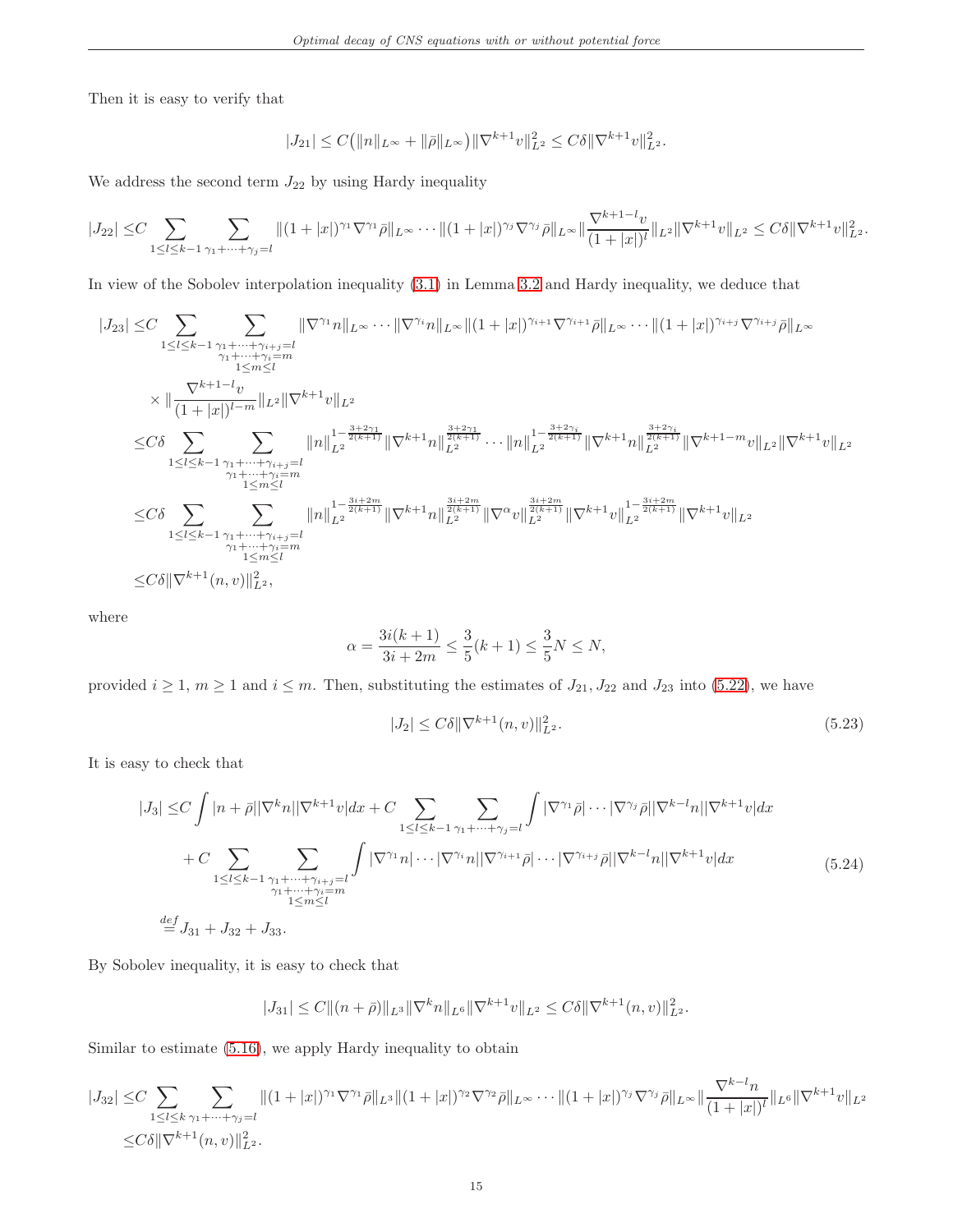The application of Sobolev interpolation inequality [\(3.1\)](#page-6-3) in Lemma [3.2](#page-6-4) yields directly

$$
\begin{split} |J_{33}| \leq & C \sum_{1 \leq l \leq k-1} \sum_{\substack{\gamma_1 + \dots + \gamma_{i+j} = l \\ \gamma_1 + \dots + \gamma_i = m \\ 1 \leq m \leq l}} \| \nabla^{\gamma_1} n \|_{L^{\infty}} \cdots \| \nabla^{\gamma_i} n \|_{L^{\infty}} \| (1+|x|)^{\gamma_{i+1}} \nabla^{\gamma_{i+1}} \bar{\rho} \|_{L^{\infty}} \cdots \| (1+|x|)^{\gamma_{i+j}} \nabla^{\gamma_{i+j}} \bar{\rho} \|_{L^{\infty}} \\ \times & \| \frac{\nabla^{k-l} n}{(1+|x|)^{l-m}} \|_{L^2} \|\nabla^{k+1} v \|_{L^2} \\ \leq & C \delta \sum_{1 \leq l \leq k-1} \sum_{\substack{\gamma_1 + \dots + \gamma_{i+j} = l \\ \gamma_1 + \dots + \gamma_i = m \\ 1 \leq m \leq l}} \| n \|_{L^2}^{1 - \frac{3+2\gamma_1}{2(k+1)}} \| \nabla^{k+1} n \|_{L^2}^{\frac{3+2\gamma_1}{2(k+1)}} \cdots \| n \|_{L^2}^{1 - \frac{3+2\gamma_i}{2(k+1)}} \| \nabla^{k+1} n \|_{L^2}^{\frac{3+2\gamma_i}{2(k+1)}} \| \nabla^{k-m} n \|_{L^2} \| \nabla^{k+1} v \|_{L^2} \\ \leq & C \delta \sum_{1 \leq l \leq k-1} \sum_{\substack{\gamma_1 + \dots + \gamma_{i+j} = l \\ \gamma_1 + \dots + \gamma_i = m \\ 1 \leq m \leq l}} \| n \|_{L^2}^{1 - \frac{3i + 2m}{2(k+1)}} \| \nabla^{k+1} n \|_{L^2}^{\frac{3i + 2m}{2(k+1)}} \| \nabla^k n \|_{L^2}^{\frac{3i + 2m}{2(k+1)}} \| \nabla^{k+1} n \|_{L^2}^{1 - \frac{3i + 2m}{2(k+1)}} \| \nabla^{k+1} n \|_{L^2}^{1 - \frac{3i + 2m}{2(k+1)}} \| \nabla^{k+1} v \|_{L^2} \\ \leq & C \delta \| (\nabla^{k+1} n, \nabla^{k+2} v) \|_{
$$

where

$$
\alpha = \frac{(3i - 2)(k + 1)}{3i + 2m} \le \frac{3}{5}(k + 1) \le \frac{3}{5}N \le N,
$$

provided  $i \geq 1$ ,  $m \geq 1$  and  $i \leq m$ . Substituting the estimates of term  $J_{31}$ ,  $J_{32}$  and  $J_{33}$  into [\(5.24\)](#page-14-0), it holds

<span id="page-15-2"></span>
$$
|J_3| \le C\delta \|\nabla^{k+1}(n,v)\|_{L^2}^2. \tag{5.25}
$$

Before estimating the last term  $J_4$ , we want to show that  $\tilde{h}(n, \bar{\rho})$  and its spatial derivatives can be controlled by a sum of products of some terms of n and its derivatives. For this purpose, it follows from Taylor expansion that

$$
\widetilde{h}(n,\bar{\rho}) = \frac{p'(\rho_{\infty}) + p''(\rho_{\infty})\rho_{\infty}}{(\bar{\rho} + \rho_{\infty})(n + \bar{\rho} + \rho_{\infty})}n + o(|n|).
$$

Using the fact that  $p(\rho)$  is smooth in a neighborhood of  $\rho_{\infty}$  with  $p'(\rho_{\infty}) > 0$ , one obtains that

<span id="page-15-1"></span>
$$
|\bar{h}(n,\bar{\rho})| \le C|n|.\tag{5.26}
$$

Next, let us to deal with the derivatives of  $\tilde{h}$ . In view of the definition of  $\tilde{h}$  and  $\tilde{g}$ , it then follows from [\(5.4\)](#page-11-5) that for any  $l \geq 1$ ,

$$
\nabla^{l}\widetilde{h}(n,\bar{\rho}) = \nabla^{l}\widetilde{g}(n+\bar{\rho}) - \nabla^{l}\widetilde{g}(\bar{\rho})
$$
  
=a sum of products  $\{\widetilde{g}^{\gamma_1,\gamma_2,\cdots,\gamma_{i+j}}(n+\bar{\rho})\nabla^{\gamma_1}n\cdots\nabla^{\gamma_i}n\nabla^{\gamma_{i+1}}\bar{\rho}\cdots\nabla^{\gamma_{i+j}}\bar{\rho}$   

$$
-\widetilde{g}^{\gamma_1,\gamma_2,\cdots,\gamma_{i+j}}(\bar{\rho})\nabla^{\gamma_1}\bar{\rho}\cdots\nabla^{\gamma_{i+j}}\bar{\rho}\}
$$
(5.27)

<span id="page-15-0"></span>with the functions  $\tilde{g}^{\gamma_1,\gamma_2,\cdots,\gamma_{i+j}}$  are some derivatives of  $\tilde{g}$  and  $1 \leq \gamma_\beta \leq l$ ,  $\beta = 1, 2, \cdots, i+j$ ;  $\gamma_1 + \gamma_2 + \cdots + \gamma_i = m$ ,  $0 \leq m \leq l$  and  $\gamma_1 + \gamma_2 + \cdots + \gamma_{i+j} = l$ . For the case that  $m = 0$ , we use mean value theorem to find that there exists a  $\xi$  between  $\bar{\rho}$  and  $n + \bar{\rho}$ , such that

$$
\widetilde{g}^{\gamma_1,\gamma_2,\cdots,\gamma_j}(n+\bar{p})\nabla^{\gamma_1}\bar{p}\cdots\nabla^{\gamma_j}\bar{p}-\widetilde{g}^{\gamma_1,\gamma_2,\cdots,\gamma_j}(\bar{p})\nabla^{\gamma_1}\bar{p}\cdots\nabla^{\gamma_j}\bar{p}=\widetilde{g}^{(\gamma_1,\gamma_2,\cdots,\gamma_j)+1}(\xi)n\nabla^{\gamma_1}\bar{p}\cdots\nabla^{\gamma_j}\bar{p},
$$

which, together with [\(5.27\)](#page-15-0), yields the following estimate

<span id="page-15-3"></span>
$$
|\nabla^l \widetilde{h}(n,\bar{\rho})| \le C|n| \sum_{\substack{\gamma_1 + \dots + \gamma_j = l \\ \gamma_1 + \dots + \gamma_j = l}} |\nabla^{\gamma_1} \bar{\rho}| \cdots |\nabla^{\gamma_j} \bar{\rho}| + C \sum_{\substack{\gamma_1 + \dots + \gamma_{i+j} = l \\ \gamma_1 + \dots + \gamma_i = m \\ 1 \le m \le l}} |\nabla^{\gamma_1} n| \cdots |\nabla^{\gamma_i} n| |\nabla^{\gamma_{i+1}} \bar{\rho}| \cdots |\nabla^{\gamma_{i+j}} \bar{\rho}|. \tag{5.28}
$$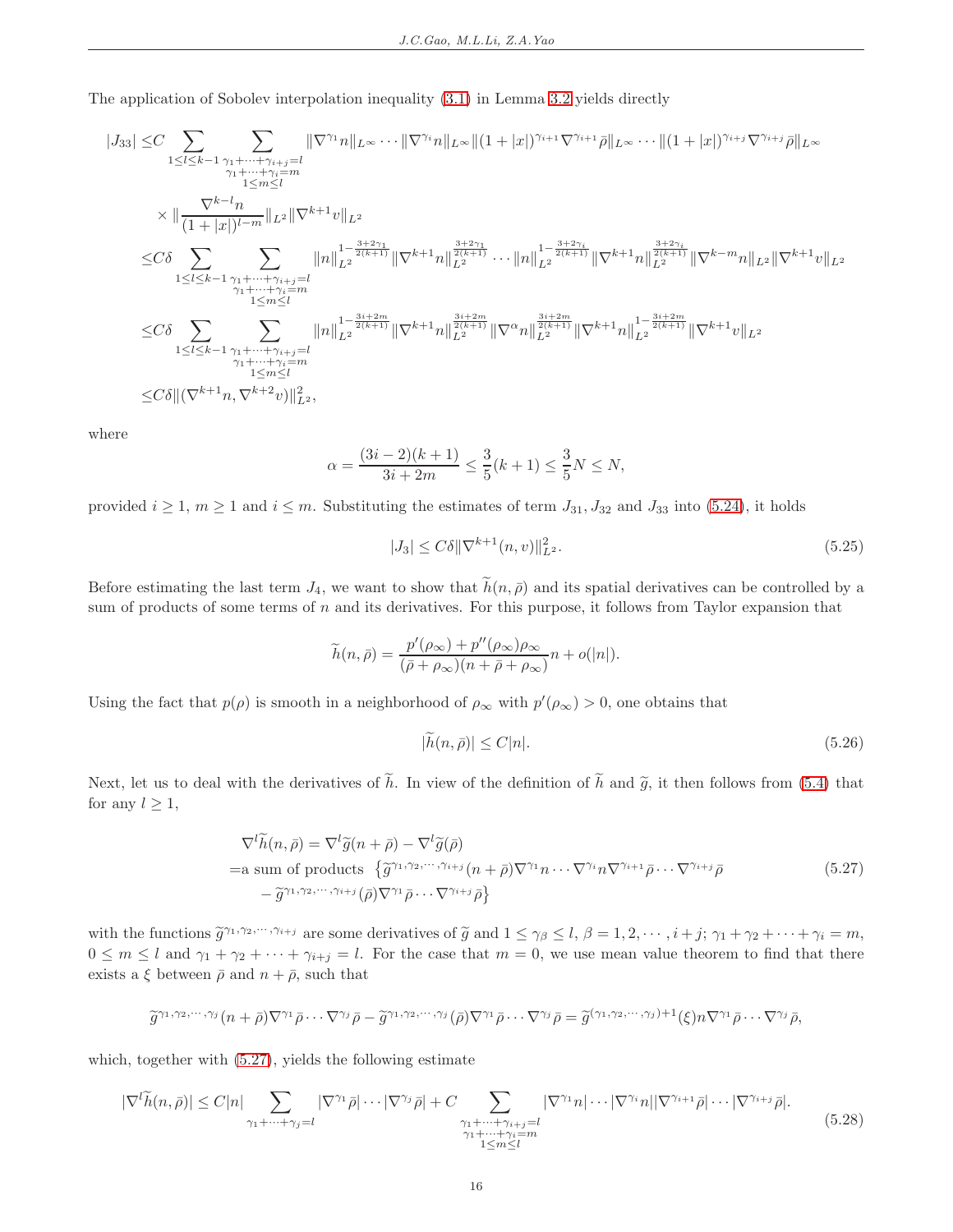This, together with the estimate [\(5.26\)](#page-15-1), gives

<span id="page-16-2"></span>
$$
|J_4| \leq C \int |\tilde{h}(n,\bar{\rho})| |\nabla^k \bar{\rho}| |\nabla^{k+1} v| dx + C \sum_{1 \leq l \leq k-1} \int |\nabla^l \tilde{h}(n,\bar{\rho})| |\nabla^{k-l} \bar{\rho}| |\nabla^{k+1} v| dx
$$
  
\n
$$
\leq C \int |n| |\nabla^k \bar{\rho}| |\nabla^{k+1} v| dx + C \sum_{1 \leq l \leq k-1} \sum_{\gamma_1 + \dots + \gamma_j = l} \int |n| |\nabla^{\gamma_1} \bar{\rho}| \cdots |\nabla^{\gamma_j} \bar{\rho}| |\nabla^{k-l} \bar{\rho}| |\nabla^{k+1} v| dx
$$
  
\n
$$
+ C \sum_{1 \leq l \leq k-1} \sum_{\substack{\gamma_1 + \dots + \gamma_{i+j} = l \\ \gamma_1 + \dots + \gamma_i = m \\ 1 \leq m \leq l}} \int |\nabla^{\gamma_1} n| \cdots |\nabla^{\gamma_i} n| |\nabla^{\gamma_{i+1}} \bar{\rho}| \cdots |\nabla^{\gamma_{i+j}} \bar{\rho}| |\nabla^{k-l} \bar{\rho}| |\nabla^{k+1} v| dx
$$
  
\n
$$
\stackrel{def}{=} J_{41} + J_{42} + J_{43}.
$$
\n(5.29)

<span id="page-16-1"></span>By virtue of Sobolev and Hardy inequalities, it is easy to deduce

$$
J_{41} + J_{42} \leq C \|\frac{n}{(1+|x|)^k} \|_{L^6} \Big( \| (1+|x|)^k \nabla^k \bar{\rho} \|_{L^3} + \sum_{1 \leq l \leq k-1} \sum_{\gamma_1 + \dots + \gamma_j = l} \| (1+|x|)^{\gamma_1} \nabla^{\gamma_1} \bar{\rho} \|_{L^\infty}
$$
  
 
$$
\cdots \| (1+|x|)^{\gamma_j} \nabla^{\gamma_j} \bar{\rho} \|_{L^\infty} \| (1+|x|)^{k-l} \nabla^{k-l} \bar{\rho} \|_{L^3} \Big) \| \nabla^{k+1} v \|_{L^2}
$$
  
\n
$$
\leq C \delta \Big( \| \frac{\nabla n}{(1+|x|)^k} \|_{L^2} + \| \frac{n}{(1+|x|)^{k+1}} \|_{L^2} \Big) \| \nabla^{k+1} v \|_{L^2}
$$
  
\n
$$
\leq C \delta \| \nabla^{k+1} (n, v) \|_{L^2}^2.
$$
\n
$$
(5.30)
$$

It then follows from Sobolev inequality that

<span id="page-16-0"></span>
$$
J_{43} \leq C \sum_{1 \leq l \leq k-1} \sum_{\substack{\gamma_1 + \cdots + \gamma_{1+j} = l \\ 1 \leq m \leq l}} \|\frac{\nabla^{\gamma_1} n}{(1+|x|)^{k-m}} \|_{L^6} \|(1+|x|)^{\gamma_2} \nabla^{\gamma_2} \bar{\rho} \|_{L^{\infty}} \cdots \|(1+|x|)^{\gamma_{1+j}} \nabla^{\gamma_{1+j}} \bar{\rho} \|_{L^{\infty}}
$$
\n
$$
\times \|(1+|x|)^{k+1-l} \nabla^{k-l} \bar{\rho} \|_{L^3} \|\nabla^{k+1} v\|_{L^2} + C \sum_{1 \leq l \leq k} \sum_{\substack{\gamma_1 + \cdots + \gamma_{i+j} = l \\ \gamma_1 + \cdots + \gamma_i = m \\ 1 \leq m \leq l, \ i \geq 2}} \|\frac{\nabla^{\gamma_1} n}{(1+|x|)^{k-m}} \|_{L^6} \|\nabla^{\gamma_2} n\|_{L^{\infty}} \cdots
$$
\n
$$
(5.31)
$$
\n
$$
\times \|\nabla^{\gamma_i} n\|_{L^{\infty}} \|(1+|x|)^{\gamma_{i+1}} \nabla^{\gamma_{i+1}} \bar{\rho} \|_{L^{\infty}} \cdots \|(1+|x|)^{\gamma_{i+j}} \nabla^{\gamma_{i+j}} \bar{\rho} \|_{L^{\infty}} \|(1+|x|)^{k+1-l} \nabla^{k-l} \bar{\rho} \|_{L^3} \|\nabla^{k+1} v\|_{L^2}
$$
\n
$$
\stackrel{def}{=} J_{431} + J_{432}.
$$
\n
$$
(5.31)
$$

Thanks to Hardy inequality, one can deduce that

$$
J_{431} \leq C\delta \sum_{1 \leq l \leq k-1} \sum_{\substack{\gamma_1 + \dots + \gamma_{1+j} = l \\ \gamma_1 = m \\ 1 \leq n \leq l}} \left( \|\frac{\nabla^{\gamma_1 + 1} n}{(1 + |x|)^{k-m}} \|_{L^2} + \|\frac{\nabla^{\gamma_1} n}{(1 + |x|)^{k-m+1}} \|_{L^2} \right) \|\nabla^{k+1} v\|_{L^2}
$$
  

$$
\leq C\delta \|\nabla^{k+1} n\|_{L^2} \|\nabla^{k+1} v\|_{L^2} \leq C\delta \|\nabla^{k+1} (n, v)\|_{L^2}^2.
$$

With the help of Sobolev interpolation inequality [\(3.1\)](#page-6-3) in Lemma [3.2](#page-6-4) and Hardy ineuqlity, one obtains

<sup>J</sup><sup>432</sup> <sup>≤</sup>Cδ <sup>X</sup> 1≤l≤k−1 X γ1+···+γi+j=l γ1+···+γi=m 1≤m≤l, i≥2 k∇k+1−m+γ<sup>1</sup> <sup>n</sup>kL<sup>2</sup> <sup>k</sup>n<sup>k</sup> 1− 3+2γ2 2(k+1) <sup>L</sup><sup>2</sup> k∇k+1n<sup>k</sup> 3+2γ2 2(k+1) <sup>L</sup><sup>2</sup> · · · knk 1− 3+2γi 2(k+1) <sup>L</sup><sup>2</sup> k∇k+1n<sup>k</sup> 3+2γi 2(k+1) <sup>L</sup><sup>2</sup> k∇k+1vkL<sup>2</sup> <sup>≤</sup>Cδ <sup>X</sup> 1≤l≤k−1 X γ1+···+γi+j=l γ1+···+γi=m 1≤m≤l, i≥2 k∇αn<sup>k</sup> θ <sup>L</sup><sup>2</sup>k∇k+1n<sup>k</sup> 1−θ <sup>L</sup><sup>2</sup> knk 1−θ <sup>L</sup><sup>2</sup> k∇k+1n<sup>k</sup> θ <sup>L</sup><sup>2</sup>k∇k+1vkL<sup>2</sup> <sup>≤</sup> Cδk∇k+1(n, v)<sup>k</sup> 2 <sup>L</sup><sup>2</sup> ,

where

$$
\theta = \frac{3(i-1) + 2(m - \gamma_1)}{2(k+1)}, \quad \alpha = \frac{3(i-1)(k+1)}{3(i-1) + 2(m - \gamma_1)} \le \frac{3}{5}(k+1) \le \frac{3}{5}N \le N,
$$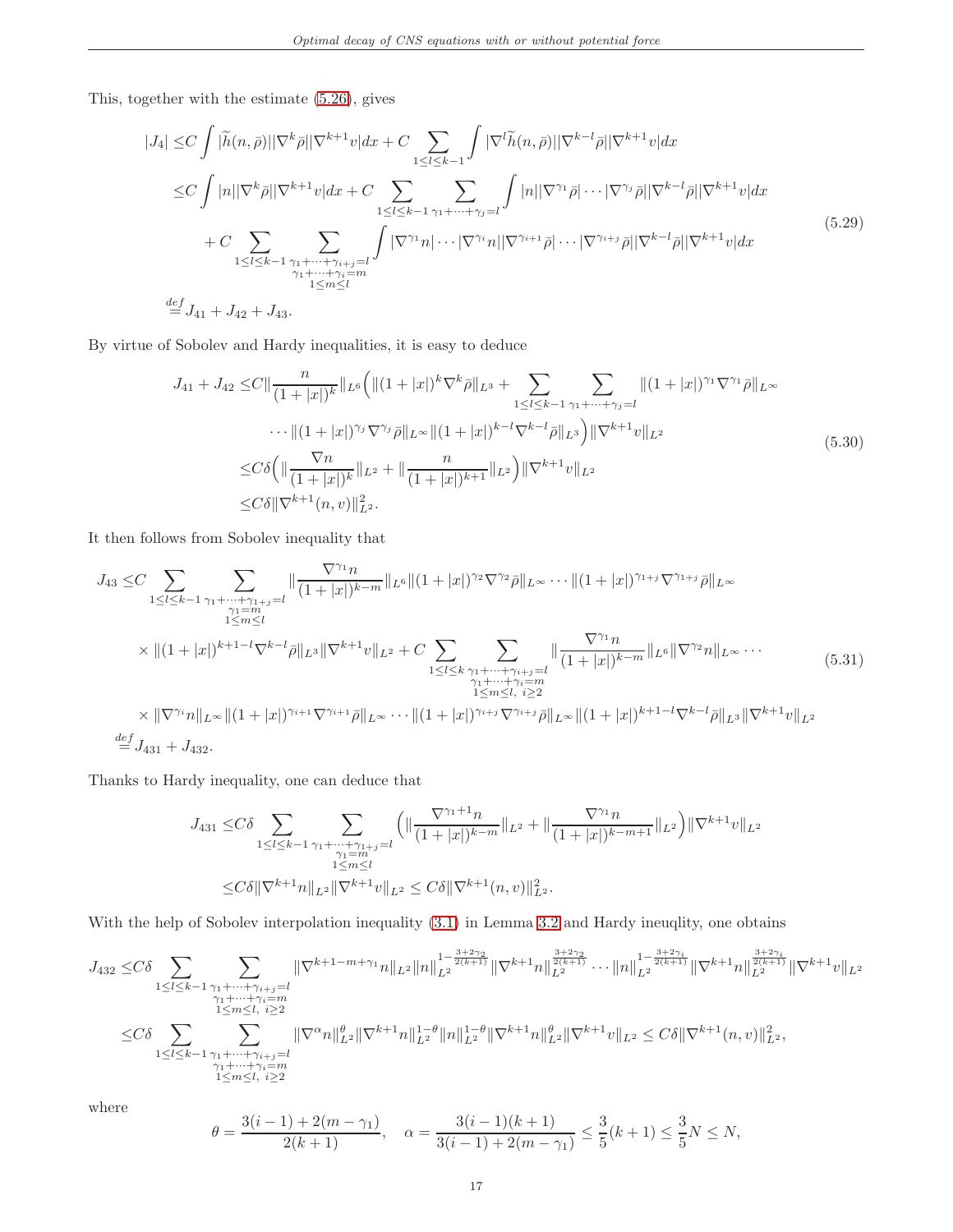provided that  $i \geq 2$  and  $i - 1 \leq m - \gamma_1$ . Inserting the estimates of  $J_{431}$  and  $J_{432}$  into [\(5.31\)](#page-16-0), it follows immediately

<span id="page-17-1"></span>
$$
J_{43} \le C\delta \|\nabla^{k+1}(n,v)\|_{L^2}^2. \tag{5.32}
$$

Thus, substituting  $(5.30)$  and  $(5.32)$  into  $(5.29)$ , we deduce that

$$
|J_4| \le C\delta \|\nabla^{k+1}(n,v)\|_{L^2}^2,
$$

<span id="page-17-2"></span>which, together with  $(5.20)$ ,  $(5.23)$  and  $(5.25)$ , gives

$$
\int \nabla^k \widetilde{S}_2 \cdot \nabla^k v dx \le C \delta \|\nabla^{k+1}(n, v)\|_{L^2}^2.
$$
\n(5.33)

We finally utilize [\(5.19\)](#page-13-8) and [\(5.33\)](#page-17-2) in [\(5.9\)](#page-12-5), to obtain [\(5.8\)](#page-12-6) directly. Thus, we complete the proof of this lemma.  $\Box$ 

We then derive the energy estimate for  $N - th$  order spatial derivative of solution.

<span id="page-17-0"></span>Lemma 5.3. Under the assumptions in Theorem [1.5,](#page-3-0) we have

<span id="page-17-6"></span>
$$
\frac{d}{dt} \|\nabla^{N}(n,v)\|_{L^{2}}^{2} + \|\nabla^{N+1}v\|_{L^{2}}^{2} \leq C\delta \|(\nabla^{N}n, \nabla^{N+1}v)\|_{L^{2}}^{2},\tag{5.34}
$$

where  $C$  is a positive constant independent of time.

*Proof.* Applying differential operator  $\nabla^N$  to  $(5.3)_1$  and  $(5.3)_2$ , multiplying the resulting equations by  $\nabla^N n$  and  $\nabla^N v$ , respectively, and integrating over  $\mathbb{R}^3$ , it holds

$$
\frac{1}{2}\frac{d}{dt}\|\nabla^{N}(n,v)\|_{L^{2}}^{2} + \mu_{1}\|\nabla^{N+1}v\|_{L^{2}}^{2} + \mu_{2}\|\nabla^{N}\operatorname{div}v\|_{L^{2}}^{2} = \int \nabla^{N}\widetilde{S}_{1} \cdot \nabla^{N} n dx + \int \nabla^{N}\widetilde{S}_{2} \cdot \nabla^{N} v dx.
$$
 (5.35)

<span id="page-17-3"></span>Now we estimate two terms on the right handside of [\(5.35\)](#page-17-3) separately. In view of the definition of  $\tilde{S}_1$ , we have

$$
\int \nabla^N \widetilde{S}_1 \cdot \nabla^N n dx = C \int \nabla^N (v \cdot \nabla n) \cdot \nabla^N n dx + C \int \nabla^N (n \operatorname{div} v) \cdot \nabla^N n dx \n+ C \int \nabla^N (v \cdot \nabla \overline{\rho}) \cdot \nabla^N n dx + C \int \nabla^N (\overline{\rho} \operatorname{div} v) \cdot \nabla^N n dx
$$
\n(5.36)\n
$$
\stackrel{def}{=} K_1 + K_2 + K_3 + K_4.
$$

<span id="page-17-5"></span>Sobolev inequality and integration by parts yield

$$
K_{1} = C \sum_{0 \leq l \leq N} \int \nabla^{l+1} n \nabla^{N-l} v \nabla^{N} n dx
$$
  
\n
$$
= C \int \nabla n \nabla^{N} v \nabla^{N} n dx + C \sum_{1 \leq l \leq N-2} \int \nabla^{l+1} n \nabla^{N-l} v \nabla^{N} n dx + C \int \nabla^{N} n \nabla v \nabla^{N} n dx - C \int \text{div} \, v |\nabla^{N} n|^{2} dx
$$
  
\n
$$
\leq C ||\nabla v||_{L^{\infty}} ||\nabla^{N} n||_{L^{2}}^{2} + C ||\nabla n||_{L^{3}} ||\nabla^{N} v||_{L^{6}} ||\nabla^{N} n||_{L^{2}} + C \sum_{2 \leq l \leq N-1} ||\nabla^{l} n||_{L^{6}} ||\nabla^{N+1-l} v||_{L^{3}} ||\nabla^{N} n||_{L^{2}}
$$
  
\n
$$
\leq C ||\nabla^{2} v||_{H^{1}} ||\nabla^{N} n||_{L^{2}}^{2} + C ||\nabla n||_{H^{1}} ||\nabla^{N+1} v||_{L^{2}} ||\nabla^{N} n||_{L^{2}} + C \sum_{2 \leq l \leq N-1} ||\nabla^{l} n||_{L^{6}} ||\nabla^{N+1-l} v||_{L^{3}} ||\nabla^{N} n||_{L^{2}}.
$$

Using the Sobolev interpolation inequality [\(3.1\)](#page-6-3) in Lemma [3.2,](#page-6-4) the third term on the right handside of above inequality can be estimated as follows

<span id="page-17-4"></span>
$$
\|\nabla^l n\|_{L^6} \|\nabla^{N+1-l} v\|_{L^3} \|\nabla^N n\|_{L^2}
$$
  
\n
$$
\leq C \|n\|_{L^2}^{1-\frac{l+1}{N}} \|\nabla^N n\|_{L^2}^{\frac{l+1}{N}} \|\nabla^\alpha v\|_{L^2}^{\frac{l+1}{N}} \|\nabla^{N+1} v\|_{L^2}^{1-\frac{l+1}{N}} \|\nabla^N n\|_{L^2}
$$
  
\n
$$
\leq C\delta \|(\nabla^N n, \nabla^{N+1} v)\|_{L^2}^2, \tag{5.37}
$$

here we denote  $\alpha$  that

$$
\alpha = \frac{3N}{2(l+1)} + 1 \le \frac{N}{2} + 1,
$$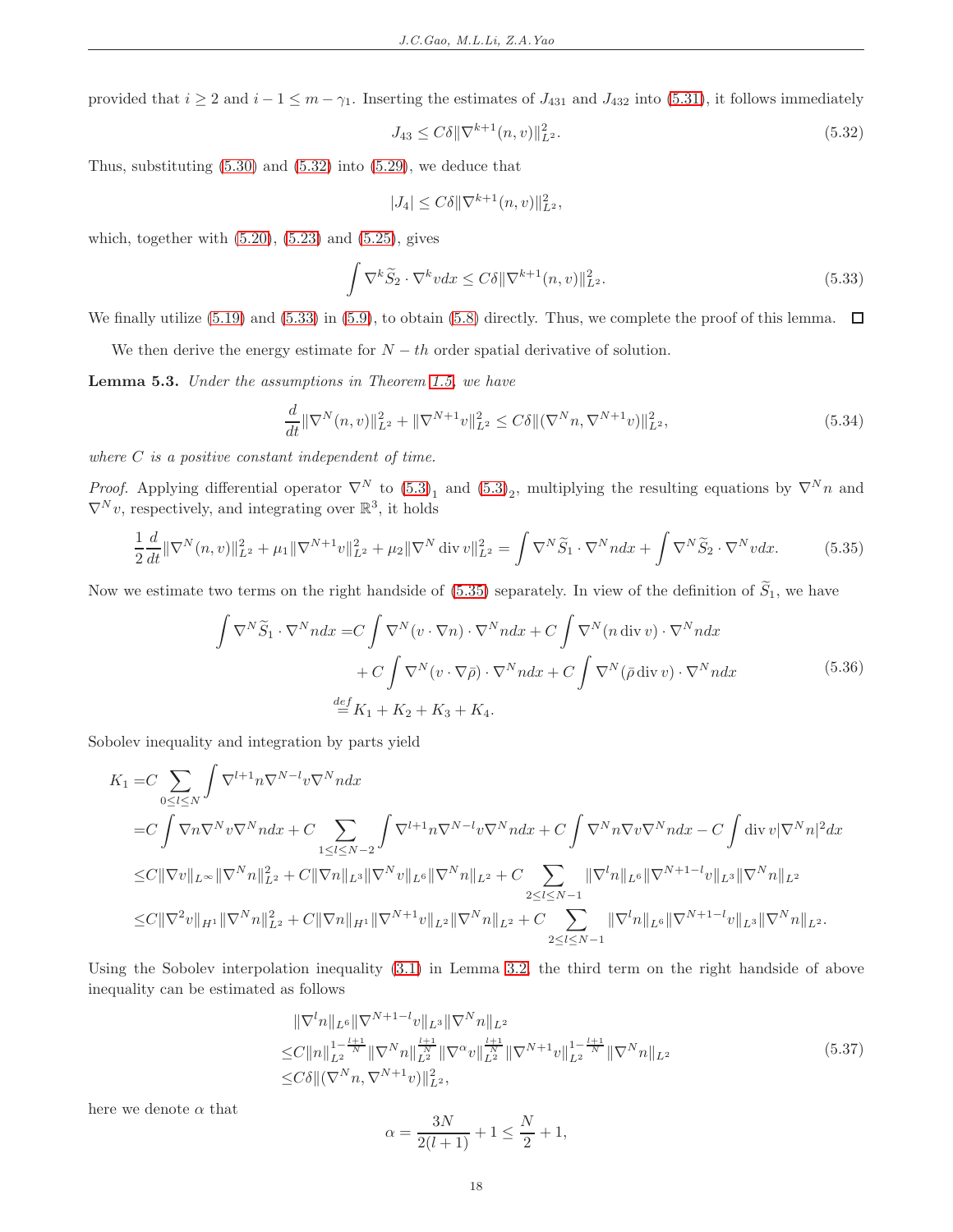since  $l \geq 2$ . Thus, we have

$$
|K_1| \leq C\delta \|\nabla^N n, \nabla^{N+1} v)\|_{L^2}^2.
$$

It follows in a similar way to  $K_1$  that

$$
K_2 = C \sum_{0 \le l \le N} \int \nabla^l n \nabla^{N+1-l} v \nabla^N n dx
$$
  
\n
$$
\le C \Big( \|n\|_{L^\infty} \|\nabla^{N+1} v\|_{L^2} + \|\nabla n\|_{L^3} \|\nabla^N v\|_{L^6} + \sum_{2 \le l \le N-1} \|\nabla^l n\|_{L^6} \|\nabla^{N+1-l} v\|_{L^3} + \|\nabla v\|_{L^\infty} \|\nabla^N n\|_{L^2} \Big) \|\nabla^N n\|_{L^2}
$$
  
\n
$$
\le C \delta \| (\nabla^N n, \nabla^{N+1} v) \|_{L^2}^2,
$$

where we have used [\(5.37\)](#page-17-4) in the last inequality above. Thanks to Hardy inequality, we compute

$$
|K_3| \leq C \sum_{0 \leq l \leq N} \|(1+|x|)^{l+1}\nabla^{l+1}\bar{\rho}\|_{L^{\infty}} \|\frac{\nabla^{N-l}v}{(1+|x|)^{l+1}}\|_{L^2} \|\nabla^N n\|_{L^2} \leq C\delta \|(\nabla^N n, \nabla^{N+1}v)\|_{L^2}^2,
$$
  

$$
|K_4| \leq C \sum_{0 \leq l \leq N} \|(1+|x|)^l \nabla^l \bar{\rho}\|_{L^{\infty}} \|\frac{\nabla^{N+1-l}v}{(1+|x|)^l}\|_{L^2} \|\nabla^N n\|_{L^2} \leq C\delta \|(\nabla^N n, \nabla^{N+1}v)\|_{L^2}^2.
$$

<span id="page-18-4"></span>Substituting the estimates of term from  $K_1$  to  $K_4$  into [\(5.36\)](#page-17-5), we have

$$
\left| \int \nabla^N \widetilde{S}_1 \cdot \nabla^N n dx \right| \leq C \delta \| (\nabla^N n, \nabla^{N+1} v) \|_{L^2}^2.
$$
\n(5.38)

Reme<br/>bering the definition of  $\widetilde{S}_2$  and integrating by part, we find

$$
\int \nabla^{N} \widetilde{S}_{2} \cdot \nabla^{N} v dx
$$
\n
$$
= \int \nabla^{N-1} \left( \frac{\mu_{1} \gamma}{\mu} v \cdot \nabla v \right) \cdot \nabla^{N+1} v dx + \int \nabla^{N-1} \left\{ \widetilde{f}(n+\bar{\rho}) \left( \mu_{1} \triangle v + \mu_{2} \nabla \operatorname{div} v \right) \right\} \cdot \nabla^{N+1} v dx
$$
\n
$$
+ \int \nabla^{N-1} \left( \widetilde{g}(n+\bar{\rho}) \nabla n \right) \cdot \nabla^{N+1} v dx + \int \nabla^{N-1} \left( \widetilde{h}(n,\bar{\rho}) \nabla \bar{\rho} \right) \cdot \nabla^{N+1} v dx
$$
\n
$$
\stackrel{def}{=} L_{1} + L_{2} + L_{3} + L_{4}.
$$
\n(5.39)

<span id="page-18-3"></span>According to the Sobolev interpolation inequality [\(3.1\)](#page-6-3) in Lemma [3.2,](#page-6-4) we deduce that

$$
|L_{1}| \leq C \sum_{0 \leq l \leq N-1} \|\nabla^{N-1-l}v\|_{L^{3}} \|\nabla^{l+1}v\|_{L^{6}} \|\nabla^{N+1}v\|_{L^{2}} \n\leq C \sum_{0 \leq l \leq N-1} \|\nabla^{\alpha}v\|_{L^{2}}^{\frac{l+2}{N+1}} \|\nabla^{N+1}v\|_{L^{2}}^{1-\frac{l+2}{N+1}} \|v\|_{L^{2}}^{1-\frac{l+2}{N+1}} \|\nabla^{N+1}v\|_{L^{2}}^{\frac{l+2}{N+1}} \|\nabla^{N+1}v\|_{L^{2}}^{1-\frac{l+2}{N+1}}.
$$
\n(5.40)\n
$$
\leq C\delta \|\nabla^{N+1}v\|_{L^{2}}^{2},
$$

<span id="page-18-2"></span>where  $\alpha$  is given by

$$
\alpha = \frac{N+1}{2(l+2)} \le \frac{N+1}{4}.
$$

Next, we estimate the term  $L_2$  and divide it into two terms as follows

<span id="page-18-0"></span>
$$
|L_2| \le C \int |\tilde{f}(n+\bar{\rho})||\nabla^{N+1}v|^2 dx + C \sum_{1 \le l \le N-1} \int |\nabla^l \tilde{f}(n+\bar{\rho})||\nabla^{N+1-l}v||\nabla^{N+1}v| dx \stackrel{def}{=} L_{21} + L_{22}.
$$
 (5.41)

<span id="page-18-1"></span>By Sobolev inequality, one can deduce directly that

$$
L_{21} \le C \| (n + \bar{\rho}) \|_{L^{\infty}} \| \nabla^{N+1} v \|_{L^2}^2 \le C \delta \| \nabla^{N+1} v \|_{L^2}^2. \tag{5.42}
$$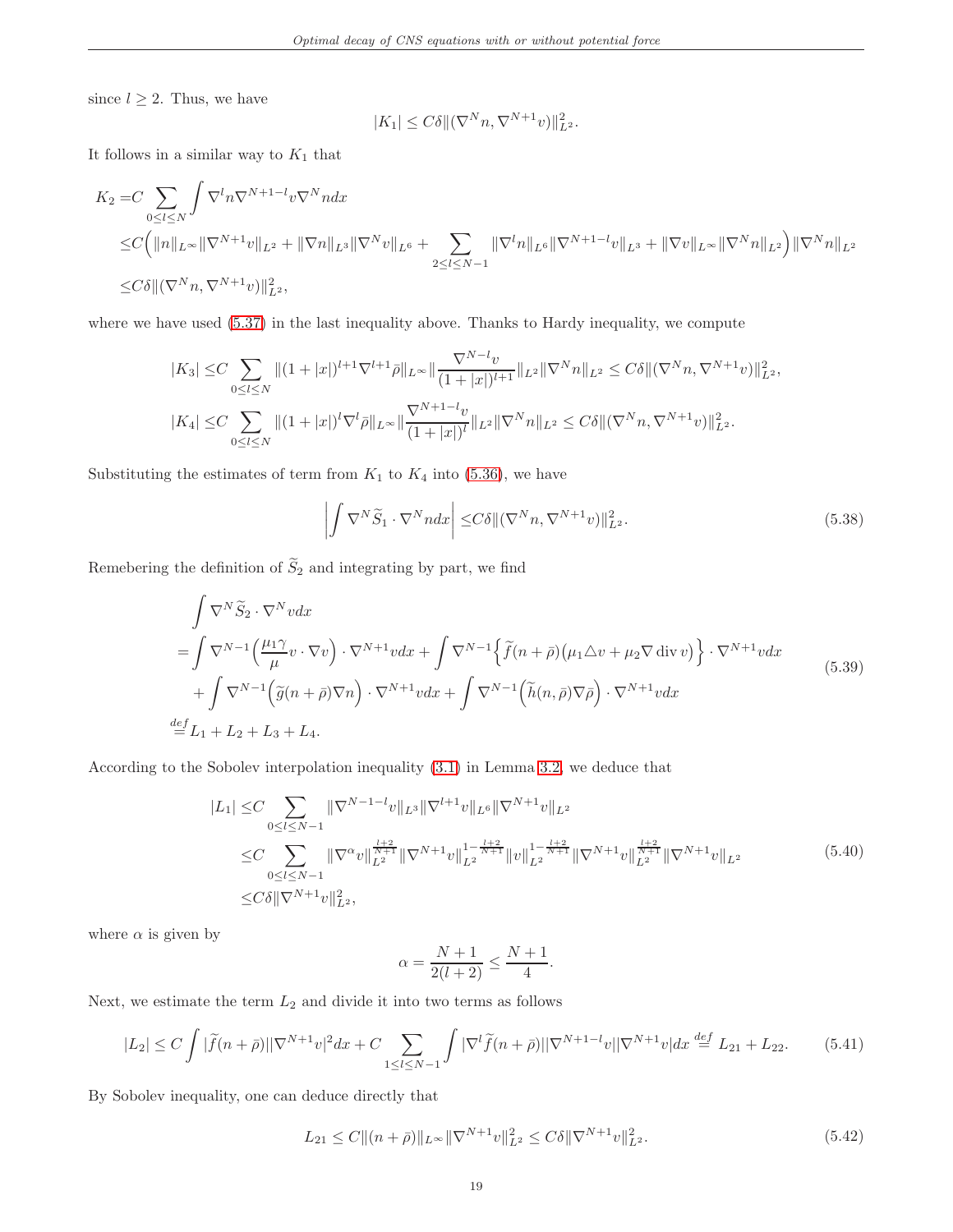It follows from  $(5.21)$  that  $L_{22}$  can be split up into three terms as follows:

<span id="page-19-0"></span>
$$
L_{22} \leq C \sum_{1 \leq l \leq N-1} \sum_{\gamma_1 + \dots + \gamma_i = l} \int |\nabla^{\gamma_1} n| \cdots |\nabla^{\gamma_i} n| |\nabla^{N+1-i} v| |\nabla^{N+1} v| dx + C \sum_{1 \leq l \leq N-1} \sum_{\gamma_1 + \dots + \gamma_j = l} \int |\nabla^{\gamma_1} \bar{\rho}| \cdots |\nabla^{\gamma_j} \bar{\rho}| |\nabla^{N+1-i} v| |\nabla^{N+1} v| dx + C \sum_{1 \leq l \leq N-1} \sum_{\substack{\gamma_1 + \dots + \gamma_{i+j} = l \\ \gamma_1 + \dots + \gamma_i = m \\ 1 \leq m \leq l-1}} \int |\nabla^{\gamma_1} n| \cdots |\nabla^{\gamma_i} n| |\nabla^{\gamma_{i+1}} \bar{\rho}| \cdots |\nabla^{\gamma_{i+j}} \bar{\rho}| |\nabla^{N+1-i} v| |\nabla^{N+1} v| dx
$$
\n(5.43)

 $\stackrel{def}{=} L_{221} + L_{222} + L_{223}.$ 

We then divide  $L_{221}$  into two terms as follows:

$$
L_{221} \leq C \sum_{1 \leq l \leq N-1} \int |\nabla^l n| |\nabla^{N+1-l} v| |\nabla^{N+1} v| dx
$$
  
+ 
$$
C \sum_{1 \leq l \leq N-1} \sum_{\gamma_1 + \dots + \gamma_i = l} \int |\nabla^{\gamma_1} n| \dots |\nabla^{\gamma_i} n| |\nabla^{N+1-l} v| |\nabla^{N+1} v| dx
$$
  

$$
\stackrel{def}{=} L_{2211} + L_{2212}.
$$

Using the Sobolev inequality and estimate [\(5.37\)](#page-17-4), it holds

$$
L_{2211} \leq C \Big( \|\nabla n\|_{L^{3}} \|\nabla^{N} v\|_{L^{6}} + \sum_{2 \leq l \leq N-1} \|\nabla^{l} n\|_{L^{6}} \|\nabla^{N+1-l} v\|_{L^{3}} \Big) |\nabla^{N+1} v\|_{L^{2}} \n\leq C \Big( \|\nabla n\|_{H^{1}} \|\nabla^{N+1} v\|_{L^{2}} + \sum_{2 \leq l \leq N-1} \|n\|_{L^{2}}^{1-\frac{l+1}{N}} \|\nabla^{N} n\|_{L^{2}}^{\frac{l+1}{N}} \|\nabla^{\alpha} v\|_{L^{2}}^{\frac{l+1}{N}} \|\nabla^{N+1} v\|_{L^{2}}^{1-\frac{l+1}{N}} \Big) \|\nabla^{N+1} v\|_{L^{2}} \n\leq C \delta \| (\nabla^{N} n, \nabla^{N+1} v) \|_{L^{2}}^{2}.
$$

Since  $i \geq 2$  in term  $L_{2212}$ , then  $\gamma_{\beta} \leq N-2$  for  $\beta = 1, 2, \dots, i$ . Thus, we can use the Sobolev interpolation inequality [\(3.1\)](#page-6-3) in Lemma [3.2](#page-6-4) to find

$$
\begin{split} L_{2212} \leq & C \sum_{1 \leq l \leq N-1} \sum_{\gamma_1 + \dots + \gamma_i = l} \|\nabla^{\gamma_1} n\|_{L^{\infty}} \cdots \|\nabla^{\gamma_i} n\|_{L^{\infty}} \|\nabla^{N+1-i} v\|_{L^2} \|\nabla^{N+1} v\|_{L^2} \\ \leq & C \delta \sum_{1 \leq l \leq N-1} \sum_{\gamma_1 + \dots + \gamma_i = l} \|n\|_{L^2}^{1 - \frac{3 + 2\gamma_1}{2N}} \|\nabla^N n\|_{L^2}^{\frac{3 + 2\gamma_1}{2N}} \cdots \|n\|_{L^2}^{1 - \frac{3 + 2\gamma_i}{2N}} \|\nabla^N n\|_{L^2}^{\frac{3 + 2\gamma_i}{2N}} \|\nabla^{N+1-i} v\|_{L^2} \|\nabla^{N+1} v\|_{L^2} \\ \leq & C \sum_{1 \leq l \leq N-1} \sum_{\gamma_1 + \dots + \gamma_i = l} \|n\|_{L^2}^{1 - \frac{3i + 2l}{2N}} \|\nabla^N n\|_{L^2}^{\frac{3i + 2l}{2N}} \|\nabla^{\alpha} v\|_{L^2}^{\frac{3i + 2l}{2N}} \|\nabla^{N+1} v\|_{L^2}^{1 - \frac{3i + 2l}{2N}} \|\nabla^N n + v\|_{L^2} \\ \leq & C \delta \|( \nabla^N n, \nabla^{N+1} v) \|^2_{L^2}, \end{split}
$$

where  $\alpha$  is given by

$$
\alpha = 1 + \frac{3iN}{3i + 2l} \le 1 + \frac{3}{5}N \le N,
$$

provided  $i \geq 1$ ,  $m \geq 1$ ,  $i \leq m$  and  $N \geq 3$ . Therefore, it follows from the estimates above that

$$
L_{221} \leq C\delta \|\nabla^N n, \nabla^{N+1} v)\|_{L^2}^2.
$$

The application of Hardy inequality yields directly

$$
L_{222} \leq C \sum_{1 \leq l \leq N-1} \sum_{\gamma_1 + \dots + \gamma_j = l} \| (1 + |x|)^{\gamma_1} \nabla^{\gamma_1} \bar{\rho} \|_{L^{\infty}} \cdots \| (1 + |x|)^{\gamma_j} \nabla^{\gamma_j} \bar{\rho} \|_{L^{\infty}} \|\frac{\nabla^{N+1-l} v}{(1 + |x|)^l} \|_{L^2} \|\nabla^{N+1} v \|_{L^2}
$$
  

$$
\leq C\delta \|\nabla^{N+1} v\|_{L^2}^2.
$$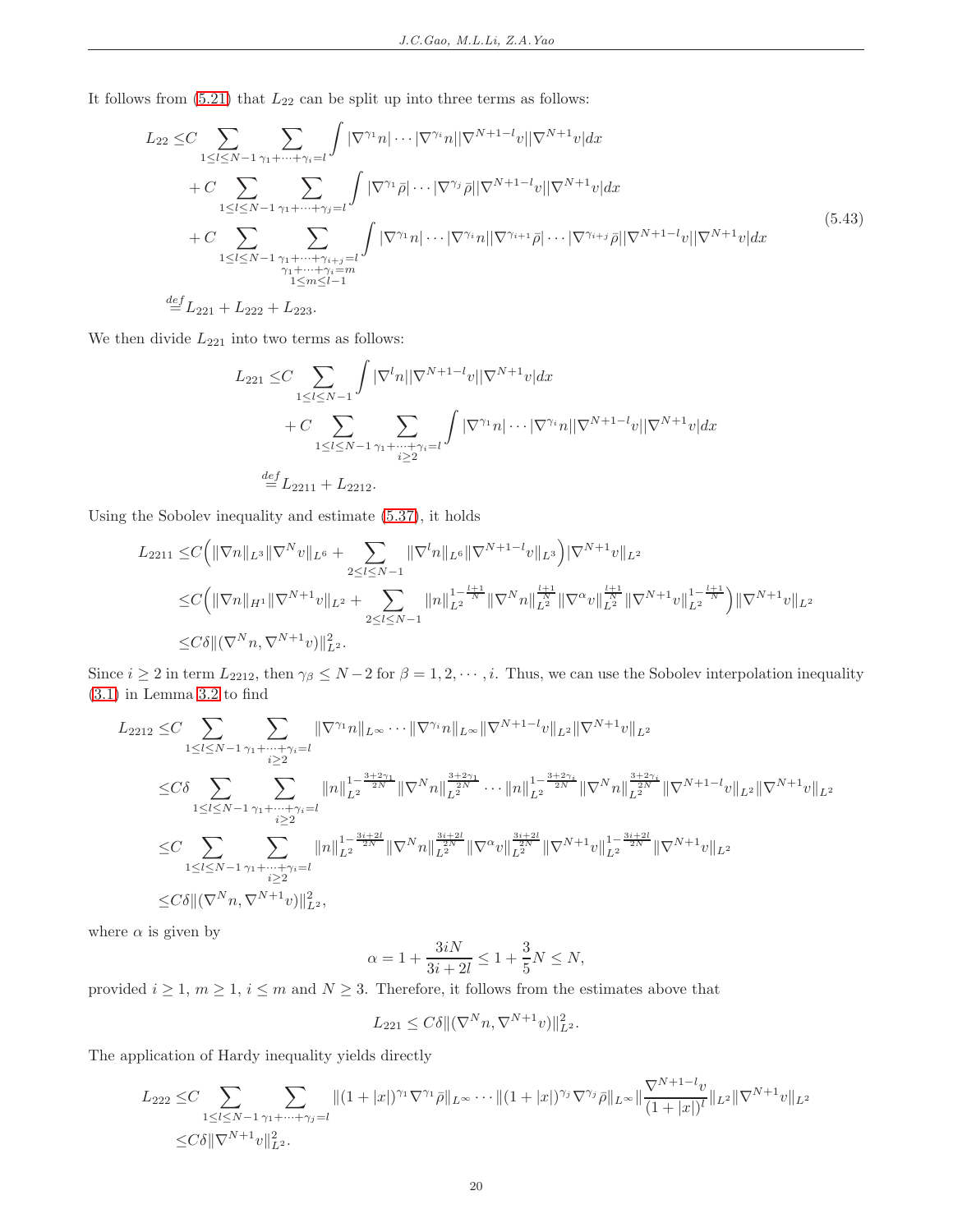Using Sobolev interpolation inequality [\(3.1\)](#page-6-3) in Lemma [3.2](#page-6-4) again, we have

$$
L_{223} \leq C \sum_{1 \leq l \leq N-1} \sum_{\substack{\gamma_1 + \dots + \gamma_{i+j} = l \\ \gamma_1 + \dots + \gamma_i = m \\ 1 \leq m \leq l-1}} \| \nabla^{\gamma_1} n \|_{L^{\infty}} \cdots \| \nabla^{\gamma_i} n \|_{L^{\infty}} \| (1+|x|)^{\gamma_{i+1}} \nabla^{\gamma_{i+1}} \bar{\rho} \|_{L^{\infty}} \cdots \| (1+|x|)^{\gamma_{i+j}} \nabla^{\gamma_{i+j}} \bar{\rho} \|_{L^{\infty}}
$$
\n
$$
\times \| \frac{\nabla^{N+1-l} v}{(1+|x|)^{l-m}} \|_{L^2} \|\nabla^{N+1} v \|_{L^2}
$$
\n
$$
\leq C \delta \sum_{1 \leq l \leq N-1} \sum_{\substack{\gamma_1 + \dots + \gamma_{i+j} = l \\ \gamma_1 + \dots + \gamma_i = m \\ 1 \leq m \leq l-1}} \| n \|_{L^2}^{1 - \frac{3+2\gamma_1}{2N}} \|\nabla^N n \|_{L^2}^{\frac{3+2\gamma_1}{2N}} \cdots \| n \|_{L^2}^{1 - \frac{3+2\gamma_i}{2N}} \|\nabla^N n \|_{L^2}^{\frac{3+2\gamma_i}{2N}} \|\nabla^N n \|_{L^2}^{\frac{3+2\gamma_i}{2N}} \|\nabla^N n \|_{L^2}^{\frac{3+2\gamma_i}{2N}} \|\nabla^N n \|_{L^2}^{1 - \frac{3i + 2m}{2N}} \|\nabla^{N+1} v \|_{L^2}
$$
\n
$$
\leq C \delta \sum_{1 \leq l \leq N-1} \sum_{\substack{\gamma_1 + \dots + \gamma_{i+j} = l \\ \gamma_1 + \dots + \gamma_i = m \\ 1 \leq m \leq l-1}} \| n \|_{L^2}^{1 - \frac{3i + 2m}{2N}} \|\nabla^N n \|_{L^2}^{\frac{3i + 2m}{2N}} \|\nabla^{\alpha} v \|_{L^2}^{\frac{3i + 2m}{2N}} \|\nabla^{N+1} v \|_{L^2}^{1 - \frac{3i + 2m}{2N}} \|\nabla^{N+1} v \|_{L^2}
$$

where  $\alpha$  is given by

$$
\alpha = 1 + \frac{3iN}{3i + 2m} \le 1 + \frac{3}{5}N \le N,
$$

<span id="page-20-0"></span>provided  $i \geq 1$ ,  $m \geq 1$  and  $i \leq m$ . Then, substituting estimates of terms  $L_{221}$ ,  $L_{222}$  and  $L_{223}$  into [\(5.43\)](#page-19-0), we have

$$
L_{22} \le C\delta \|\nabla^N n, \nabla^{N+1} v\|_{L^2}^2. \tag{5.44}
$$

The combination of estimate [\(5.41\)](#page-18-0), [\(5.42\)](#page-18-1) and [\(5.44\)](#page-20-0) yields directly

<span id="page-20-3"></span>
$$
|L_2| \le C\delta \|\left(\nabla^N n, \nabla^{N+1} v\right)\|_{L^2}^2.
$$
\n(5.45)

Now we give the estimate for the term  $L_3$ . Indeed, it is easy to check that

<span id="page-20-2"></span>
$$
|L_{3}| \leq C \int |\tilde{g}(n+\bar{\rho})||\nabla^{N}n||\nabla^{N+1}v|dx + C \sum_{1 \leq l \leq N-1} \sum_{\gamma_{1}+\cdots+\gamma_{i}=l} \int |\nabla^{\gamma_{1}}n| \cdots |\nabla^{\gamma_{i}}n||\nabla^{N-l}n||\nabla^{k+2}v|dx
$$
  
+ 
$$
C \sum_{1 \leq l \leq N-1} \sum_{\gamma_{1}+\cdots+\gamma_{j}=l} \int |\nabla^{\gamma_{1}}\bar{\rho}||\nabla^{N-l}n| \cdots |\nabla^{\gamma_{j}}\bar{\rho}||\nabla^{N-l}n||\nabla^{N+1}v|dx
$$
  
+ 
$$
C \sum_{1 \leq l \leq N-1} \sum_{\substack{\gamma_{1}+\cdots+\gamma_{i}+j=l \ \gamma_{1}+\cdots+\gamma_{i}=m \ \text{is odd}}} \int |\nabla^{\gamma_{1}}n| \cdots |\nabla^{\gamma_{i}}n||\nabla^{\gamma_{i+1}}\bar{\rho}| \cdots |\nabla^{\gamma_{i+j}}\bar{\rho}||\nabla^{N-l}n||\nabla^{N+1}v|dx
$$
  
= 
$$
L_{31} + L_{32} + L_{33} + L_{34}.
$$
  
(5.46)

By Sobolev inequality, it is easy to check that

$$
L_{31} \le C \| (n + \bar{\rho}) \|_{L^{\infty}} \| \nabla^{N} n \|_{L^{2}} \| \nabla^{N+1} v \|_{L^{2}} \le C \delta \| (\nabla^{N} n, \nabla^{N+1} v) \|_{L^{2}}^{2}.
$$
\n(5.47)

<span id="page-20-1"></span>For  $L_{32}$ , we divide it into the following two terms:

$$
L_{32} \leq C \sum_{1 \leq l \leq N-1} \int |\nabla^l n| |\nabla^{N-l} n| |\nabla^{N+1} v| dx + C \sum_{1 \leq l \leq N-1} \sum_{\gamma_1 + \dots + \gamma_i = l} \int |\nabla^{\gamma_1} n| \cdots |\nabla^{\gamma_i} n| |\nabla^{N-l} n| |\nabla^{N+1} v| dx \stackrel{def}{=} L_{321} + L_{322}.
$$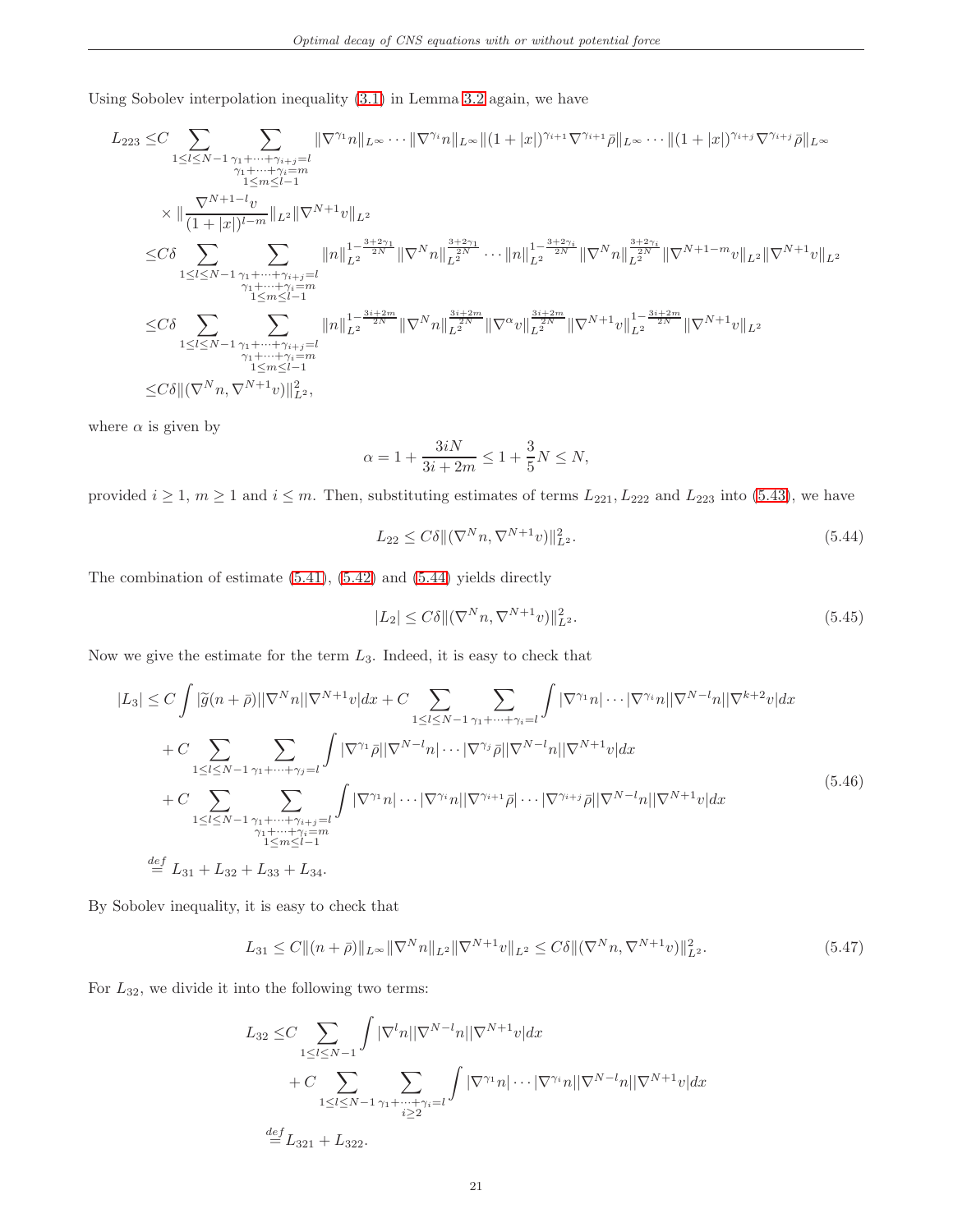By Sobolev inequality, it holds

$$
L_{321} \leq C \Big( \|\nabla n\|_{L^{3}} \|\nabla^{N-1} n\|_{L^{6}} + \sum_{2 \leq l \leq N-1} \|\nabla^{l} n\|_{L^{6}} \|\nabla^{N-l} n\|_{L^{3}} \Big) \|\nabla^{N+1} v\|_{L^{2}} \n\leq C \Big( \|\nabla n\|_{L^{3}} \|\nabla^{N-1} n\|_{L^{6}} + \sum_{2 \leq l \leq N-1} \|n\|_{L^{2}}^{1-\frac{l+1}{N}} \|\nabla^{N} n\|_{L^{2}}^{\frac{l+1}{N}} \|\nabla^{\alpha} n\|_{L^{2}}^{\frac{l+1}{N}} \|\nabla^{N} n\|_{L^{2}}^{1-\frac{l+1}{N}} \Big) \|\nabla^{N+1} v\|_{L^{2}} \n\leq C\delta \|\left(\nabla^{N} n, \nabla^{N+1} v\right)\|_{L^{2}}^{2},
$$

where  $\alpha$  is defined by  $\alpha = \frac{3N}{2(l+1)} \leq \frac{N}{2}$ . For the term  $L_{322}$ , the fact  $i \geq 2$  implies  $\gamma_{\beta} + 2 \leq l+1 \leq N$  for  $\beta = 1, 2, \cdots, i$ . Then, it follows from Sobolev interpolation inequality [\(3.1\)](#page-6-3) in Lemma [3.2](#page-6-4) that

$$
L_{322} \leq C \sum_{1 \leq l \leq N-1} \sum_{\substack{\gamma_1 + \dots + \gamma_i = l \\ i \geq 2}} \|\nabla^{\gamma_1} n\|_{L^{\infty}} \cdots \|\nabla^{\gamma_i} n\|_{L^{\infty}} \|\frac{\nabla^{N-l} n}{(1+|x|)^{l-m}}\|_{L^2} \|\nabla^{N+1} v\|_{L^2}
$$
\n
$$
\leq C \sum_{1 \leq l \leq N-1} \sum_{\substack{\gamma_1 + \dots + \gamma_i = l \\ i \geq 2}} \|n\|_{L^2}^{1 - \frac{3+2\gamma_1}{2N}} \|\nabla^N n\|_{L^2}^{\frac{3+2\gamma_1}{2N}} \cdots \|n\|_{L^2}^{1 - \frac{3+2\gamma_i}{2N}} \|\nabla^N n\|_{L^2}^{\frac{3+2\gamma_i}{2N}} \|\nabla^{N-1} n\|_{L^2} \|\nabla^{N-1} v\|_{L^2}
$$
\n
$$
\leq C\delta \sum_{1 \leq l \leq N-1} \sum_{\substack{\gamma_1 + \dots + \gamma_i = l \\ i \geq 2}} \|n\|_{L^2}^{1 - \theta} \|\nabla^N n\|_{L^2}^{\theta} \|\nabla^{\alpha} n\|_{L^2}^{\theta} \|\nabla^N n\|_{L^2}^{1 - \theta} \|\nabla^{N+1} v\|_{L^2}
$$
\n
$$
\leq C\delta \|(\nabla^N n, \nabla^{N+1} v)\|_{L^2}^2,
$$

where we denote

$$
\theta = \frac{3i+2l}{2N}, \quad \alpha = \frac{3iN}{3i+2l} \le \frac{3}{5}N \le N,
$$

provided  $l \geq 1$ ,  $i \leq l$  and  $i \geq 2$ . Then, the combination of estimates of terms  $L_{321}$  and  $L_{322}$  implies directly

$$
L_{32} \le C\delta \|\nabla^N n, \nabla^{N+1} v)\|_{L^2}^2. \tag{5.48}
$$

For the term  $L_{33}$ , by Hardy inequality, we obtain

$$
L_{33} \leq C \sum_{1 \leq l \leq N-1} \sum_{\gamma_1 + \dots + \gamma_j = l} \|(1+|x|)^{\gamma_1} \nabla^{\gamma_1} \bar{\rho} \|_{L^{\infty}} \cdots \|(1+|x|)^{\gamma_j} \nabla^{\gamma_j} \bar{\rho} \|_{L^{\infty}} \|\frac{\nabla^{N-l} n}{(1+|x|)^l} \|_{L^2} \|\nabla^{N+1} v \|_{L^2}
$$
\n
$$
\leq C\delta \| (\nabla^N n, \nabla^{N+1} v) \|_{L^2}^2. \tag{5.49}
$$

In view of Sobolev interpolation inequality [\(3.1\)](#page-6-3) in Lemma [3.2](#page-6-4) and Hardy inequality, one deduces that

<span id="page-21-0"></span>
$$
L_{34} \leq C \sum_{1 \leq l \leq N-1} \sum_{\substack{\gamma_1 + \dots + \gamma_{i+j} = l \\ \gamma_1 + \dots + \gamma_i = m \\ 1 \leq m \leq l-1}} \|\nabla^{\gamma_1} n\|_{L^{\infty}} \cdots \|\nabla^{\gamma_i} n\|_{L^{\infty}} \|(1+|x|)^{\gamma_{i+1}} \nabla^{\gamma_{i+1}} \bar{\rho}\|_{L^{\infty}} \cdots \|(1+|x|)^{\gamma_{i+j}} \nabla^{\gamma_{i+j}} \bar{\rho}\|_{L^{\infty}} \times \|\frac{\nabla^{N-l} n}{(1+|x|)^{l-m}}\|_{L^2} \|\nabla^{N+1} v\|_{L^2} \n\leq C\delta \sum_{1 \leq l \leq N-1} \sum_{\substack{\gamma_1 + \dots + \gamma_{i+j} = l \\ \gamma_1 + \dots + \gamma_i = m \\ 1 \leq m \leq l-1}} \|n\|_{L^2}^{1 - \frac{3+2\gamma_1}{2N}} \|\nabla^N n\|_{L^2}^{\frac{3+2\gamma_1}{2N}} \cdots \|n\|_{L^2}^{1 - \frac{3+2\gamma_i}{2N}} \|\nabla^N n\|_{L^2}^{\frac{3+2\gamma_i}{2N}} \|\nabla^{N-m} n\|_{L^2} \|\nabla^{N-l} v\|_{L^2} \tag{5.50}
$$
\n
$$
\leq C\delta \sum_{1 \leq l \leq N-1} \sum_{\substack{\gamma_1 + \dots + \gamma_{i+j} = l \\ \gamma_1 + \dots + \gamma_i = m \\ 1 \leq m \leq l-1}} \|n\|_{L^2}^{1 - \theta} \|\nabla^N n\|_{L^2}^{\theta} \|\nabla^N n\|_{L^2}^{\theta} \|\nabla^N n\|_{L^2}^{1 - \theta} \|\nabla^N n\|_{L^2}^{1 - \theta} \|\nabla^{N+1} v\|_{L^2} \n\leq C\delta \|\left(\nabla^N n, \nabla^{N+1} v\right)\|_{L^2}^2,
$$

where

$$
\theta = \frac{3i + 2m}{2N}, \quad \alpha = \frac{3iN}{3i + 2m} \le \frac{3}{5}N \le N,
$$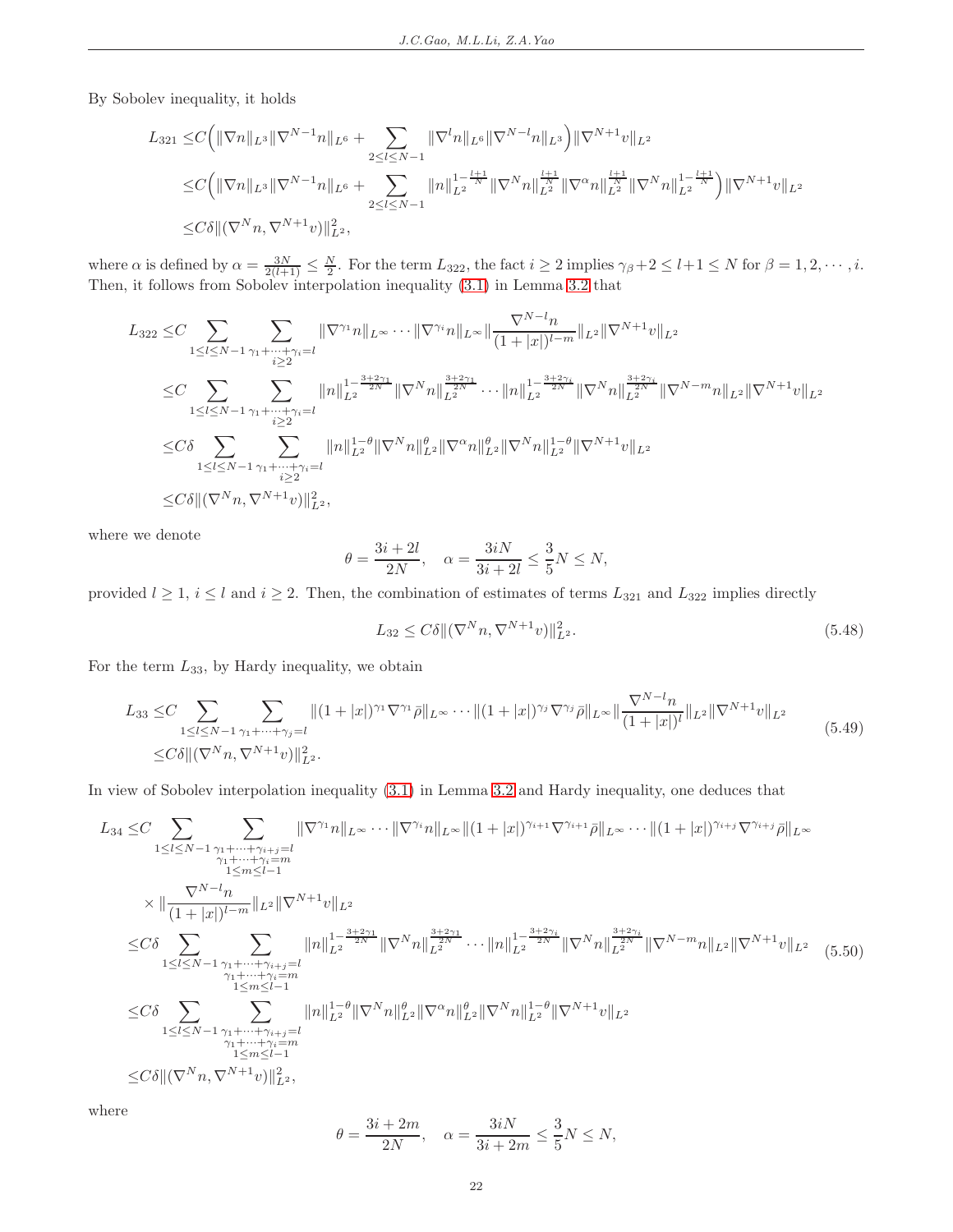<span id="page-22-1"></span>provided  $i \geq 1$ ,  $m \geq 1$  and  $i \leq m$ . We substitute [\(5.47\)](#page-20-1)-[\(5.50\)](#page-21-0) into [\(5.46\)](#page-20-2), to find that

$$
|L_3| \le C\delta \|\nabla^N n, \nabla^{N+1} v\|_{L^2}^2. \tag{5.51}
$$

For the last term  $L_4$ , with the aid of the estimates [\(5.26\)](#page-15-1) and [\(5.28\)](#page-15-3) of  $\tilde{h}$ , it is easy to deduce

<span id="page-22-0"></span>
$$
|L_{4}| \leq C \int |\widetilde{h}(n,\bar{\rho})| |\nabla^{N}\bar{\rho}| |\nabla^{N+1}v| dx + C \sum_{1 \leq l \leq N-1} \int |\nabla^{l}\widetilde{h}(n,\bar{\rho})| |\nabla^{N-l}\bar{\rho}| |\nabla^{N+1}v| dx
$$
  
\n
$$
\leq C \int |n| |\nabla^{N}\bar{\rho}| |\nabla^{N+1}v| dx + C \sum_{1 \leq l \leq N-1} \sum_{\gamma_{1}+\cdots+\gamma_{j}=l} \int |n| |\nabla^{\gamma_{1}}\bar{\rho}| \cdots |\nabla^{\gamma_{j}}\bar{\rho}| |\nabla^{N-l}\bar{\rho}| |\nabla^{N}v| dx
$$
  
\n
$$
+ C \sum_{0 \leq l \leq N-1} \sum_{\gamma_{1}+\cdots+\gamma_{i}=l} \int |\nabla^{\gamma_{1}}n| \cdots |\nabla^{\gamma_{i}}n| |\nabla^{N-l}\bar{\rho}| |\nabla^{N+1}v| dx
$$
  
\n
$$
+ C \sum_{1 \leq l \leq N-1} \sum_{\substack{\gamma_{1}+\cdots+\gamma_{i+j}=l \\ \gamma_{1}+\cdots+\gamma_{i}=m \\ 1 \leq m \leq l-1}} \int |\nabla^{\gamma_{1}}n| \cdots |\nabla^{\gamma_{i}}n| |\nabla^{\gamma_{i+1}}\bar{\rho}| \cdots |\nabla^{\gamma_{i+j}}\bar{\rho}| |\nabla^{N-l}\bar{\rho}| |\nabla^{N+1}v| dx
$$
  
\n
$$
\stackrel{def}{=} L_{41} + L_{42} + L_{43} + L_{44}.
$$
  
\n(5.52)

According to Hardy inequality, we obtain immediately

$$
L_{41} \leq \sum_{0 \leq l \leq N-1} \|\frac{n}{(1+|x|)^N}\|_{L^2} \|(1+|x|)^N \nabla^N \bar{\rho}\|_{L^{\infty}} \|\nabla^{N+1} v\|_{L^2} \leq C\delta \|(\nabla^N n, \nabla^{N+1} v)\|_{L^2}^2,
$$
  
\n
$$
L_{42} \leq \sum_{0 \leq l \leq N-1} \sum_{\gamma_1 + \dots + \gamma_j = l} \|\frac{n}{(1+|x|)^N}\|_{L^2} \|(1+|x|)^{\gamma_1} \nabla^{\gamma_1} \bar{\rho}\|_{L^{\infty}} \cdots \|(1+|x|)^{\gamma_j} \nabla^{\gamma_j} \bar{\rho}\|_{L^{\infty}}
$$
  
\n
$$
\times \|(1+|x|)^{N-l} \nabla^{k+1} \bar{\rho}\|_{L^{\infty}} \|\nabla^{N+1} v\|_{L^2}
$$
  
\n
$$
\leq C\delta \|(\nabla^N n, \nabla^{N+1} v)\|_{L^2}^2.
$$

Next, let us to deal with  $L_{43}$ . It is easy to deduce that

$$
L_{43} \leq C \sum_{0 \leq l \leq N-1} \int |\nabla^l n| |\nabla^{N-l} \bar{\rho}| |\nabla^{N+1} v| dx + C \sum_{0 \leq l \leq k} \sum_{\substack{\gamma_1 + \dots + \gamma_i = l \\ i \geq 2}} \int |\nabla^{\gamma_1} n| \cdots |\nabla^{\gamma_i} n| |\nabla^{N-l} \bar{\rho}| |\nabla^{N+1} v| dx
$$
  
\n
$$
\stackrel{def}{=} L_{431} + L_{432}.
$$

We employ Hardy inequality once again, to get

$$
L_{431} \leq \sum_{0 \leq l \leq k} \|\frac{\nabla^l n}{(1+|x|)^{N-l}}\|_{L^2} \|(1+|x|)^{N-l}\nabla^{N-l}\bar{\rho}\|_{L^\infty} \|\nabla^{N+1}v\|_{L^2} \leq C\delta \|\nabla^N n, \nabla^{N+1}v\|_{L^2}^2.
$$

The fact  $i \geq 2$  implies that  $\gamma_{\beta} + 2 \leq l + 1 \leq N$ , for  $\beta = 1, \dots, i$ . Applying Sobolev interpolation inequality [\(3.1\)](#page-6-3) in Lemma [3.2](#page-6-4) and Hardy inequality, we obtain

$$
L_{432} \leq C \sum_{1 \leq l \leq N-1} \sum_{\substack{\gamma_1 + \dots + \gamma_i = l \\ i \geq 2}} \| \frac{\nabla^{\gamma_1} n}{(1+|x|)^{N-l}} \|_{L^2} \|\nabla^{\gamma_2} n \|_{L^\infty} \cdots \|\nabla^{\gamma_i} n \|_{L^\infty} \|(1+|x|)^{N-l} \nabla \bar{\rho} \|_{L^2} \|\nabla^{N+1} v \|_{L^2}
$$
\n
$$
\leq C \delta \sum_{1 \leq l \leq N-1} \sum_{\substack{\gamma_1 + \dots + \gamma_i = l \\ i \geq 2}} \| \nabla^{N-l+\gamma_1} n \|_{L^2} \|n \|_{L^2}^{1 - \frac{3+2\gamma_2}{2N}} \|\nabla^N n\|_{L^2}^{\frac{3+2\gamma_2}{2N}} \cdots \|_{L^2} \|n \|_{L^2}^{1 - \frac{3+2\gamma_i}{2N}} \|\nabla^N n\|_{L^2}^{\frac{3+2\gamma_i}{2N}} \|\nabla^N n\|_{L^2}^{\frac{3+2\gamma_i}{2N}} \|\nabla^N n\|_{L^2}^{\frac{3+2\gamma_i}{2N}} \|\nabla^N n\|_{L^2}^{\frac{3+2\gamma_i}{2N}} \|\nabla^N n\|_{L^2}^{\frac{3+2\gamma_i}{2N}} \|\nabla^N n\|_{L^2}^{\frac{3+2\gamma_i}{2N}} \|\nabla^N n\|_{L^2}^{\frac{3+2\gamma_i}{2N}} \|\nabla^{N-1} v\|_{L^2}
$$
\n
$$
\leq C \delta \|\langle \nabla^N n, \nabla^{N+1} v \rangle\|_{L^2}^2,
$$

where

$$
\theta = \frac{3(i-1) + 2(l - \gamma_1)}{2N}, \quad \alpha = \frac{3(i-1)N}{3(i-1) + 2(l - \gamma_1)} \le \frac{3}{5}N \le N,
$$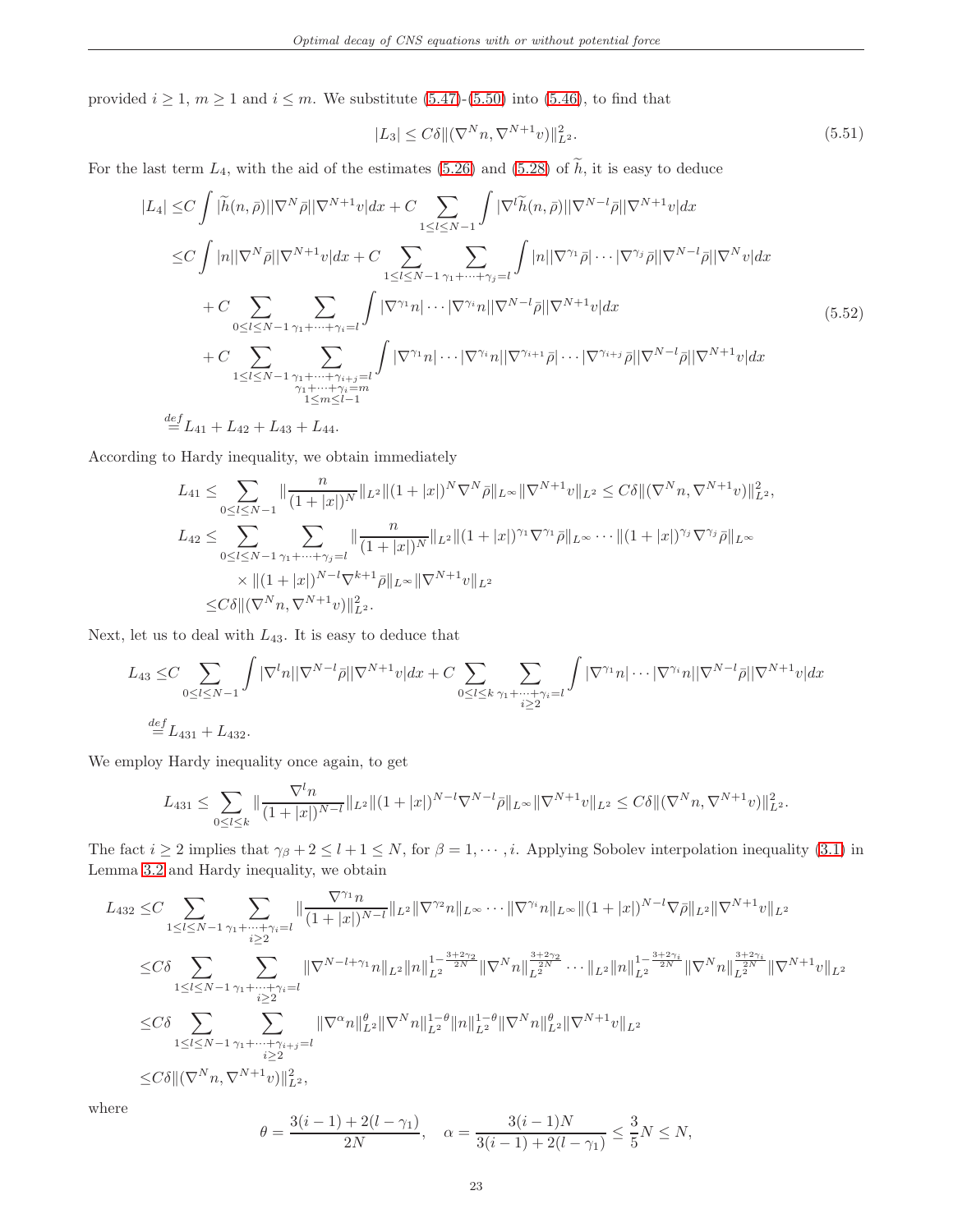provided that  $i \geq 2$  and  $i - 1 \leq l - \gamma_1$ . Two estimates of terms from  $L_{431}$  and  $L_{432}$  gives

$$
L_{43} \leq C\delta \|\nabla^N n, \nabla^{N+1} v)\|_{L^2}^2.
$$

The last term on the right handside of [\(5.52\)](#page-22-0) can be divided into two terms:

$$
L_{44} \leq C \sum_{\substack{1 \leq l \leq N-1}} \sum_{\substack{\gamma_1 + \cdots + \gamma_{1+j} = l \\ 1 \leq m \leq l-1}} \frac{\nabla^{\gamma_1} n}{(1+|x|)^{N-m}} \|_{L^2} \|(1+|x|)^{\gamma_2} \nabla^{\gamma_2} \bar{\rho} \|_{L^{\infty}} \cdots \| (1+|x|)^{\gamma_{1+j}} \nabla^{\gamma_{1+j}} \bar{\rho} \|_{L^{\infty}}
$$
\n
$$
\times \| (1+|x|)^{N-l} \nabla^{N-l} \bar{\rho} \|_{L^{\infty}} \| \nabla^{N+1} v \|_{L^2} + C \sum_{\substack{1 \leq l \leq N-1 \\ 1 \leq m \leq l-1 \\ l \leq m \leq l-1 \\ l \leq m \leq l-1}} \sum_{\substack{\gamma_1 + \cdots + \gamma_{i+j} = l \\ (\gamma_i + \gamma_i) = m \\ 1 \leq m \leq l-1 \\ l \leq m \leq l-1}} \| \frac{\nabla^{\gamma_1} n}{(1+|x|)^{N-m}} \|_{L^2} \| \nabla^{\gamma_2} n \|_{L^{\infty}} \cdots \| \nabla^{\gamma_i} n \|_{L^{\infty}}
$$
\n
$$
\times \| (1+|x|)^{\gamma_{i+1}} \nabla^{\gamma_{i+1}} \bar{\rho} \|_{L^{\infty}} \cdots \| (1+|x|)^{\gamma_{i+j}} \nabla^{\gamma_{i+j}} \bar{\rho} \|_{L^{\infty}} \| (1+|x|)^{N-l} \nabla^{N-l} \bar{\rho} \|_{L^{\infty}} \| \nabla^{N+1} v \|_{L^2}
$$
\n
$$
\stackrel{def}{=} L_{441} + L_{442}.
$$

We use Hardy inequaly, to find

$$
L_{441} \leq C\delta \sum_{1 \leq l \leq N-1} \sum_{\substack{\gamma_1 + \dots + \gamma_{1+j} = l \\ 1 \leq m \leq l-1}} \| \nabla^N n \|_{L^2} \| \nabla^{N+1} v \|_{L^2} \leq C\delta \| (\nabla^N n, \nabla^{N+1} v) \|_{L^2}^2,
$$

To deal with term  $L_{442}$ , by virtue of Sobolev interpolation inequality  $(3.1)$  in Lemma [3.2](#page-6-4) and Hardy inequality, we arrive at

$$
L_{442} \leq C\delta \sum_{1\leq l\leq N-1} \sum_{\substack{\gamma_1+\cdots+\gamma_{i+j}=l\\ \gamma_1+\cdots+\gamma_i=n\\ 1\leq l\leq N-1}} \|\nabla^{N-m+\gamma_1}n\|_{L^2} \|n\|_{L^2}^{1-\frac{3+2\gamma_2}{2N}} \|\nabla^N n\|_{L^2}^{\frac{3+2\gamma_2}{2N}}\cdots \|n\|_{L^2}^{1-\frac{3+2\gamma_i}{2N}} \|\nabla^N n\|_{L^2}^{\frac{3+2\gamma_i}{2N}} \|\nabla^N n\|_{L^2}^{1-\frac{3+2\gamma_i}{2N}}\|\nabla^N n\|_{L^2}^{1-\frac{3+2\gamma_i}{2N}}\|\nabla^N n\|_{L^2}^{1-\frac{3+2\gamma_i}{2N}}\|\nabla^N n\|_{L^2}^{1-\frac{3+2\gamma_i}{2N}}\|\nabla^N n\|_{L^2}^{1-\frac{3+2\gamma_i}{2N}}\|\nabla^N n\|_{L^2}^{1-\frac{3+2\gamma_i}{2N}}\|\nabla^N n\|_{L^2}^{1-\frac{3+2\gamma_i}{2N}}\|\nabla^N n\|_{L^2}^{1-\frac{3+2\gamma_i}{2N}}\|\nabla^N n\|_{L^2}^{1-\frac{3+2\gamma_i}{2N}}\|\nabla^N n\|_{L^2}^{1-\frac{3+2\gamma_i}{2N}}\|\nabla^N n\|_{L^2}^{1-\frac{3+2\gamma_i}{2N}}\|\nabla^N n\|_{L^2}^{1-\frac{3+2\gamma_i}{2N}}\|\nabla^N n\|_{L^2}^{1-\frac{3+2\gamma_i}{2N}}\|\nabla^N n\|_{L^2}^{1-\frac{3+2\gamma_i}{2N}}\|\nabla^N n\|_{L^2}^{1-\frac{3+2\gamma_i}{2N}}\|\nabla^N n\|_{L^2}^{1-\frac{3+2\gamma_i}{2N}}\|\nabla^N n\|_{L^2}^{1-\frac{3+2\gamma_i}{2N}}\|\nabla^N n\|_{L^2}^{1-\frac{3+2\gamma_i}{2N}}\|\nabla^N n\|_{L^2
$$

where

$$
\theta = \frac{3(i-1) + 2(m - \gamma_1)}{2N}, \quad \alpha = \frac{3(i-1)N}{3(i-1) + 2(m - \gamma_1)} \le \frac{3}{5}N \le N,
$$

provided that  $i \geq 2$  and  $i-1 \leq m-\gamma_1$ . Hence, the combination of estimates of terms  $L_{441}$  and  $L_{442}$  implies directly

$$
L_{44} \leq C\delta \|\nabla^N n, \nabla^{N+1} v)\|_{L^2}^2.
$$

<span id="page-23-1"></span>We substitute estimates of terms from  $L_{41}$  to  $L_{44}$  into [\(5.52\)](#page-22-0) to find

$$
|L_4| \le C\delta \|\nabla^N n, \nabla^{N+1} v\|_{L^2}^2. \tag{5.53}
$$

<span id="page-23-2"></span>Inserting  $(5.40)$ ,  $(5.45)$ ,  $(5.51)$  and  $(5.53)$  into  $(5.39)$ , we thereby deduce that

$$
\left| \int \nabla^N \widetilde{S}_2 \cdot \nabla^N v dx \right| \le C \delta \| (\nabla^N n, \nabla^{N+1} v) \|_{L^2}^2.
$$
\n(5.54)

Plugging [\(5.38\)](#page-18-4) and [\(5.54\)](#page-23-2) into [\(5.35\)](#page-17-3) gives [\(5.34\)](#page-17-6) directly. Therefore, the proof of this lemma is completed.  $\Box$ 

Finally, we aim to recover the dissipation estimate for  $n$ .

<span id="page-23-0"></span>**Lemma 5.4.** Under the assumptions in Theorem [1.5,](#page-3-0) for  $1 \leq k \leq N-1$ , we have

<span id="page-23-3"></span>
$$
\frac{d}{dt} \int \nabla^k v \cdot \nabla^{k+1} n dx + \|\nabla^{k+1} n\|_{L^2}^2 \le C_2 \|(\nabla^{k+1} v, \nabla^{k+2} v)\|_{L^2}^2,\tag{5.55}
$$

where  $C_2$  is a positive constant independent of  $t$ .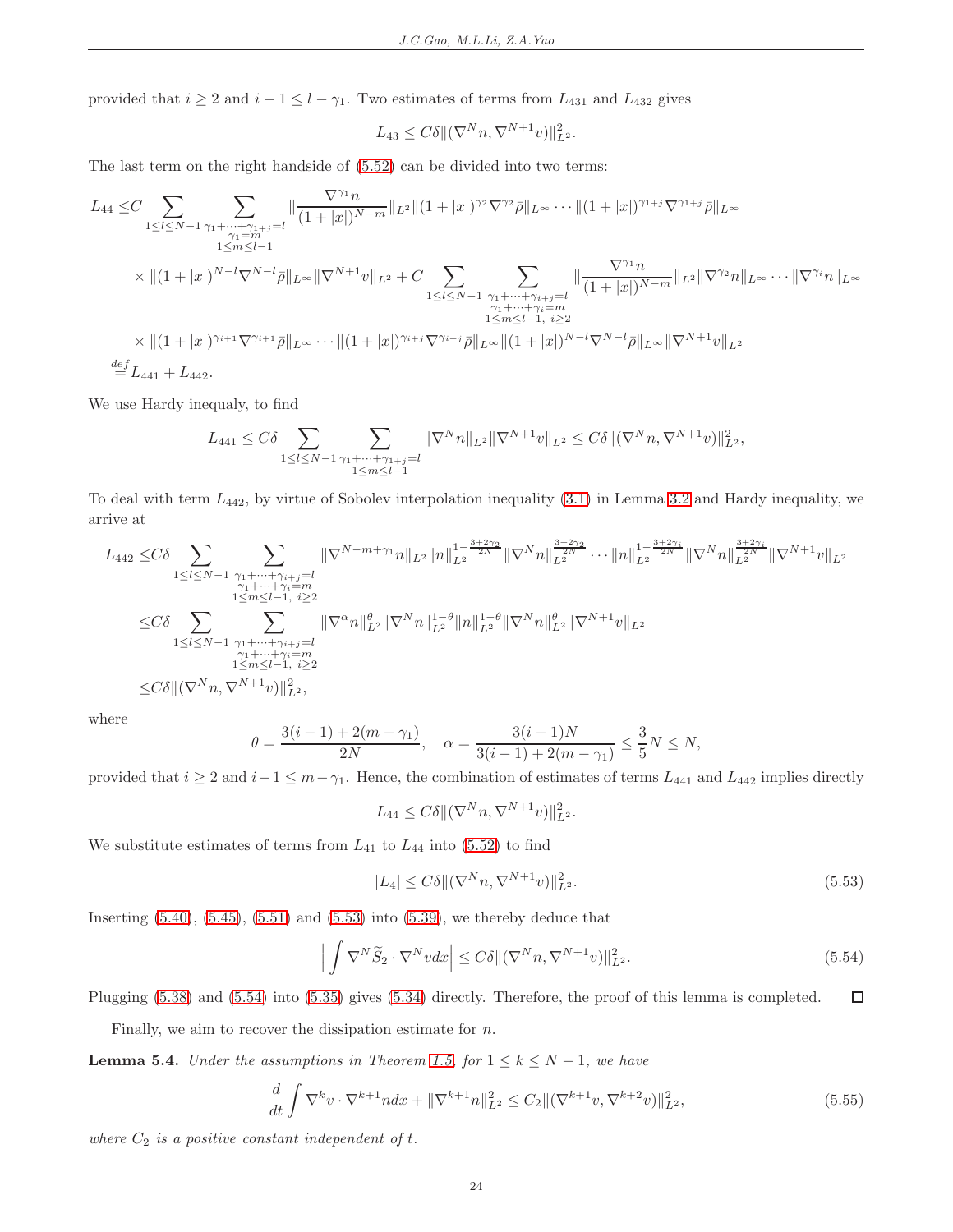*Proof.* Applying differential operator  $\nabla^k$  to  $(5.3)_2$ , multiplying the resulting equation by  $\nabla^{k+1}n$ , and integrating over  $\mathbb{R}^3$ , one arrives at

$$
\int \nabla^k v_t \cdot \nabla^{k+1} n dx + \|\nabla^{k+1} n\|_{L^2}^2 \le C \|\nabla^{k+2} v\|_{L^2}^2 + \int \nabla^k \widetilde{S}_2 \cdot \nabla^{k+1} n dx. \tag{5.56}
$$

<span id="page-24-2"></span>In order to deal with  $\int \nabla^k v_t \cdot \nabla^{k+1} n dx$ , we turn the time derivative of velocity to the density. Then, applying differential operator  $\nabla^k$  to the mass equation  $(5.3)_1$ , we find

$$
\nabla^k n_t + \gamma \nabla^k \operatorname{div} v = \nabla^k \widetilde{S}_1.
$$

Hence, we can transform time derivative to the spatial derivative, i.e.,

$$
\int \nabla^k v_t \cdot \nabla^{k+1} n dx = \frac{d}{dt} \int \nabla^k v \cdot \nabla^{k+1} n dx - \int \nabla^k v \cdot \nabla^{k+1} n_t dx
$$
  
\n
$$
= \frac{d}{dt} \int \nabla^k v \cdot \nabla^{k+1} n dx + \gamma \int \nabla^k v \cdot \nabla^{k+1} \operatorname{div} v dx - \int \nabla^k v \cdot \nabla^{k+1} \widetilde{S}_1 dx
$$
  
\n
$$
= \frac{d}{dt} \int \nabla^k v \cdot \nabla^{k+1} n dx - \gamma ||\nabla^k \operatorname{div} v||_{L^2}^2 - \int \nabla^{k+1} \operatorname{div} v \cdot \nabla^{k-1} \widetilde{S}_1 dx
$$

<span id="page-24-5"></span>Substituting the identity above into [\(5.56\)](#page-24-2) and integrating by parts yield

$$
\frac{d}{dt} \int \nabla^k v \cdot \nabla^{k+1} n dx + \|\nabla^{k+1} n\|_{L^2}^2
$$
\n
$$
\leq C \| (\nabla^{k+1} v, \nabla^{k+2} v) \|_{L^2}^2 + C \int \nabla^{k+1} \operatorname{div} v \cdot \nabla^{k-1} \widetilde{S}_1 dx - C \int \nabla^k \widetilde{S}_2 \cdot \nabla^{k+1} n dx. \tag{5.57}
$$

As for the term of  $\widetilde{S}_1$ . It then follows in a similar way to the estimates of term from  $I_1$  to  $I_4$  in Lemma [5.2](#page-12-0) that

<span id="page-24-3"></span>
$$
\left| \int \nabla^{k+1} \operatorname{div} v \cdot \nabla^{k-1} \widetilde{S}_1 dx \right| \le C \|\nabla^{k+2} v\|_{L^2} \|\nabla^{k-1} \widetilde{S}_1\|_{L^2} \le C\delta \|\nabla^{k+1} n\|_{L^2}^2 + C \|(\nabla^{k+1} v, \nabla^{k+2} v)\|_{L^2}^2. \tag{5.58}
$$

To deal with the term of  $\tilde{S}_2$ , we only need to follow the idea as the estimates of term from  $L_1$  to  $L_4$  in Lemma [5.3.](#page-17-0) Hence, we give the estimates as follow

$$
\left| \int \nabla^k \widetilde{S}_2 \cdot \nabla^{k+1} n dx \right| \le C \|\nabla^k \widetilde{S}_2\|_{L^2} \|\nabla^{k+1} n\|_{L^2} \le C\delta \|\nabla^{k+1} n, \nabla^{k+2} v\|_{L^2}^2. \tag{5.59}
$$

<span id="page-24-4"></span>We then utilize  $(5.58)$  and  $(5.59)$  in  $(5.57)$ , to deduce  $(5.55)$  directly.

The proof of Proposition [5.1.](#page-12-1) With the help of Lemmas  $5.2\n-5.4$ , it is easy to establish the estimate  $(5.7)$ . Therefore, we complete the proof of Proposition [5.1.](#page-12-1)

### <span id="page-24-0"></span>5.2. Optimal decay of higher order derivative

In this subsection, we will study the optimal decay rate for the  $k - th$  ( $2 \le k \le N - 1$ ) order spatial derivatives of global solution. In order to achieve this target, the optimal decay rate of higher order spatial derivative will be established by the lower one. In this aspect, the Fourier splitting method, developed by Schonbek(see [\[41\]](#page-39-8)), is applied to establish the optimal decay rate for higher order derivative of global solution in [\[9,](#page-38-12) [45\]](#page-39-19). However, We're going to use time weighted and mathematical induction to solve this problem.

<span id="page-24-1"></span>**Lemma 5.5.** Under the assumption of Theorem [1.5,](#page-3-0) for  $0 \leq k \leq N-1$ , we have

<span id="page-24-6"></span>
$$
\|\nabla^k(n,v)\|_{H^{N-k}} \le C(1+t)^{-\frac{3}{4}-\frac{k}{2}},\tag{5.60}
$$

 $\Box$ 

where  $C$  is a positive constant independent of time.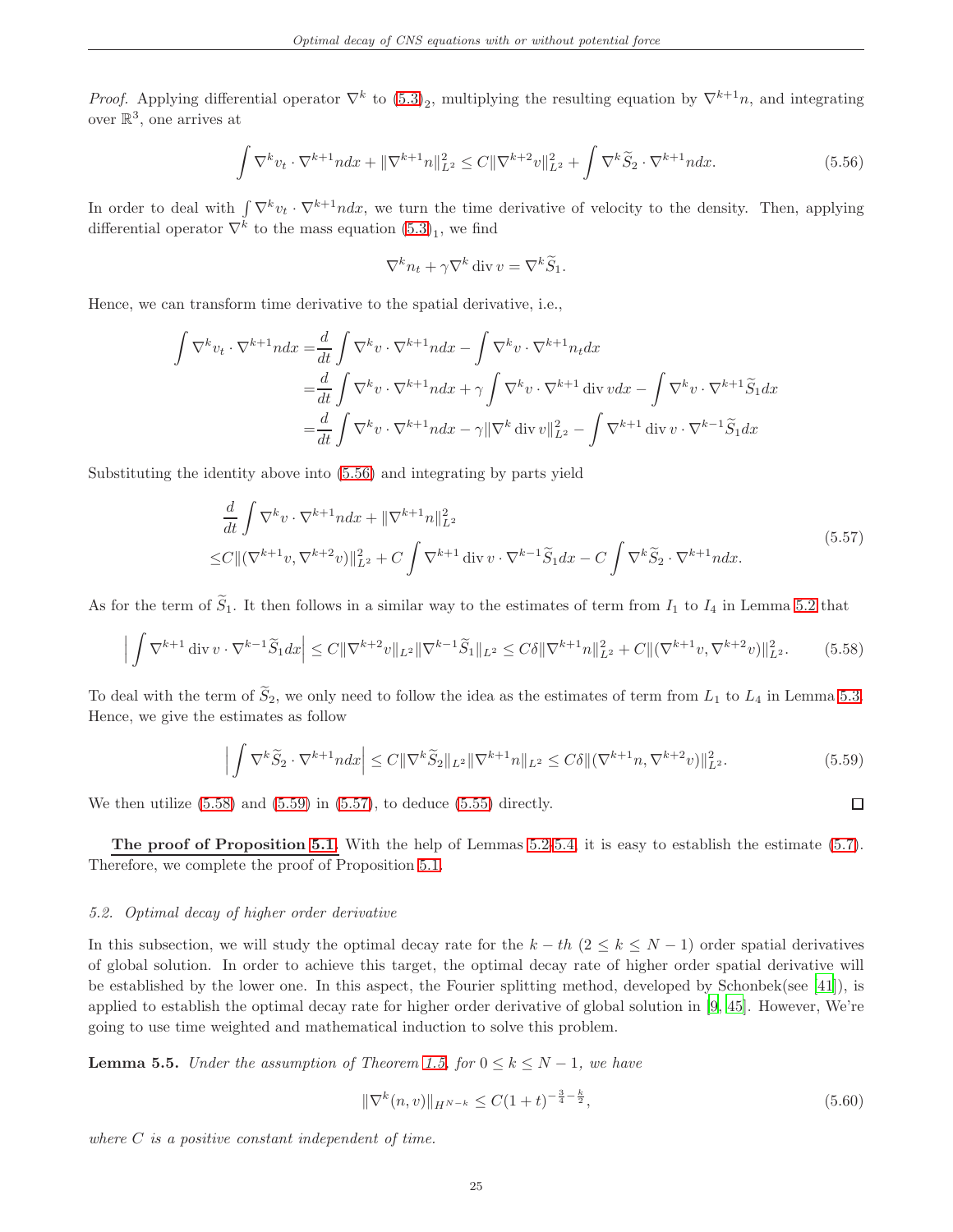*Proof.* We will take the strategy of induction to give the proof for the decay rate  $(5.60)$ . In fact, the decay rate  $(5.2)$  implies  $(5.60)$  holds true for the the case  $k = 0, 1$ . By the general step of induction, assume that the decay rate [\(5.60\)](#page-24-6) holds on for the case  $k = m$ , i.e.,

<span id="page-25-1"></span>
$$
\|\nabla^m(n,v)\|_{H^{N-m}} \le C(1+t)^{-\frac{3}{4}-\frac{m}{2}},\tag{5.61}
$$

for  $m = 1, ..., N - 2$ . Choosing the integer  $l = m$  in [\(5.7\)](#page-12-7) and multiplying it by  $(1 + t)^{\frac{3}{2} + m + \epsilon_0} (0 < \epsilon_0 < 1)$ , we have

$$
\frac{d}{dt}\Big\{(1+t)^{\frac{3}{2}+m+\epsilon_0}\mathcal{E}_m^N(t)\Big\}+(1+t)^{\frac{3}{2}+m+\epsilon_0}\big(\|\nabla^{m+1}n\|_{H^{N-m-1}}^2+\|\nabla^{m+1}v\|_{H^{N-m}}^2\big)\leq C(1+t)^{\frac{1}{2}+m+\epsilon_0}\mathcal{E}_m^N(t).
$$

<span id="page-25-3"></span>Integrating with respect to t, using the equivalent relation  $(5.5)$  and the decay estimate  $(5.61)$ , one obtains

$$
(1+t)^{\frac{3}{2}+m+\epsilon_{0}}\mathcal{E}_{m}^{N}(t)+\int_{0}^{t}(1+\tau)^{\frac{3}{2}+m+\epsilon_{0}}(\|\nabla^{m+1}n\|_{H^{N-m-1}}^{2}+\|\nabla^{m+1}v\|_{H^{N-m}}^{2})d\tau
$$
  
\n
$$
\leq \mathcal{E}_{m}^{N}(0)+C\int_{0}^{t}(1+\tau)^{\frac{1}{2}+m+\epsilon_{0}}\mathcal{E}_{m}^{N}(\tau)d\tau
$$
  
\n
$$
\leq C\|\nabla^{m}(n_{0},v_{0})\|_{H^{N-m}}^{2}+C\int_{0}^{t}(1+\tau)^{\frac{1}{2}+m+\epsilon_{0}}\|\nabla^{m}(n,v)\|_{H^{N-m}}^{2}d\tau
$$
  
\n
$$
\leq C\|\nabla^{m}(n_{0},v_{0})\|_{H^{N-m}}^{2}+C\int_{0}^{t}(1+\tau)^{-1+\epsilon_{0}}d\tau \leq C(1+t)^{\epsilon_{0}}.
$$
\n(5.62)

<span id="page-25-2"></span>On the other hand, taking  $l = m + 1$  in [\(5.7\)](#page-12-7), we have

$$
\frac{d}{dt}\mathcal{E}_{m+1}^{N}(t) + \|\nabla^{m+2}n\|_{H^{N-m-2}}^{2} + \|\nabla^{m+2}v\|_{H^{N-m-1}}^{2} \le 0.
$$
\n(5.63)

Multiplying [\(5.63\)](#page-25-2) by  $(1+t)^{\frac{5}{2}+m+\epsilon_0}$ , integrating over [0, t] and using estimate [\(5.62\)](#page-25-3), we find

$$
(1+t)^{\frac{5}{2}+m+\epsilon_{0}}\mathcal{E}_{m+1}^{N}(t)+\int_{0}^{t}(1+\tau)^{\frac{5}{2}+m+\epsilon_{0}}(\|\nabla^{m+2}n\|_{H^{N-m-2}}^{2}+\|\nabla^{k+2}v\|_{H^{N-m-1}}^{2})d\tau
$$
  

$$
\leq \mathcal{E}_{m+1}^{N}(0)+\int_{0}^{t}(1+\tau)^{\frac{3}{2}+m+\epsilon_{0}}\mathcal{E}_{m+1}^{N}(\tau)d\tau
$$
  

$$
\leq C\|\nabla^{m+1}(n_{0},v_{0})\|_{H^{N-m-1}}^{2}+\int_{0}^{t}(1+\tau)^{\frac{3}{2}+m+\epsilon_{0}}\|\nabla^{m+1}(n,v)\|_{H^{N-m-1}}^{2}d\tau \leq C(1+t)^{\epsilon_{0}},
$$

which, togeter with the equivalent relation  $(5.5)$ , yields immediately

$$
\|\nabla^{m+1}(n,v)\|_{H^{N-m-1}} \leq C(1+t)^{-\frac{3}{4}-\frac{m+1}{2}}.
$$

Then, the decay estimate [\(5.60\)](#page-24-6) holds on for case of  $k = m + 1$ . By the general step of induction, we complete the proof of this lemma.  $\Box$ 

### <span id="page-25-0"></span>5.3. Optimal decay of critical derivative

In this subsection, our target is to establish the optimal decay rate for the  $N - th$  order spatial derivative of global solution  $(n, v)$  as it tends to zero. The decay rate of  $N - th$  order derivative of global solution  $(n, v)$  in Lemma [5.5](#page-24-1) is not optimal since it only has the same decay rate as the lower one. The loss of time decay estimate comes from the appearance of cross term  $\frac{d}{dt} \int \nabla^{N-1} v \cdot \nabla^N n dx$  in energy when we set up the dissipation estimate for the density. Now let us introduce some notations that will be used frequently in this subsection. Let  $0 \le \varphi_0(\xi) \le 1$  be a function in  $C_0^{\infty}(\mathbb{R}^3)$  such that

$$
\varphi_0(\xi) = \begin{cases} 1, & \text{for } |\xi| \le \frac{\eta}{2}, \\ 0, & \text{for } |\xi| \ge \eta, \end{cases}
$$

where  $\eta$  is a fixed positive constant. Based on the Fourier transform, we can define a low-medium-high-frequency decomposition  $(f<sup>l</sup>(x), f<sup>h</sup>(x))$  for a function  $f(x)$  as follows:

<span id="page-25-4"></span>
$$
f^{l}(x) \stackrel{def}{=} \mathcal{F}^{-1}(\varphi_{0}(\xi)\widehat{f}(\xi)) \quad \text{and} \quad f^{h}(x) \stackrel{def}{=} f(x) - f^{l}(x). \tag{5.64}
$$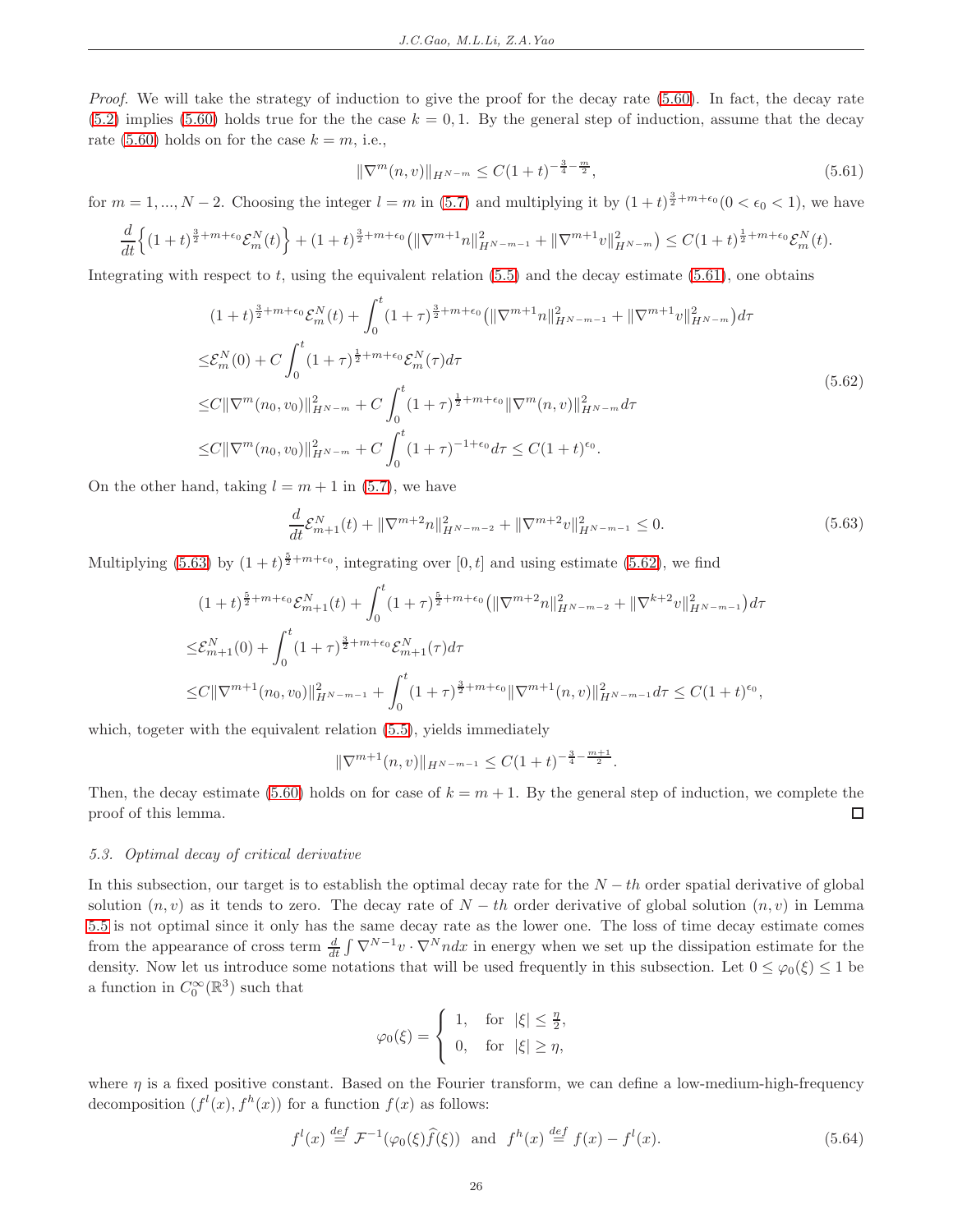<span id="page-26-6"></span><span id="page-26-5"></span>**Lemma 5.6.** Under the assumptions of Theorem [1.5,](#page-3-0) there exists a positive small constant  $\eta_3$ , such that

$$
\frac{d}{dt} \left\{ \|\nabla^N(n,v)\|_{L^2}^2 - \eta_3 \int_{|\xi| \ge \eta} \widehat{\nabla^{N-1}v} \cdot \widehat{\nabla^N n} d\xi \right\} + \|\nabla^N v^h\|_{L^2}^2 + \eta_3 \|\nabla^N n^h\|_{L^2}^2
$$
\n
$$
\le C_4 \|\nabla^N(n^l, v^l)\|_{L^2}^2 + C(1+t)^{-3-N},
$$
\n(5.65)

where  $C_4$  is a positive constant independent of time.

*Proof.* Taking differential operating  $\nabla^{N-1}$  to the equation [\(5.3\)](#page-11-4), it holds true

<span id="page-26-0"></span>
$$
\begin{cases} \nabla^{N-1} n_t + \gamma \nabla^{N-1} \operatorname{div} v = \nabla^{N-1} \widetilde{S}_1, \\ \nabla^{N-1} v_t + \gamma \nabla^N n - \mu_1 \nabla^{N-1} \Delta v - \mu_2 \nabla^N \operatorname{div} v = \nabla^{N-1} \widetilde{S}_2. \n\end{cases} \tag{5.66}
$$

Taking the Fourier transform of  $(5.66)_2$ , multiplying the resulting equation by  $\widehat{\nabla^N n}$  and integrating on  $\{\xi||\xi|\geq \eta\}$ , it holds true

$$
\int_{|\xi| \ge \eta} \widehat{\nabla^{N-1} v_t} \cdot \overline{\widehat{\nabla^N n}} d\xi + \gamma \int_{|\xi| \ge \eta} |\widehat{\nabla^N n}|^2 d\xi
$$
\n
$$
= \int_{|\xi| \ge \eta} \left( \mu_1 \widehat{\nabla^{N-1} \Delta v} + \mu_2 \widehat{\nabla^N n} \right) \cdot \overline{\widehat{\nabla^N n}} d\xi + \int_{|\xi| \ge \eta} \widehat{\nabla^{N-1} S_2} \cdot \overline{\widehat{\nabla^N n}} d\xi. \tag{5.67}
$$

<span id="page-26-1"></span>It is easy to deduce from  $(5.66)<sub>1</sub>$  that

=

$$
\widehat{\nabla^{N-1}v_t} \cdot \overline{\widehat{\nabla^{N}n}} = -i\xi \widehat{\nabla^{N-1}v_t} \cdot \overline{\widehat{\nabla^{N-1}n}} = -\widehat{\nabla^{N}v_t} \cdot \overline{\widehat{\nabla^{N-1}n}} \n= -\partial_t(\widehat{\nabla^{N}v} \cdot \overline{\widehat{\nabla^{N-1}n}}) + \widehat{\nabla^{N}v} \cdot \overline{\widehat{\nabla^{N-1}n_t}} \n= -\partial_t(\widehat{\nabla^{N}v} \cdot \overline{\widehat{\nabla^{N-1}n}}) - \gamma \widehat{\nabla^{N}v} \cdot \overline{\widehat{\nabla^{N-1}v_t}} + \widehat{\nabla^{N}v} \cdot \overline{\widehat{\nabla^{N-1}v_t}}.
$$

<span id="page-26-4"></span>Then, substituting this identity into identity [\(5.67\)](#page-26-1), we have

$$
-\frac{d}{dt} \int_{|\xi| \geq \eta} \widehat{\nabla^{N} v} \cdot \overline{\nabla^{N-1} n} d\xi + \gamma \int_{|\xi| \geq \eta} |\widehat{\nabla^{N} n}|^{2} d\xi
$$
  
\n
$$
= \int_{|\xi| \geq \eta} (\mu_{1} \widehat{\nabla^{N-1} \triangle v} + \mu_{2} \widehat{\nabla^{N} \text{ div } v}) \cdot \overline{\nabla^{N} n} d\xi + \gamma \int_{|\xi| \geq \eta} \widehat{\nabla^{N} v} \cdot \overline{\nabla^{N-1} \text{ div } v} d\xi
$$
  
\n
$$
- \int_{|\xi| \geq \eta} \widehat{\nabla^{N} v} \cdot \overline{\nabla^{N-1} \widetilde{S}_{1}} d\xi + \int_{|\xi| \geq \eta} \widehat{\nabla^{N-1} \widetilde{S}_{2}} \cdot \overline{\overline{\nabla^{N} n}} d\xi
$$
  
\n
$$
\stackrel{def}{=} M_{1} + M_{2} + M_{3} + M_{4}.
$$
\n(5.68)

<span id="page-26-3"></span>The application of Cauchy inequality yields directly

$$
|M_1| \le C \int_{|\xi| \ge \eta} |\xi|^{2N+1} |\widehat{v}| |\widehat{n}| d\xi \le \epsilon \int_{|\xi| \ge \eta} |\xi|^{2N} |\widehat{n}|^2 d\xi + C_{\epsilon} \int_{|\xi| \ge \eta} |\xi|^{2(N+1)} |\widehat{v}|^2 d\xi, \tag{5.69}
$$

for some small  $\epsilon$ , which will be determined later. Obviously, it holds true

$$
|M_2| \le C \int_{|\xi| \ge \eta} |\xi|^{2N} |\widehat{v}|^2 d\xi. \tag{5.70}
$$

<span id="page-26-2"></span>Using the Cauchy inequality and definition of  $\widetilde{S}_{1},$  it is easy to check that

$$
|M_3| \leq C \int_{|\xi| \geq \eta} |\xi|^{2(N+1)} |\widehat{v}|^2 d\xi + C \int_{|\xi| \geq \eta} |\xi|^{2(N-2)} |\widehat{S}_1|^2 d\xi
$$
  
\n
$$
\leq C \int_{|\xi| \geq \eta} |\xi|^{2(N+1)} |\widehat{v}|^2 d\xi + C \int_{|\xi| \geq \eta} |\xi|^{2(N-2)} |\widehat{v} \eta \widehat{v + \eta} \nabla v|^2 d\xi
$$
  
\n
$$
+ C \int_{|\xi| \geq \eta} |\xi|^{2(N-2)} |\widehat{v} \widehat{v + \rho} \nabla v|^2 d\xi
$$
  
\n
$$
\stackrel{def}{=} \int_{|\xi| \geq \eta} |\xi|^{2(N+1)} |\widehat{v}|^2 d\xi + M_{31} + M_{32}.
$$
  
\n(5.71)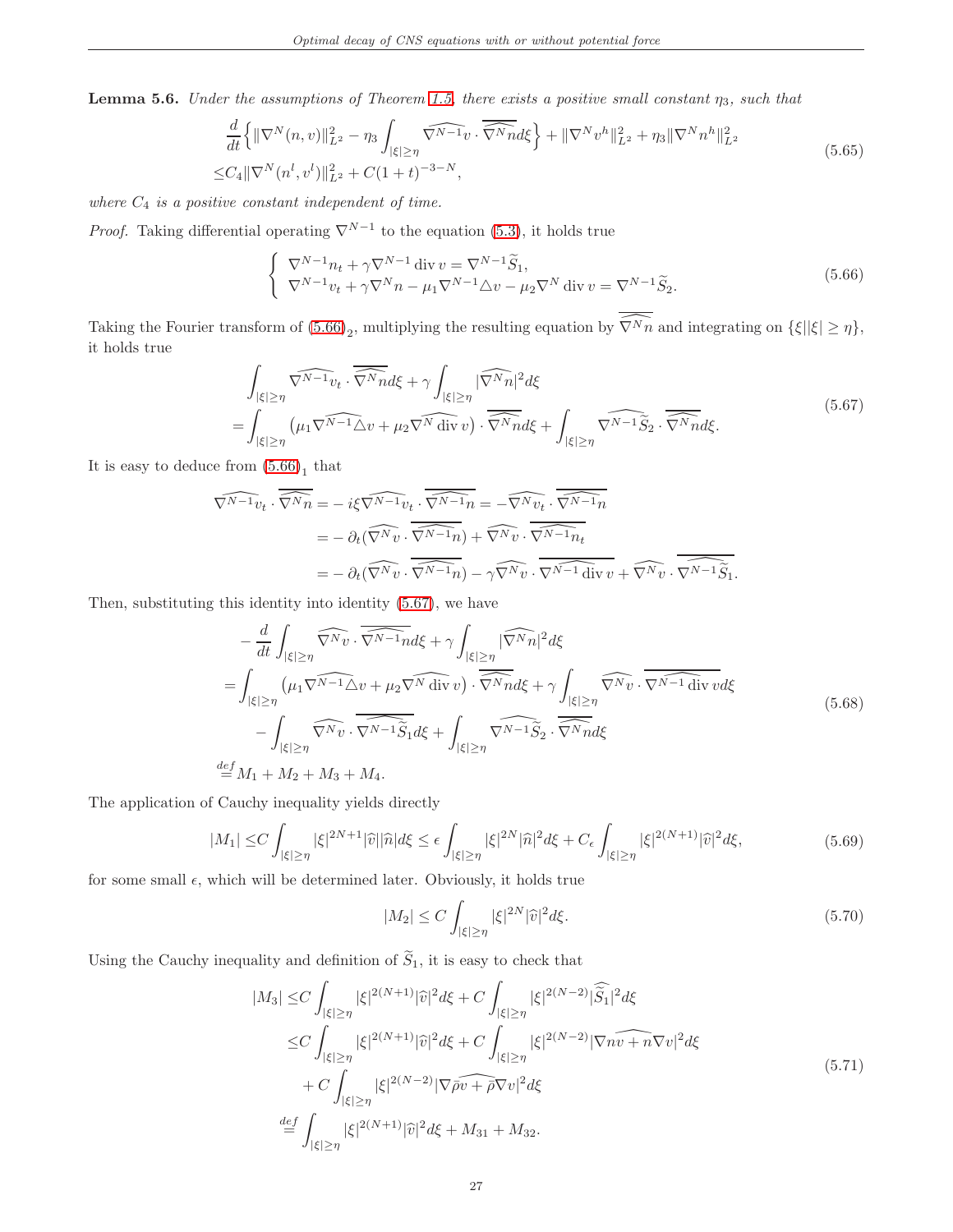Using Plancherel Theorem and Sobolev inequality, it is easy to check that

<span id="page-27-0"></span>
$$
M_{31} \leq C \|\nabla^{N-2} (\nabla n v + n \nabla v)\|_{L^{2}}^{2}
$$
  
\n
$$
\leq C (\|\nabla n\|_{L^{\infty}}^{2} \|\nabla^{N-2} v\|_{L^{2}}^{2} + \|\nabla^{N-1} n\|_{L^{2}}^{2} \|v\|_{L^{\infty}}^{2} + \|n\|_{L^{\infty}}^{2} \|\nabla^{N-1} v\|_{L^{2}}^{2} + \|\nabla^{N-2} n\|_{L^{2}}^{2} \|\nabla v\|_{L^{\infty}}^{2})
$$
  
\n
$$
\leq C (\|\nabla^{2}(n, v)\|_{H^{1}}^{2} \|\nabla^{N-2}(n, v)\|_{L^{2}}^{2} + \|\nabla(n, v)\|_{H^{1}}^{2} \|\nabla^{N-1} v\|_{L^{2}}^{2})
$$
  
\n
$$
\leq C (1 + t)^{-3-N}, \qquad (5.72)
$$

where we have used the decay  $(5.60)$  in the last inequality. Similarly, we also apply Hardy's inequality to obtain

<span id="page-27-1"></span>
$$
M_{32} \leq C \int_{|\xi| \geq \eta} |\xi|^{2(N-1)} |\nabla \widehat{\rho} \widehat{v} + \widehat{\rho} \nabla v|^2 d\xi \leq C \|\nabla^{N-1} (\nabla \bar{\rho} v + \bar{\rho} \nabla v) \|_{L^2}^2
$$
  
\n
$$
\leq C \sum_{0 \leq l \leq N-1} \left( \| (1+|x|)^{l+1} \nabla^{l+1} \bar{\rho} \|_{L^{\infty}} \| \frac{\nabla^{N-1-l} v}{(1+|x|)^{l+1}} \|_{L^2} + \| (1+|x|)^l \nabla^l \bar{\rho} \|_{L^{\infty}} \| \frac{\nabla^{N-l} v}{(1+|x|)^l} \|_{L^2} \right) \| \nabla^{N+1} v \|_{L^2} (5.73)
$$
  
\n
$$
\leq C \delta \| (\nabla^N v, \nabla^{N+1} v) \|_{L^2}^2,
$$

where we have used the fact that for any suitable function  $\phi$ , there exists a positive constant C dependent only on  $\eta$  such that

$$
\int_{|\xi| \ge \eta} |\xi|^{2(N-2)} |\widehat{\phi}|^2 d\xi \le C \int_{|\xi| \ge \eta} |\xi|^{2(N-1)} |\widehat{\phi}|^2 d\xi.
$$

Substituting the estimates [\(5.72\)](#page-27-0) and [\(5.73\)](#page-27-1) into [\(5.71\)](#page-26-2), one can get that

<span id="page-27-5"></span> $|M_3| \leq C\delta ||(\nabla^N v, \nabla^{N+1} v)||_{L^2}^2 + C(1+t)^{-3-N}.$  (5.74)

Using Cauchy inequality and the definition of  $\widetilde{S}_2$ , we have

<span id="page-27-3"></span>
$$
|M_4| \leq C \int_{|\xi| \geq \eta} |\xi|^{2N-1} |\widehat{S}_2| |\widehat{n}| d\xi
$$
  
\n
$$
\leq C \int_{|\xi| \geq \eta} |\xi|^{2N-1} |\widehat{n}| |\widehat{v \cdot \nabla v}| d\xi + C \int_{|\xi| \geq \eta} |\xi|^{2N-1} |\widehat{n}| (\mu_1 | \widetilde{f}(\widehat{n+\rho}) \triangle v| + \mu_2 | \widetilde{f}(\widehat{n+\rho}) \nabla \operatorname{div} v|) d\xi
$$
  
\n
$$
+ C \int_{|\xi| \geq \eta} |\xi|^{2N-1} |\widehat{n}| |\widetilde{g}(\widehat{n+\rho}) \nabla n| d\xi + C \int_{|\xi| \geq \eta} |\xi|^{2N-1} |\widehat{n}| |\widehat{h}(\widehat{n,\rho}) \nabla \bar{\rho}| d\xi
$$
  
\n
$$
\stackrel{def}{=} M_{41} + M_{42} + M_{43} + M_{44}.
$$
\n
$$
(5.75)
$$

<span id="page-27-4"></span>In view of Plancherel Theorem, Sobolev inequality and commutator estimate in Lemma [3.3,](#page-6-2) we find

$$
M_{41} \leq \epsilon \|\nabla^{N} n\|_{L^{2}}^{2} + C_{\epsilon} \|\nabla^{N-1}(v \cdot \nabla v)\|_{L^{2}}^{2}
$$
  
\n
$$
\leq \epsilon \|\nabla^{N} n\|_{L^{2}}^{2} + C_{\epsilon} \|v\|_{L^{\infty}}^{2} \|\nabla^{N} v\|_{L^{2}}^{2} + C_{\epsilon} \|[{\nabla}^{N-1}, v] \cdot {\nabla} v\|_{L^{2}}^{2}
$$
  
\n
$$
\leq \epsilon \|\nabla^{N} n\|_{L^{2}}^{2} + C_{\epsilon} \|\nabla v\|_{H^{1}}^{2} \|\nabla^{N} v\|_{L^{2}}^{2} + C_{\epsilon} \|\nabla v\|_{L^{\infty}}^{2} \|\nabla^{N-1} v\|_{L^{2}}^{2}
$$
  
\n
$$
\leq \epsilon \|\nabla^{N} n\|_{L^{2}}^{2} + C_{\epsilon} (1+t)^{-3-N},
$$
\n(5.76)

where we have used the estimate [\(5.60\)](#page-24-6) in the last inequality. Similarly, it is easy to check that

<span id="page-27-2"></span>
$$
M_{42} \leq \epsilon \|\nabla^{N} n\|_{L^{2}}^{2} + C_{\epsilon} \|\nabla^{N-1} (\tilde{f}(n+\bar{\rho})(\mu_{1}\triangle v + \mu_{2}\nabla \operatorname{div} v))\|_{L^{2}}^{2}
$$
  
\n
$$
\leq \epsilon \|\nabla^{N} n\|_{L^{2}}^{2} + C_{\epsilon} \|(n,\bar{\rho})\|_{L^{\infty}}^{2} \|\nabla^{N+1} v\|_{L^{2}}^{2} + C_{\epsilon} \|\nabla n\|_{L^{3}}^{2} \|\nabla^{N} v\|_{L^{6}}^{2} + C_{\epsilon} \|(1+|x|)\nabla \bar{\rho}\|_{L^{\infty}}^{2} \|\frac{\nabla^{N} v}{1+|x|}\|_{L^{2}}^{2}
$$
  
\n
$$
+ C_{\epsilon} \sum_{2 \leq l \leq N-1} \|\nabla^{l} \tilde{f}(n+\bar{\rho})\nabla^{N+1-l} v\|_{L^{2}}^{2}
$$
  
\n
$$
\leq \epsilon \|\nabla^{N} n\|_{L^{2}}^{2} + C_{\epsilon} \delta \|\nabla^{N+1} v\|_{L^{2}}^{2} + C_{\epsilon} \sum_{2 \leq l \leq N-1} \|\nabla^{l} \tilde{f}(n+\bar{\rho})\nabla^{N+1-l} v\|_{L^{2}}^{2}.
$$
  
\n(5.77)

Now let us deal with the last term on the right handside of [\(5.77\)](#page-27-2). Indeed, it is easy to deduce that

$$
\sum_{\substack{2 \leq l \leq N-1 \\ 2 \leq l \leq N-1}} \|\nabla^l \widetilde{f}(n+\bar{\rho})\nabla^{N+1-l} v\|_{L^2} \leq C \sum_{\substack{2 \leq l \leq N-1 \\ \gamma_1 + \dots + \gamma_{i+j} = l \\ 0 \leq m \leq l}} \|\nabla^{\gamma_1} n| \cdots |\nabla^{\gamma_i} n| |\nabla^{\gamma_{i+1}} \bar{\rho}| \cdots |\nabla^{\gamma_{i+j}} \bar{\rho}| |\nabla^{N+1-l} v| \|_{L^2}.
$$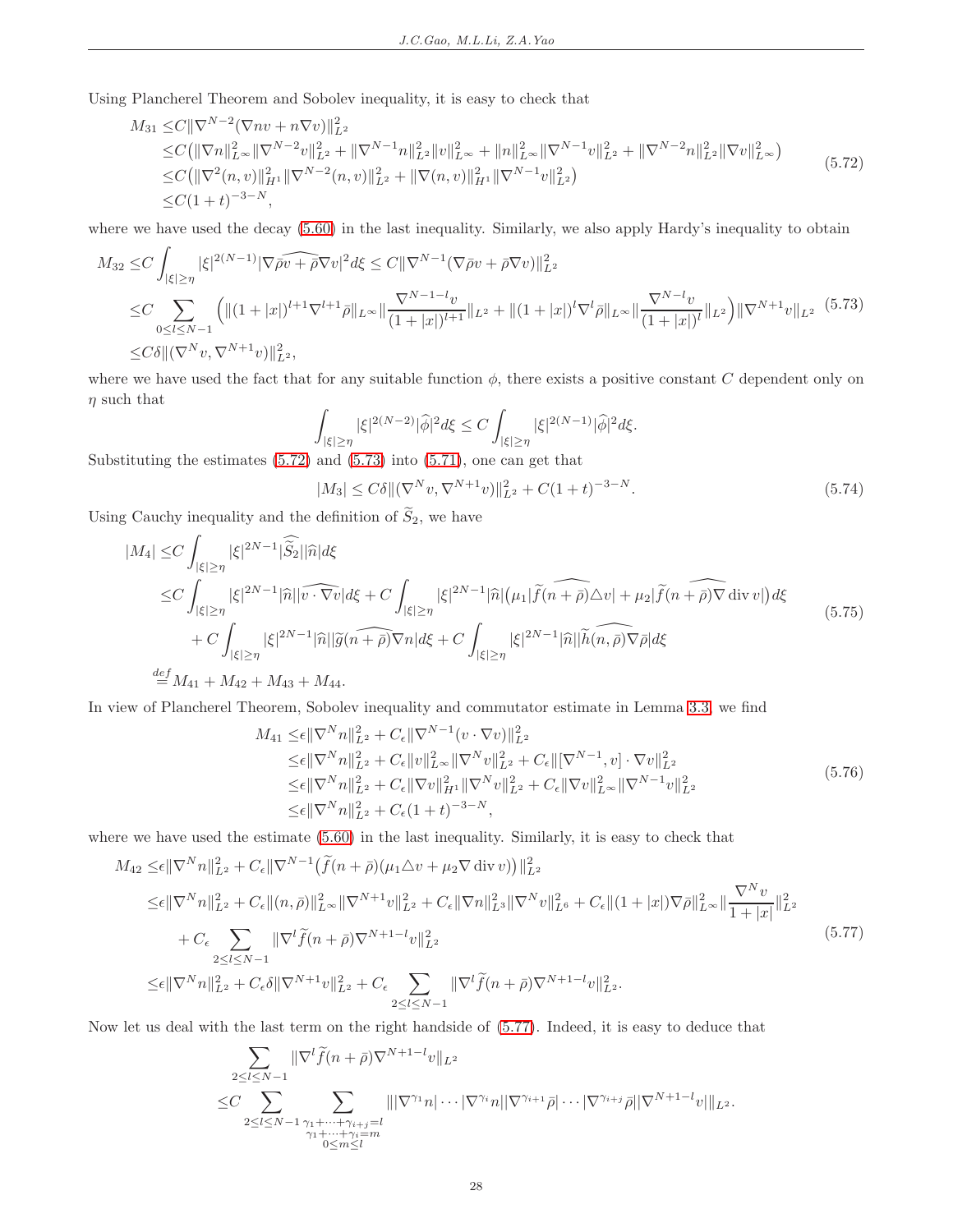For  $m = 0$ , we apply the Hardy inequality to obtain

$$
\sum_{2\leq l\leq N-1}\sum_{\gamma_1+\cdots+\gamma_j=l}\|(1+|x|)^{\gamma_{i+1}}\nabla^{\gamma_{i+1}}\bar{\rho}\|_{L^{\infty}}\cdots\|(1+|x|)^{\gamma_{i+j}}\nabla^{\gamma_{i+j}}\bar{\rho}\|_{L^{\infty}}\|\frac{\nabla^{N+1-l}v}{(1+|x|)^l}\|_{L^2}\leq C\delta\|\nabla^{N+1}v\|_{L^2}.
$$

For  $1 \leq m \leq l-1$ , the Sobolev inequality and decay estimate [\(5.60\)](#page-24-6) imply

$$
\sum_{2 \leq l \leq N-1} \sum_{\substack{\gamma_1 + \dots + \gamma_{i+j} = l \\ \gamma_1 + \dots + \gamma_i = m \\ 1 \leq m \leq l-1}} \|\nabla^{\gamma_1} n\|_{L^{\infty}} \cdots \|\nabla^{\gamma_i} n\|_{L^{\infty}} \|(1+|x|)^{\gamma_{i+1}} \nabla^{\gamma_{i+1}} \bar{\rho}\|_{L^{\infty}} \cdots \|(1+|x|)^{\gamma_{i+j}} \nabla^{\gamma_{i+j}} \bar{\rho}\|_{L^{\infty}} \|\frac{\nabla^{N+1-l} v}{(1+|x|)^{l-m}}\|_{L^2}
$$
  

$$
\leq C \sum_{2 \leq l \leq N-1} \sum_{\substack{\gamma_1 + \dots + \gamma_{i+j} = l \\ \gamma_1 + \dots + \gamma_i = m \\ 1 \leq m \leq l-1}} \|\nabla^{\gamma_1+1} n\|_{H^1} \cdots \|\nabla^{\gamma_i+1} n\|_{H^1} \|\nabla^{N+1-m} v\|_{L^2} \leq C(1+t)^{-\frac{4+N}{2}}.
$$

For  $m = l$ , the Sobolev inequality and decay estimate [\(5.60\)](#page-24-6) yield directly

$$
\sum_{2 \leq l \leq N-1} \sum_{\gamma_1 + \dots + \gamma_i = l} \|\nabla^{\gamma_1} n\|_{L^{\infty}} \cdots \|\nabla^{\gamma_{i-1}} n\|_{L^{\infty}} \|\nabla^{\gamma_i} n\|_{L^3} \|\nabla^{N+1-l} v\|_{L^6}
$$
  

$$
\leq \sum_{2 \leq l \leq N-1} \sum_{\gamma_1 + \dots + \gamma_i = l} \|\nabla^{\gamma_1+1} n\|_{H^1} \cdots \|\nabla^{\gamma_{i-1}+1} n\|_{H^1} \|\nabla^{\gamma_i} n\|_{H^1} \|\nabla^{N+1-l} v\|_{H^1} \leq C(1+t)^{-\frac{4+N}{2}}.
$$

<span id="page-28-0"></span>Therefore, we can obtain the following estimate

$$
\sum_{2 \leq l \leq N-1} \|\nabla^l \widetilde{f}(n+\bar{\rho})\nabla^{N+1-l} v\|_{L^2} \leq C\delta \|\nabla^{N+1} v\|_{L^2} + C(1+t)^{-\frac{4+N}{2}},\tag{5.78}
$$

which, together with the estimate [\(5.77\)](#page-27-2), yields directly

<span id="page-28-3"></span>
$$
M_{42} \le \epsilon \|\nabla^N n\|_{L^2}^2 + C_{\epsilon} \delta \|\nabla^{N+1} v\|_{L^2}^2 + C_{\epsilon} (1+t)^{-4-N}.
$$
\n(5.79)

<span id="page-28-1"></span>One can deal with the term  $M_{43}$  in the manner of  $M_{42}$ . It holds true

$$
M_{43} \leq \epsilon \|\nabla^{N} n\|_{L^{2}}^{2} + C_{\epsilon} \|(n, \bar{\rho})\|_{L^{\infty}}^{2} \|\nabla^{N} n\|_{L^{2}}^{2} + C_{\epsilon} \sum_{1 \leq l \leq N-1} \|\nabla^{l} \tilde{g}(n + \bar{\rho})\nabla^{N-l} n\|_{L^{2}}^{2}
$$
  

$$
\leq (\epsilon + C_{\epsilon}\delta) \|\nabla^{N} n\|_{L^{2}}^{2} + C_{\epsilon} \sum_{2 \leq l \leq N-1} \|\nabla^{l} \tilde{g}(n + \bar{\rho})\nabla^{N-l} n\|_{L^{2}}^{2}.
$$
\n
$$
(5.80)
$$

Similar to the estimate [\(5.78\)](#page-28-0), it is easy to check that

$$
\sum_{2 \leq l \leq N-1} \|\nabla^l \widetilde{g}(n+\bar{\rho})\nabla^{N+1-l} v\|_{L^2} \leq C\delta \|\nabla^N n\|_{L^2} + C(1+t)^{-\frac{3+N}{2}},
$$

which, together with the inequality [\(5.80\)](#page-28-1), yields directly

$$
M_{43} \leq (\epsilon + C_{\epsilon}\delta) \|\nabla^{N}n\|_{L^{2}}^{2} + C_{\epsilon}(1+t)^{-3-N}.
$$
\n(5.81)

<span id="page-28-4"></span>Finally, let us deal with the term  $M_{44}$ . Indeed, the Hardy inequality and identity [\(5.26\)](#page-15-1) yield directly

<span id="page-28-2"></span>
$$
M_{44} \leq \epsilon \|\nabla^{N} n\|_{L^{2}}^{2} + C_{\epsilon} \|\tilde{h}(n, \bar{\rho})\nabla^{N} \bar{\rho}\|_{L^{2}}^{2} + C_{\epsilon} \sum_{1 \leq l \leq N-1} \|\nabla^{l}\tilde{h}(n, \bar{\rho})\nabla^{N-l} \bar{\rho}\|_{L^{2}}^{2}
$$
  
\n
$$
\leq \epsilon \|\nabla^{N} n\|_{L^{2}}^{2} + C_{\epsilon} \|\frac{n}{(1+|x|)^{N}}\|_{L^{2}}^{2} \|(1+|x|)^{N}\nabla^{N} \bar{\rho}\|_{L^{\infty}}^{2} + C_{\epsilon} \sum_{1 \leq l \leq N-1} \|\nabla^{l}\tilde{h}(n, \bar{\rho})\nabla^{N-l} \bar{\rho}\|_{L^{2}}^{2}
$$
  
\n
$$
\leq (\epsilon + C\delta) \|\nabla^{N} n\|_{L^{2}}^{2} + C_{\epsilon} \sum_{1 \leq l \leq N-1} \|\nabla^{l}\tilde{h}(n, \bar{\rho})\nabla^{N-l} \bar{\rho}\|_{L^{2}}^{2}.
$$
\n(5.82)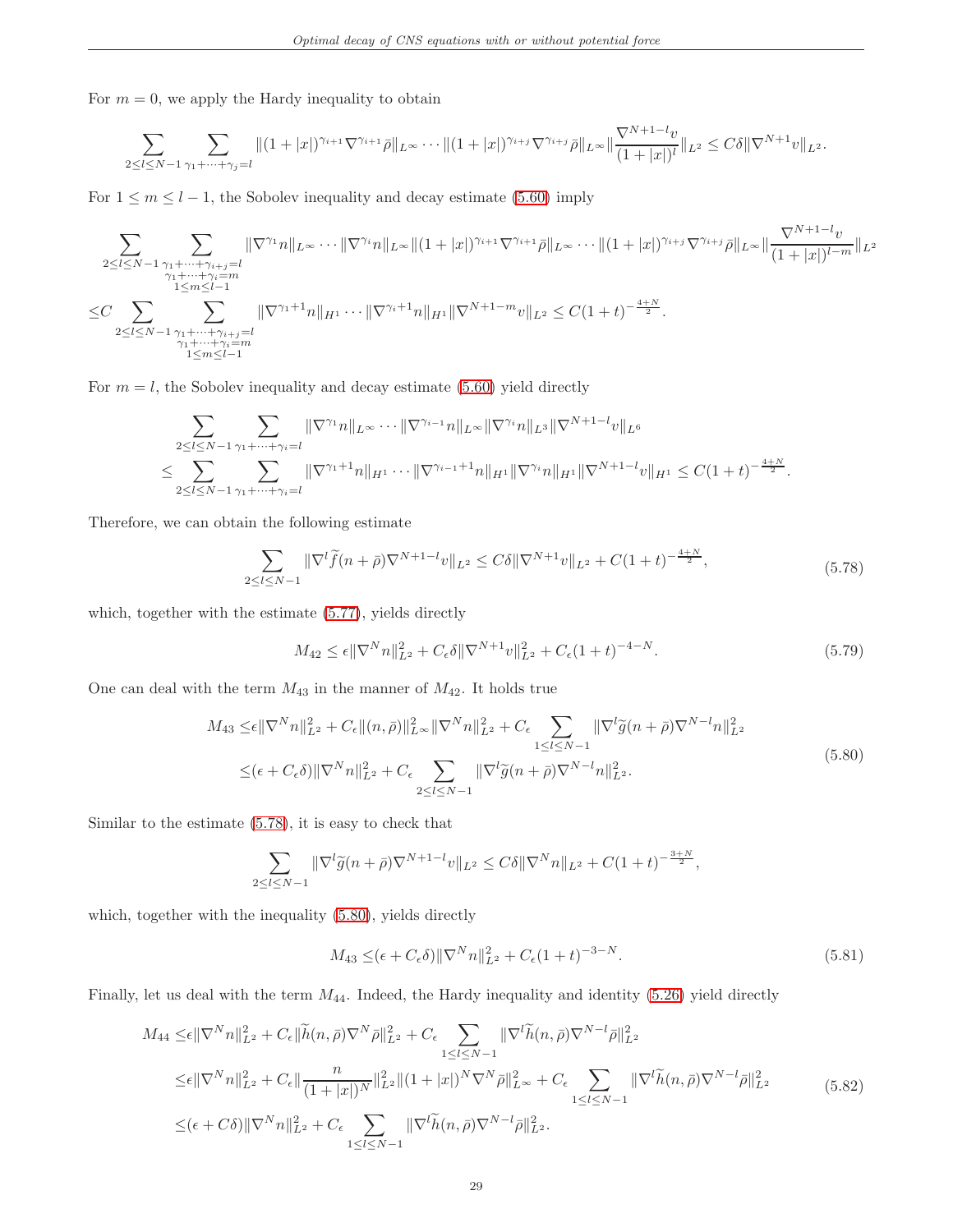To deal with the last term on the right side of [\(5.82\)](#page-28-2), we employ the estimate [\(5.28\)](#page-15-3) of  $\tilde{h}$ , to find

$$
\|\nabla^{l}\widetilde{h}(n,\bar{\rho})\nabla^{N-l}\bar{\rho}\|_{L^{2}}\n\leq C\sum_{\substack{\gamma_{1}+\cdots+\gamma_{1+j}=l\\ \gamma_{1}=m\\ \gamma_{2}=m\\ \gamma_{1}+\cdots+\gamma_{i+j}=l}}\|\frac{\nabla^{\gamma_{1}}n}{(1+|x|)^{N-m}}\|_{L^{2}}\|(1+|x|)^{\gamma_{2}}\nabla^{\gamma_{2}}\bar{\rho}\|_{L^{\infty}}\cdots\|(1+|x|)^{\gamma_{1+j}}\nabla^{\gamma_{1+j}}\bar{\rho}\|_{L^{\infty}}\|(1+|x|)^{N-l}\nabla^{N-l}\bar{\rho}\|_{L^{\infty}}\n+C\sum_{\substack{\gamma_{1}+\cdots+\gamma_{i+j}=l\\ \gamma_{1}+\cdots+\gamma_{i+j}=m\\ 1\leq m\leq l,i\geq 2}}\|\frac{\nabla^{\gamma_{1}}n}{(1+|x|)^{N-m}}\|_{L^{2}}\|\nabla^{\gamma_{2}}n\|_{L^{\infty}}\cdots\|\nabla^{\gamma_{i}}n\|_{L^{\infty}}\|(1+|x|)^{\gamma_{i+1}}\nabla^{\gamma_{i+1}}\bar{\rho}\|_{L^{\infty}}\n\cdots\|(1+|x|)^{\gamma_{i+j}}\nabla^{\gamma_{i+j}}\bar{\rho}\|_{L^{\infty}}\|(1+|x|)^{N-l}\nabla^{N-l}\bar{\rho}\|_{L^{\infty}}
$$

 $\stackrel{def}{=} M_{441} + M_{442}.$ 

In view of Hardy inequality, we can obtain the estimate

$$
M_{441} \leq C\delta \|\nabla^N n\|_{L^2}.
$$

To deal with the term  $M_{442}$ , we can apply Hardy inequality and the decay estimate [\(5.60\)](#page-24-6) to obtain

$$
M_{442} \leq C\delta \sum_{\substack{\gamma_1 + \dots + \gamma_{i+j} = l \\ \gamma_1 + \dots + \gamma_i = m \\ 0 \leq m \leq l, \ i \geq 2}} \|\nabla^{N-m+\gamma_1}n\|_{L^2} \|\nabla^{\gamma_2+1}n\|_{H^1} \dots \|\nabla^{\gamma_i+1}n\|_{H^1} \leq C(1+t)^{-\frac{4+N}{2}}.
$$

The combination of estimates from term  $M_{441}$  to  $M_{442}$  yields directly

$$
\sum_{1 \leq l \leq N-1} \|\nabla^l \widetilde{h}(n, \bar{\rho}) \nabla^{N-l} \bar{\rho}\|_{L^2} \leq C\delta \|\nabla^N n\|_{L^2} + C(1+t)^{-\frac{4+N}{2}},
$$

<span id="page-29-0"></span>which, together with the inequality  $(5.82)$ , yields directly

$$
M_{44} \le (\epsilon + C_{\epsilon}\delta) \|\nabla^{N}n\|_{L^{2}}^{2} + C_{\epsilon}(1+t)^{-4-N}.
$$
\n(5.83)

Consequently, by virtue of the estimates  $(5.75)$ ,  $(5.76)$ ,  $(5.79)$ ,  $(5.81)$  and  $(5.83)$ , it holds true

<span id="page-29-1"></span>
$$
M_4 \le (\epsilon + C_{\epsilon}\delta) \|\nabla^N n\|_{L^2}^2 + C_{\epsilon}\delta \|\nabla^{N+1} v\|_{L^2}^2 + C_{\epsilon}(1+t)^{-3-N}.
$$
 (5.84)

Substituting the estimates  $(5.69)$ - $(5.74)$  and  $(5.84)$  into  $(5.68)$ , we find

$$
-\frac{d}{dt}\int_{|\xi|\geq \eta} \widehat{\nabla^N v} \cdot \overline{\nabla^{N-1} n} d\xi + \gamma \int_{|\xi|\geq \eta} |\widehat{\nabla^N n}|^2 d\xi
$$
  
\$\leq (\epsilon + C\_{\epsilon}\delta) ||\nabla^N n||\_{L^2}^2 + C\_{\epsilon} ||(\nabla^N v, \nabla^{N+1} v)||\_{L^2}^2 + C\_{\epsilon}(1+t)^{-3-N}\$.

<span id="page-29-4"></span>Due to the definition  $(5.64)$ , there exists a positive constant C such that

$$
\|\nabla^N v^h\|_{L^2}^2 \le C \|\nabla^{N+1} v^h\|_{L^2}^2, \quad \|\nabla^{N+1} v^l\|_{L^2}^2 \le C \|\nabla^N v^l\|_{L^2}^2,\tag{5.85}
$$

and choosing  $\epsilon$  and  $\delta$  suitably small, we deduce that

<span id="page-29-2"></span>
$$
-\frac{d}{dt} \int_{|\xi| \ge \eta} \widehat{\nabla^N v} \cdot \widehat{\nabla^{N-1} n} d\xi + \gamma \int_{|\xi| \ge \eta} |\widehat{\nabla^N n}|^2 d\xi \le C \|\nabla^N (n, v)^l\|_{L^2}^2 + C_3 \|\nabla^{N+1} v^h\|_{L^2}^2 + C(1+t)^{-3-N}.\tag{5.86}
$$

Recalling the estimate [\(5.34\)](#page-17-6) in Lemma [5.3,](#page-17-0) one has the following estimate

<span id="page-29-3"></span>
$$
\frac{d}{dt} \|\nabla^{N}(n,v)\|_{L^{2}}^{2} + \|\nabla^{N+1}v\|_{L^{2}}^{2} \leq C\delta \|(\nabla^{N}n, \nabla^{N+1}v)\|_{L^{2}}^{2}.
$$
\n(5.87)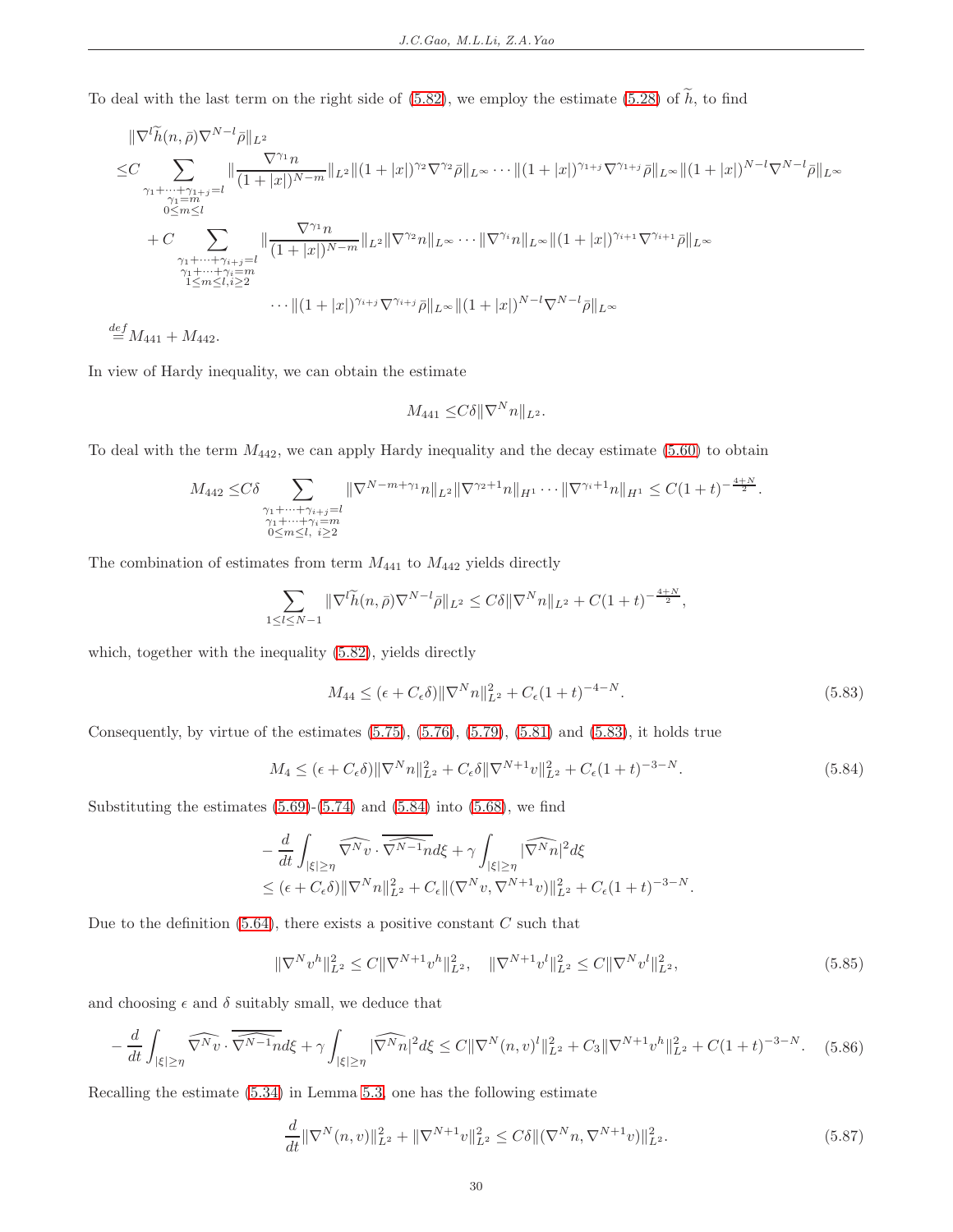Multiplying [\(5.86\)](#page-29-2) by  $\eta_3$ , then adding to [\(5.87\)](#page-29-3), and choosing  $\delta$  and  $\eta_3$  suitably small, then we have

$$
\frac{d}{dt} \left\{ \|\nabla^N(n,v)\|_{L^2}^2 - \eta_3 \int_{|\xi| \ge \eta} \widehat{\nabla^{N-1}v} \cdot \widehat{\nabla^N n} d\xi \right\} + \|\nabla^{N+1}v\|_{L^2}^2 + \eta_3 \|\nabla^N n^h\|_{L^2}^2
$$
  

$$
\le C_4 \|\nabla^N(n^l, v^l)\|_{L^2}^2 + C(1+t)^{-3-N}.
$$

Using [\(5.85\)](#page-29-4) once again, we obtain that

$$
\frac{d}{dt} \left\{ \|\nabla^N(n,v)\|_{L^2}^2 - \eta_3 \int_{|\xi| \ge \eta} \widehat{\nabla^{N-1}v} \cdot \widehat{\nabla^N n} d\xi \right\} + \|\nabla^N v^h\|_{L^2}^2 + \eta_3 \|\nabla^N n^h\|_{L^2}^2
$$
  

$$
\le C_4 \|\nabla^N (n^l, v^l)\|_{L^2}^2 + C(1+t)^{-3-N}.
$$

Therefore, we complete the proof of this lemma.

Observe the right handside of the estimate [\(5.65\)](#page-26-5) in Lemma [5.6,](#page-26-6) we need to estimate the low frequency of  $\nabla^{N}(n, v)$ . For this purpose, we need to analyze the initial value problem for linearized system of [\(5.3\)](#page-11-4):

<span id="page-30-0"></span>
$$
\begin{cases}\n\widetilde{n}_t + \gamma \operatorname{div} \widetilde{v} = 0, \quad (t, x) \in \mathbb{R}^+ \times \mathbb{R}^3, \\
\widetilde{u}_t + \gamma \nabla \widetilde{n} - \mu_1 \Delta \widetilde{v} - \mu_2 \nabla \operatorname{div} \widetilde{v} = 0, \quad (t, x) \in \mathbb{R}^+ \times \mathbb{R}^3, \\
(\widetilde{n}, \widetilde{v})|_{t=0} = (n_0, v_0), \quad x \in \mathbb{R}^3.\n\end{cases}
$$
\n(5.88)

In terms of the semigroup theory for evolutionary equations, the solution  $(\tilde{n}, \tilde{v})$  of the linearized system [\(5.88\)](#page-30-0) can be expressed as

<span id="page-30-1"></span>
$$
\begin{cases}\n\widetilde{U}_t = A\widetilde{U}, & t \ge 0, \\
\widetilde{U}(0) = U_0,\n\end{cases}
$$
\n(5.89)

where  $\tilde{U} \stackrel{def}{=} (\tilde{n}, \tilde{v})^t$ ,  $U_0 \stackrel{def}{=} (n_0, v_0)$  and the matrix-valued differential operator A is given by

$$
A = \begin{pmatrix} 0 & -\gamma \operatorname{div} \\ -\gamma \nabla & \mu_1 \triangle + \mu_2 \nabla \operatorname{div} \end{pmatrix}.
$$

Denote  $S(t) \stackrel{def}{=} e^{tA}$ , then the system [\(5.89\)](#page-30-1) gives rise to

$$
\widetilde{U}(t) = S(t)U_0 = e^{tA}U_0, \quad t \ge 0.
$$
\n
$$
(5.90)
$$

Then, it is easy to check that the following estimate holds

<span id="page-30-2"></span>
$$
\|\nabla^{N}(S(t)U_{0})\|_{L^{2}} \leq C(1+t)^{-\frac{3}{4}-\frac{N}{2}}\|U_{0}\|_{L^{1}\cap H^{N}},
$$
\n(5.91)

where C is a positive constant independent of time. The estimate  $(5.91)$  can be found in  $[1, 6]$  $[1, 6]$  $[1, 6]$ . Finally, let us denote  $F(t) = (\widetilde{S}_1(t), \widetilde{S}_2(t))^{tr}$ , then the system [\(5.3\)](#page-11-4) can be rewritten as follows:

$$
\begin{cases}\nU_t = AU + F, \\
U(0) = U_0.\n\end{cases}
$$
\n(5.92)

Then we can use Duhamel's principle to represent the solution of system [\(5.3\)](#page-11-4) in term of the semigroup

<span id="page-30-3"></span>
$$
U(t) = S(t)U_0 + \int_0^t S(t - \tau)F(\tau)d\tau.
$$
\n(5.93)

Now, one can establish the estimate for the low frequency of  $\nabla^{N}(n, v)$  as follows:

<span id="page-30-5"></span>Lemma 5.7. Under the assumption of Theorem [1.5,](#page-3-0) we have

<span id="page-30-4"></span>
$$
\|\nabla^{N}(n^{l}, v^{l})(t)\|_{L^{2}} \leq C\delta \sup_{0\leq s\leq t} \|\nabla^{N}(n, v)(s)\|_{L^{2}} + C(1+t)^{-\frac{3}{4}-\frac{N}{2}},
$$
\n(5.94)

where  $C$  is a positive constant independent of time.

 $\Box$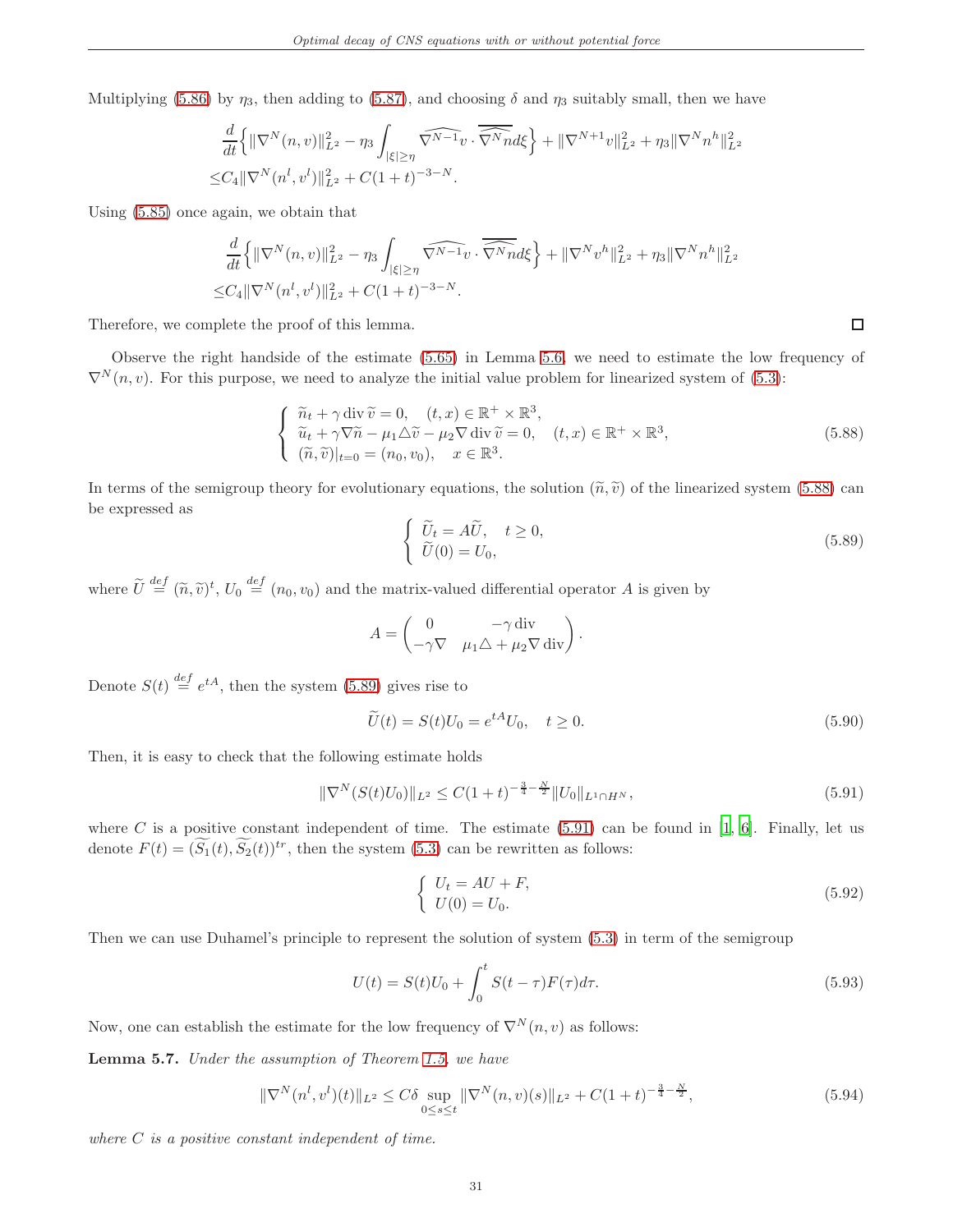Proof. It follows from the formula [\(5.93\)](#page-30-3) that

$$
\nabla^N(n,v) = \nabla^N(S(t)U_0) + \int_0^t \nabla^N[S(t-\tau)F(\tau)]d\tau,
$$

which yields directly

<span id="page-31-7"></span>
$$
\|\nabla^{N}(n^{l}, v^{l})\|_{L^{2}} \leq \|\nabla^{N}(S(t)U_{0})^{l}\|_{L^{2}} + \int_{0}^{t} \|\nabla^{N}[S(t-\tau)F(\tau)]^{l}\|_{L^{2}} d\tau.
$$
\n(5.95)

Since the initial data  $U_0 = (n_0, v_0) \in L^1 \cap H^N$ , it follows from the estimate [\(5.91\)](#page-30-2) that

<span id="page-31-6"></span>
$$
\|\nabla^{N}(S(t)U_{0})^{l}\|_{L^{2}} \leq C(1+t)^{-\frac{3}{4}-\frac{N}{2}}\|U_{0}\|_{L^{1}\cap H^{N}}.\tag{5.96}
$$

Then we compute by means of Sobolev inequality that

<span id="page-31-0"></span>
$$
\int_{0}^{t} \|\nabla^{N}[S(t-\tau)F(\tau)]^{l}\|_{L^{2}} d\tau \leq \int_{0}^{t} \|\xi|^{N}|\widehat{S}(t-\tau)||\widehat{F}(\tau)||_{L^{2}(|\xi|\leq\eta)} d\tau \n\leq \int_{0}^{\frac{t}{2}} \|\xi|^{N}|\widehat{S}(t-\tau)||_{L^{2}(|\xi|\leq\eta)} \|\widehat{F}(\tau)||_{L^{\infty}(|\xi|\leq\eta)} d\tau + \int_{\frac{t}{2}}^{t} \|\xi||\widehat{S}(t-\tau)||_{L^{2}(|\xi|\leq\eta)} \|\xi\|^{N-1}\widehat{F}(\tau)||_{L^{\infty}(|\xi|\leq\eta)} d\tau \n\leq \int_{0}^{\frac{t}{2}} (1+t-\tau)^{-\frac{3}{4}-\frac{N}{2}} \|\widehat{F}(\tau)||_{L^{\infty}(|\xi|\leq\eta)} d\tau + \int_{\frac{t}{2}}^{t} (1+t-\tau)^{-\frac{5}{4}} ||\xi|^{N-1}\widehat{F}(\tau)||_{L^{\infty}(|\xi|\leq\eta)} d\tau \n\stackrel{def}{=} N_{1}+N_{2}.
$$
\n(5.97)

<span id="page-31-3"></span>Now we estimate the first term on the right handside of [\(5.97\)](#page-31-0) as follows:

$$
N_1 = \int_0^{\frac{t}{2}} (1+t-\tau)^{-\frac{3}{4}-\frac{N}{2}} \|F\|_{L^1} d\tau \le C \int_0^{\frac{t}{2}} (1+t-\tau)^{-\frac{3}{4}-\frac{N}{2}} \left(\|\widetilde{S}_1\|_{L^1} + \|\widetilde{S}_2\|_{L^1}\right) d\tau. \tag{5.98}
$$

In view of the definitions of  $\widetilde{S}_i(i=1,2)$  and decay estimate [\(5.60\)](#page-24-6), we have

<span id="page-31-1"></span>
$$
\|\widetilde{S}_1\|_{L^1} \le C \|\nabla(n,v)\|_{L^2} \|(n,v)\|_{L^2} + C \|(1+|x|)\nabla\bar{\rho}\|_{L^2} \|\frac{v}{1+|x|}\|_{L^2} + C \|\bar{\rho}\|_{L^2} \|\nabla v\|_{L^2} \le C\delta(1+t)^{-\frac{5}{4}},\tag{5.99}
$$

and

<span id="page-31-2"></span>
$$
\|\widetilde{S}_{2}\|_{L^{1}} \leq C \|v\|_{L^{2}} \|\nabla v\|_{L^{2}} + C \|\widetilde{f}(n+\bar{\rho})\|_{L^{2}} \|\nabla^{2}v\|_{L^{2}} + C \|\widetilde{g}(n+\bar{\rho})\|_{L^{2}} \|\nabla n\|_{L^{2}} + C \|\widetilde{h}(n,\bar{\rho})\|_{L^{2}} \|\nabla \bar{\rho}\|_{L^{2}} \n\leq C \|v\|_{L^{2}} \|\nabla v\|_{L^{2}} + C \|n\|_{L^{2}} \|\nabla^{2}v\|_{L^{2}} + C \|\bar{\rho}\|_{L^{2}} \|\nabla^{2}v\|_{L^{2}} + C \|n\|_{L^{2}} \|\nabla n\|_{L^{2}} \n+ C \|\bar{\rho}\|_{L^{2}} \|\nabla n\|_{L^{2}} + C \|\frac{n}{1+|x|} \|_{L^{2}} \|(1+|x|) \nabla \bar{\rho}\|_{L^{2}} \n\leq C\delta(1+t)^{-\frac{5}{4}}.
$$
\n(5.100)

Substituting the estimates [\(5.99\)](#page-31-1) and [\(5.100\)](#page-31-2) into [\(5.98\)](#page-31-3), and using the estimate in Lemma [3.4,](#page-7-4) it holds

$$
N_1 \le C \int_0^{\frac{t}{2}} (1+t-\tau)^{-\frac{3}{4}-\frac{N}{2}} (1+\tau)^{-\frac{5}{4}} d\tau \le C(1+t)^{-\frac{3}{4}-\frac{N}{2}}.
$$
 (5.101)

<span id="page-31-5"></span>Next, let us deal with the  $N_2$  term. For any smooth function  $\phi$ , there exists a positive constant C dependent only on  $\eta$ , such that

$$
\| |\xi|^{N-1} \widehat{\phi} \|_{L^{\infty}(|\xi| \le \eta)} \le C \| |\xi|^{N-2} \widehat{\phi} \|_{L^{\infty}(|\xi| \le \eta)},
$$

then we find that

<span id="page-31-4"></span>
$$
\| |\xi|^{N-1} \widehat{F} \|_{L^{\infty}(|\xi| \leq \eta)} \leq C \| [\nabla^{N-1} \widetilde{S}_1]^l \|_{L^1} + C \| [\nabla^{N-1} \widetilde{S}_2]^l \|_{L^1}
$$
  
\n
$$
\leq C \| [\nabla^{N-1} (\nabla n v + n \nabla v)]^l \|_{L^1} + C \| [\nabla^{N-1} (\nabla \bar{\rho} v + \bar{\rho} \nabla v)]^l \|_{L^1} + C \| [\nabla^{N-1} (v \nabla v)]^l \|_{L^1}
$$
  
\n
$$
+ C \| [\nabla^{N-2} (\widetilde{f} (n + \bar{\rho}) (\mu_1 \triangle v + \mu_2 \nabla \operatorname{div} v))]^l \|_{L^1} + C \| [\nabla^{N-1} (\widetilde{g} (n + \bar{\rho}) \nabla n)]^l \|_{L^1}
$$
  
\n
$$
+ C \| [\nabla^{N-1} (\widetilde{h} (n, \bar{\rho}) \nabla \bar{\rho})]^l \|_{L^1}
$$
  
\n
$$
\stackrel{def}{=} N_{N+1} N_{N+1} N_{N+1} N_{N+1} N_{N+1} N_{N+1}
$$

 $\stackrel{def}{=} N_{21} + N_{22} + N_{23} + N_{24} + N_{25} + N_{26}.$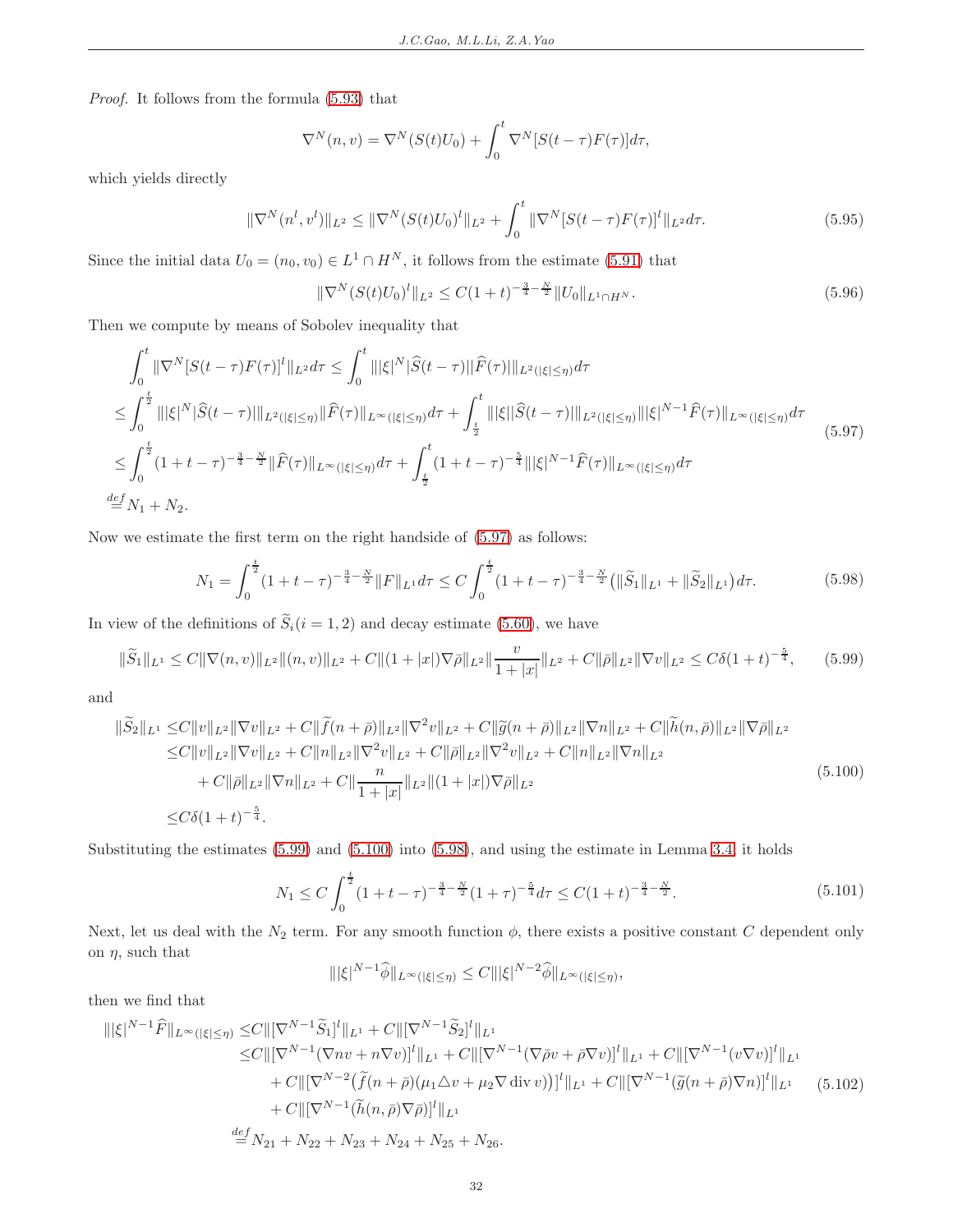First of all, applying the decay estimate [\(5.60\)](#page-24-6), then the term  $N_{21}$  can be estimated as follows

$$
N_{21} \leq C \sum_{0 \leq l \leq N-1} \left( \|\nabla^{l+1} n\|_{L^2} \|\nabla^{N-l-1} v\|_{L^2} + \|\nabla^l n\|_{L^2} \|\nabla^{N-l} v\|_{L^2} \right) \leq C(1+t)^{-1-\frac{N}{2}}.
$$
\n(5.103)

By virtue of Hardy inequality, we have

$$
N_{22} \leq C \sum_{0 \leq l \leq N-1} \left( \| (1+|x|)^{l+1} \nabla^{l+1} \bar{\rho} \|_{L^2} \| \frac{\nabla^{N-l-1} v}{(1+|x|)^{l+1}} \|_{L^2} + \| (1+|x|)^l \nabla^l \bar{\rho} \|_{L^2} \| \frac{\nabla^{N-l} v}{(1+|x|)^l} \|_{L^2} \right)
$$
  
\n
$$
\leq C \delta \| \nabla^N v \|_{L^2}.
$$
\n(5.104)

<span id="page-32-1"></span>In view of the decay estimate [\(5.60\)](#page-24-6), it follows directly

$$
N_{23} \le C \sum_{0 \le l \le N-1} \|\nabla^l v\|_{L^2} \|\nabla^{N-l} v\|_{L^2} \le C(1+t)^{-1-\frac{N}{2}}.
$$
\n(5.105)

Applying the estimate [\(5.21\)](#page-13-9) of function  $\widetilde{f}$ , we deduce that

$$
N_{24} \leq C \int |\tilde{f}(n+\bar{\rho})||\nabla^{N}v|dx + C \sum_{1 \leq l \leq N-2} \sum_{\substack{\gamma_1 + \dots + \gamma_j = l \\ \gamma_1 + \dots + \gamma_{i+j} = l}} \int |\nabla^{\gamma_1} \bar{\rho}| \cdots |\nabla^{\gamma_j} \bar{\rho}| |\nabla^{N-l}v| dx
$$
  
+ 
$$
C \sum_{1 \leq l \leq N-2} \sum_{\substack{\gamma_1 + \dots + \gamma_{i+j} = l \\ \gamma_1 + \dots + \gamma_i = m \\ 1 \leq m \leq l}} \int |\nabla^{\gamma_1} n| \cdots |\nabla^{\gamma_i} n| |\nabla^{\gamma_{i+1}} \bar{\rho}| \cdots |\nabla^{\gamma_{i+j}} \bar{\rho}| |\nabla^{N-l} v| dx \qquad (5.106)
$$
  

$$
\stackrel{def}{=} N_{241} + N_{242} + N_{243}.
$$

<span id="page-32-0"></span>It follows from Hölder inequality that

$$
N_{241} \leq C \|(n+\bar{\rho})\|_{L^2} \|\nabla^N v\|_{L^2} \leq C\delta \|\nabla^N v\|_{L^2}.
$$

By Hardy inequality, it is easy to deduce

$$
N_{242} \leq C \sum_{1 \leq l \leq N-2} \sum_{\gamma_1 + \dots + \gamma_j = l} \|(1+|x|)^{\gamma_1} \nabla^{\gamma_1} \bar{\rho} \|_{L^2} \|(1+|x|)^{\gamma_2} \nabla^{\gamma_2} \bar{\rho} \|_{L^\infty} \cdots \|(1+|x|)^{\gamma_j} \nabla^{\gamma_j} \bar{\rho} \|_{L^\infty} \|\frac{\nabla^{N-l} v}{(1+|x|)^l} \|_{L^2}
$$
  

$$
\leq C\delta \|\nabla^N v\|_{L^2}.
$$

Without loss of generality, we assume that  $1 \leq \gamma_1 \leq \cdots \leq \gamma_i \leq N-2$ . The fact  $i \geq 2$  implies  $\gamma_{i-1} \leq N-3 \leq N-2$ . Thus, we can exploit Hardy inequality, Sobolev interpolation inequality [\(3.1\)](#page-6-3) in Lemma [3.2](#page-6-4) and the decay estimate [\(5.60\)](#page-24-6) to obtain

$$
N_{243} \leq C \sum_{1 \leq l \leq N-2} \sum_{\substack{\gamma_1 + \dots + \gamma_{i+j} = l \\ \gamma_1 + \dots + \gamma_i = n \\ 1 \leq m \leq l}} \|\nabla^{\gamma_1} n\|_{L^{\infty}} \cdots \|\nabla^{\gamma_{i-1}} n\|_{L^{\infty}} \|\nabla^{\gamma_i} n\|_{L^2} \|(1+|x|)^{\gamma_{i+1}} \nabla^{\gamma_{i+1}} \bar{\rho}\|_{L^{\infty}} \|\nabla^{\gamma_1} n\|_{L^{\infty}} \|\nabla^{\gamma_2} n\|_{L^2} \|\nabla^{\gamma_3} n\|_{L^2} \|\nabla^{\gamma_4} n\|_{L^{\infty}} \|\nabla^{\gamma_5} n\|_{L^2} \|\nabla^{\gamma_6} n\|_{L^2} \|\nabla^{\gamma_7} n\|_{L^2} \|\nabla^{\gamma_8} n\|_{L^2} \|\nabla^{\gamma_9} n\|_{L^2} \|\nabla^{\gamma_8} n\|_{L^2} \|\nabla^{\gamma_9} m\|_{L^2} \|\nabla^{\gamma_8} m\|_{L^2} \|\nabla^{\gamma_9} m\|_{L^2} \|\nabla^{\gamma_8} m\|_{L^2} \|\nabla^{\gamma_9} m\|_{L^2} \|\nabla^{\gamma_8} m\|_{L^2} \|\nabla^{\gamma_9} m\|_{L^2} \|\nabla^{\gamma_8} m\|_{L^2} \|\nabla^{\gamma_9} m\|_{L^2} \|\nabla^{\gamma_9} m\|_{L^2} \|\nabla^{\gamma_8} m\|_{L^2} \|\nabla^{\gamma_9} m\|_{L^2} \|\nabla^{\gamma_9} m\|_{L^2} \|\nabla^{\gamma_9} m\|_{L^2} \|\nabla^{\gamma_8} m\|_{L^2} \|\nabla^{\gamma_9} m\|_{L^2} \|\nabla^{\gamma_8} n\|_{L^2} \|\nabla^{\gamma_9} m\|_{L^2} \|\nabla^{\gamma_8} m\|_{L^2} \|\nabla^{\gamma_9} m\|_{L^2} \|\nabla^{\
$$

Substituting the estimates of  $N_{241}$ ,  $N_{242}$  and  $N_{243}$  into [\(5.106\)](#page-32-0), we arrive at

<span id="page-32-2"></span>
$$
N_{24} \le C(1+t)^{-\frac{3}{2}-\frac{N}{2}} + C\delta \|\nabla^N v\|_{L^2}.
$$
\n(5.107)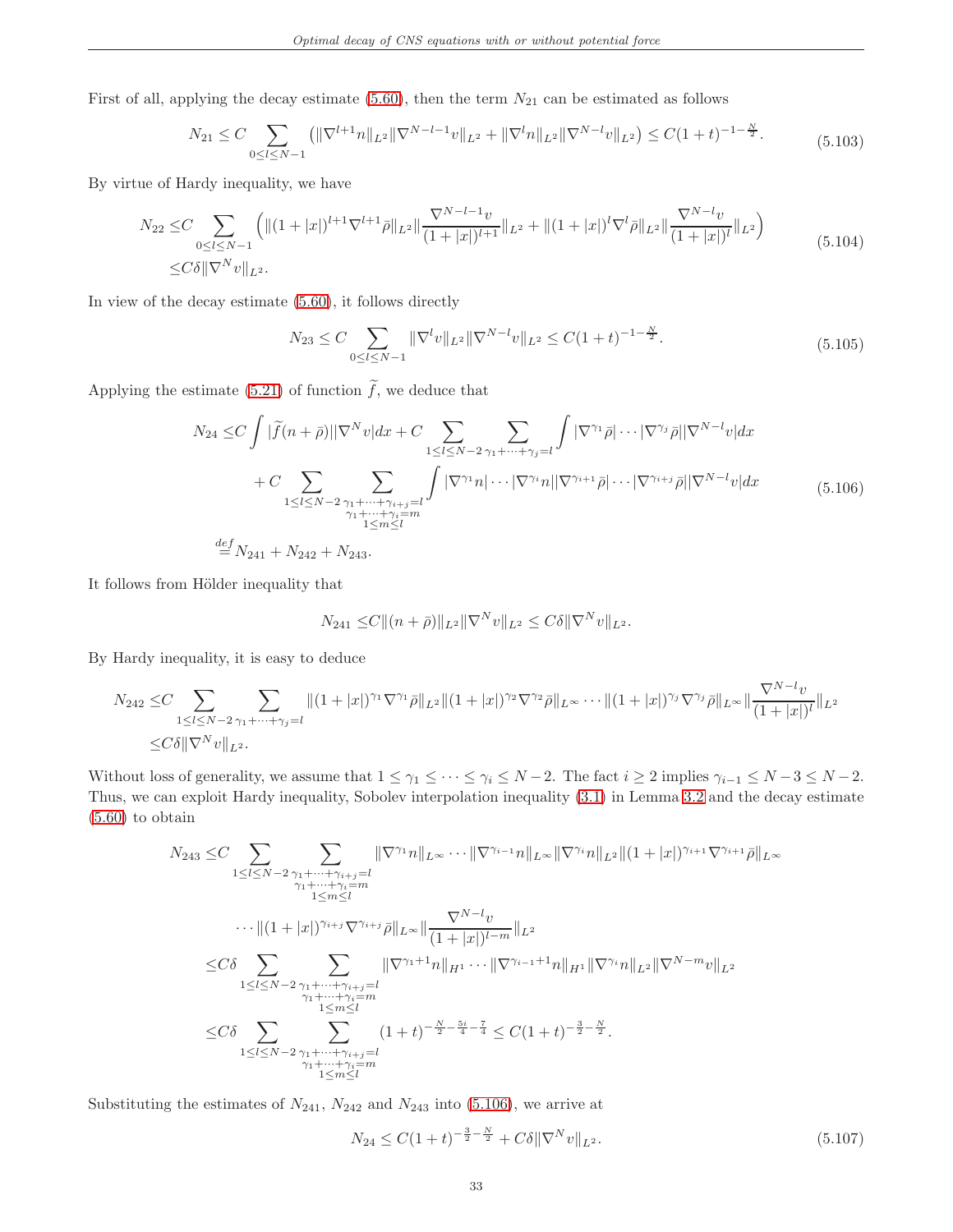One can deal with the term  $N_{25}$  in the same manner of  $N_{24}$ . Then, it is easy to check that

<span id="page-33-3"></span>
$$
N_{25} \le C(1+t)^{-\frac{3}{2}-\frac{N}{2}} + C\delta \|\nabla^N n\|_{L^2}.
$$
\n(5.108)

<span id="page-33-2"></span>Finally, let us deal with  $N_{26}$ . By virtue of the estimate [\(5.26\)](#page-15-1) and [\(5.28\)](#page-15-3) of  $\widetilde{h}$ , then we have

$$
N_{26} \leq C \int |n||\nabla^{N}\bar{\rho}|dx + C \sum_{1 \leq l \leq N-1} \sum_{\substack{\gamma_1 + \dots + \gamma_j = l \\ \gamma_1 + \dots + \gamma_{i+j} = l}} \int |n||\nabla^{\gamma_1}\bar{\rho}| \cdots |\nabla^{\gamma_j}\bar{\rho}||\nabla^{N-l}\bar{\rho}|dx
$$
  
+ 
$$
C \sum_{1 \leq l \leq N-1} \sum_{\substack{\gamma_1 + \dots + \gamma_{i+j} = l \\ \gamma_1 + \dots + \gamma_i = m \\ 1 \leq m \leq l}} \int |\nabla^{\gamma_1}n| \cdots |\nabla^{\gamma_i}n||\nabla^{\gamma_{i+1}}\bar{\rho}| \cdots |\nabla^{\gamma_{i+j}}\bar{\rho}||\nabla^{N-l}\bar{\rho}|dx
$$
(5.109)  

$$
\stackrel{def}{=} N_{261} + N_{262} + N_{263}.
$$

<span id="page-33-1"></span>It follows from Hardy inequality that

$$
N_{261} + N_{262} \leq C \|\frac{n}{(1+|x|)^N} \|_{L^2} \|(1+|x|)^N \nabla^N \bar{\rho} \|_{L^2} + C \sum_{1 \leq l \leq N-1} \sum_{\gamma_1 + \dots + \gamma_j = l} \|\frac{n}{(1+|x|)^N} \|_{L^2}
$$
  
 
$$
\times \|(1+|x|)^{\gamma_1} \nabla^{\gamma_1} \bar{\rho} \|_{L^\infty} \cdots \|(1+|x|)^{\gamma_j} \nabla^{\gamma_j} \bar{\rho} \|_{L^\infty} \|(1+|x|)^{N-l} \nabla^{N-l} \bar{\rho} \|_{L^2}
$$
  
 
$$
\leq C \delta \|\nabla^N n\|_{L^2}.
$$
 (5.110)

For the term  $N_{263}$ , it is easy to check that

<span id="page-33-0"></span>
$$
N_{263} \leq C \sum_{1 \leq l \leq N-1} \sum_{\substack{\gamma_1 + \dots + \gamma_{i+j} = l \\ \gamma_1 = m \\ 1 \leq m \leq l}} \| \frac{\nabla^{\gamma_1} n}{(1+|x|)^{N-\gamma_1}} \|_{L^2} \| (1+|x|)^{\gamma_2} \nabla^{\gamma_2} \bar{\rho} \|_{L^{\infty}} \cdots \| (1+|x|)^{\gamma_{1+j}} \nabla^{\gamma_{1+j}} \bar{\rho} \|_{L^{\infty}}
$$
\n
$$
\| (1+|x|)^{N-l} \nabla^{N-l} \bar{\rho} \|_{L^2} + C \sum_{\substack{1 \leq l \leq N-1 \\ \gamma_1 + \dots + \gamma_{i+j} = l \\ \gamma_1 + \dots + \gamma_i = m \\ 1 \leq m \leq l, i \geq 2}} \| \nabla^{\gamma_1} n \|_{L^{\infty}} \cdots \| \nabla^{\gamma_{i-1}} n \|_{L^{\infty}} \| \frac{\nabla^{\gamma_i} n}{(1+|x|)^{N-m}} \|_{L^2} \quad (5.111)
$$
\n
$$
\leq | (1+|x|)^{\gamma_{i+1}} \nabla^{\gamma_{i+1}} \bar{\rho} \|_{L^{\infty}} \cdots \| (1+|x|)^{\gamma_{i+j}} \nabla^{\gamma_{i+j}} \bar{\rho} \|_{L^{\infty}} \| (1+|x|)^{N-l} \nabla^{N-l} \bar{\rho} \|_{L^2}
$$
\n
$$
\stackrel{def}{=} N_{2631} + N_{2632}.
$$

We employ Hardy inequality once again, to discover

$$
N_{2631} \leq C\delta \|\nabla^N n\|_{L^2}.
$$

Without loss of generality, we assume that  $1 \leq \gamma_1 \leq \cdots \leq \gamma_i \leq N-1$ . The fact  $i \geq 2$  implies  $\gamma_i \leq m-1 \leq N-2$ . For the term  $N_{2632}$ , by virtue of Hardy inequality, Sobolev interpolation inequality [3.1](#page-6-3) in Lemma [3.2](#page-6-4) and the decay estimate [\(5.60\)](#page-24-6), we deduce

$$
N_{2632} \leq C\delta \sum_{1 \leq l \leq N-1} \sum_{\substack{\gamma_1 + \dots + \gamma_{i+j} = l \\ 1 \leq m \leq l, i \geq 2 \\ 1 \leq l \leq N-1}} \sum_{\substack{\gamma_1 + \dots + \gamma_{i+j} = n \\ 1 \leq m \leq l, i \geq 2 \\ 1 \leq l \leq N-1}} \|\nabla^{\gamma_1+1}n\|_{H^1} \cdots \|\nabla^{\gamma_{i-1}+1}n\|_{H^1} \|\nabla^{N-m+\gamma_i}n\|_{L^2}
$$
  

$$
\leq C\delta \sum_{\substack{1 \leq l \leq N-1 \\ \gamma_1 + \dots + \gamma_{i+j} = l \\ 1 \leq m \leq l, i \geq 2}} (1+t)^{-\frac{N}{2} + \frac{1}{2} - \frac{5i}{4}} \leq C(1+t)^{-2-\frac{N}{2}}.
$$

Substituting estimates of terms  $N_{2631}$  and  $N_{2632}$  into [\(5.111\)](#page-33-0), we find

$$
N_{263} \le C\delta \|\nabla^N n\|_{L^2} + C(1+t)^{-2-\frac{N}{2}}.
$$

Inserting  $(5.110)$  and  $(5.111)$  into  $(5.109)$ , we get immediately

<span id="page-33-4"></span>
$$
N_{26} \le C\delta \|\nabla^N n\|_{L^2} + C(1+t)^{-2-\frac{N}{2}}.\tag{5.112}
$$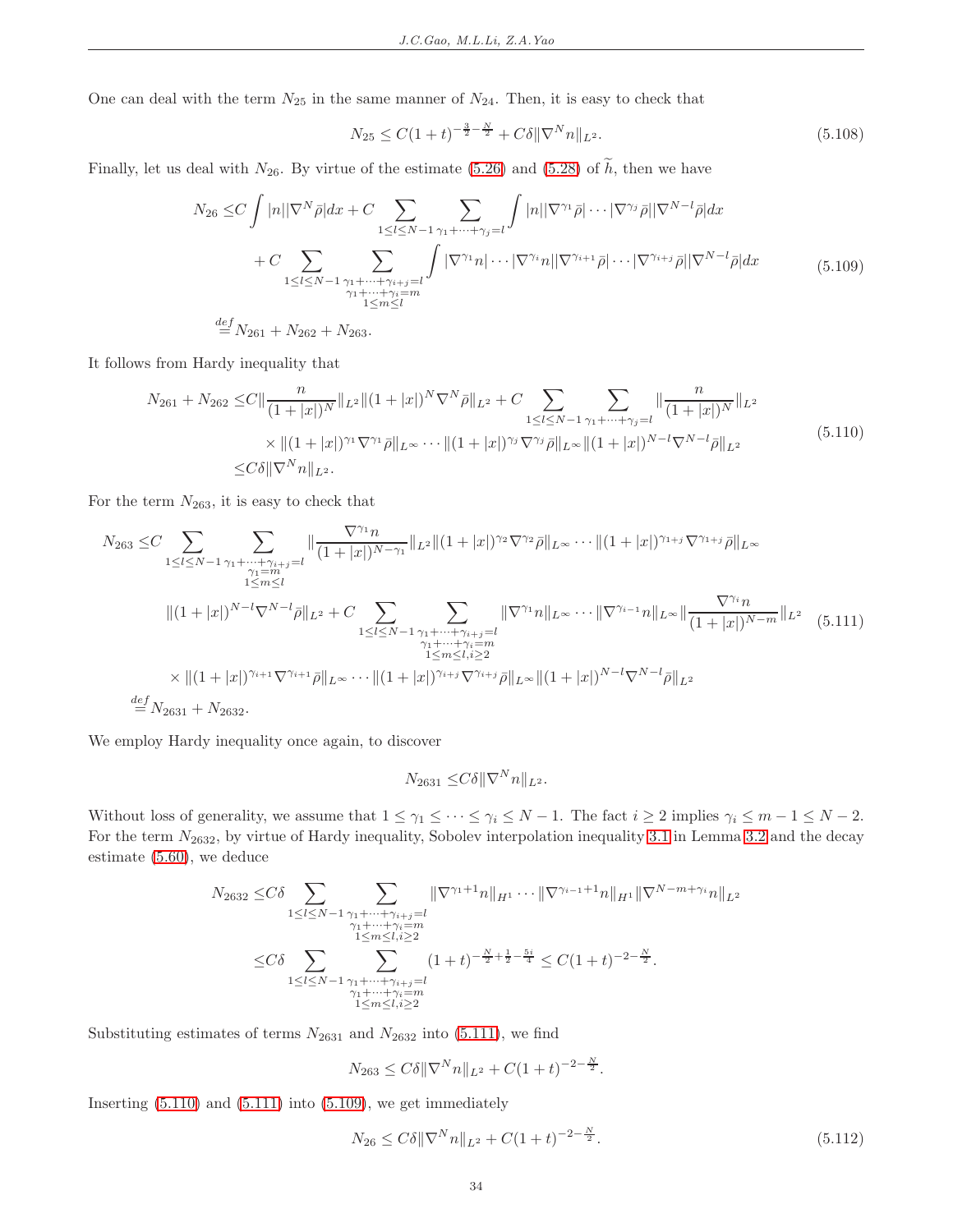We then conclude from [\(5.102\)](#page-31-4)-[\(5.105\)](#page-32-1), [\(5.107\)](#page-32-2), [\(5.108\)](#page-33-3) and [\(5.112\)](#page-33-4) that

$$
\| |\xi|^{N-1} \widehat{F} \|_{L^{\infty}(|\xi| \leq \eta)} \leq C \delta \| \nabla^N(n, v) \|_{L^2} + (1+t)^{-1-\frac{N}{2}},
$$

<span id="page-34-0"></span>which, together with the definition of term  $N_2$  and the estimate in Lemma [3.4,](#page-7-4) yields directly

$$
N_2 \leq C \int_{\frac{t}{2}}^{t} (1+t-\tau)^{-\frac{5}{4}} \left( \delta \|\nabla^N(n,v)\|_{L^2} + (1+\tau)^{-1-\frac{N}{2}} \right) d\tau
$$
  
\n
$$
\leq C \delta \sup_{0 \leq \tau \leq t} \|\nabla^N(n,v)\|_{L^2} \int_{\frac{t}{2}}^{t} (1+t-\tau)^{-\frac{5}{4}} d\tau + C(1+t)^{-1-\frac{N}{2}}
$$
  
\n
$$
\leq C \delta \sup_{0 \leq \tau \leq t} \|\nabla^N(n,v)\|_{L^2} + C(1+t)^{-1-\frac{N}{2}}.
$$
\n(5.113)

Substituting [\(5.101\)](#page-31-5) and [\(5.113\)](#page-34-0) into [\(5.97\)](#page-31-0), it holds true

<span id="page-34-1"></span>
$$
\int_0^t \|\nabla^N [S(t-\tau)F(U(\tau))]^l\|_{L^2} d\tau \le C\delta \sup_{0 \le \tau \le t} \|\nabla^N (n,v)\|_{L^2} + C(1+t)^{-\frac{3}{4}-\frac{N}{2}}.
$$
\n(5.114)

Inserting [\(5.96\)](#page-31-6) and [\(5.114\)](#page-34-1) into [\(5.95\)](#page-31-7), one obtains immediately that

$$
\|\nabla^N(n^l, v^l)\|_{L^2} \le C\delta \sup_{0 \le s \le t} \|\nabla^N(n, v)\|_{L^2} + C(1+t)^{-\frac{3}{4}-\frac{N}{2}}.
$$

This completes the proof of this lemma.

Finally, we focus on establishing optimal decay rate for the  $N - th$  order spatial derivative of solution.

<span id="page-34-6"></span>Lemma 5.8. Under the assumption of Theorem [1.5,](#page-3-0) we have

<span id="page-34-5"></span>
$$
\|\nabla^{N}(n,v)(t)\|_{L^{2}} \le C(1+t)^{-\frac{3}{4}-\frac{N}{2}},\tag{5.115}
$$

 $\Box$ 

where  $C$  is a positive constant independent of  $t$ .

Proof. We may rewrite the estimate [\(5.65\)](#page-26-5) in Lemma [5.6](#page-26-6) as

<span id="page-34-2"></span>
$$
\frac{d}{dt}\widetilde{\mathcal{E}}^{N}(t) + \|\nabla^{N}v^{h}\|_{L^{2}}^{2} + \eta_{3}\|\nabla^{N}n^{h}\|_{L^{2}}^{2} \leq C_{4}\|\nabla^{N}(n,v)^{l}\|_{L^{2}}^{2} + C(1+t)^{-3-N}.\tag{5.116}
$$

where the energy  $\widetilde{\mathcal{E}}^{N}(t)$  is defined by

$$
\widetilde{\mathcal{E}}^{N}(t) \stackrel{def}{=} \|\nabla^{N}(n,v)\|_{L^{2}}^{2} - \eta_{3} \int_{|\xi| \geq \eta} \widetilde{\nabla^{N-1}v} \cdot \overline{\widetilde{\nabla^{N}n}}d\xi.
$$

With the help of Young inequality, by choosing  $\eta_3$  small enough, one obtains the equivalent relation

<span id="page-34-3"></span>
$$
c_5 \|\nabla^N(n,v)\|_{L^2}^2 \le \tilde{\mathcal{E}}^N(t) \le c_6 \|\nabla^N(n,v)\|_{L^2}^2,
$$
\n(5.117)

where the constants  $c_5$  and  $c_6$  are independent of time. Then adding on both sides of [\(5.116\)](#page-34-2) by  $\|\nabla^N(n^l, v^l)\|_{L^2}^2$ and applying the estimate [\(5.94\)](#page-30-4) in Lemma [5.7,](#page-30-5) we find

$$
\frac{d}{dt}\widetilde{\mathcal{E}}^{N}(t) + \|\nabla^{N}(n,v)\|_{L^{2}}^{2} \leq (C_{4}+1)\|\nabla^{N}(n^{l},v^{l})\|_{L^{2}}^{2} + C(1+t)^{-3-N} \leq C\delta \sup_{0\leq\tau\leq t} \|\nabla^{N}(n,v)\|_{L^{2}}^{2} + C(1+t)^{-\frac{3}{2}-N}.
$$

By virtue of the equivalent relation [\(5.117\)](#page-34-3), we have

$$
\frac{d}{dt}\tilde{\mathcal{E}}^{N}(t) + \tilde{\mathcal{E}}^{N}(t) \le C\delta \sup_{0 \le \tau \le t} \|\nabla^{N}(n,v)\|_{L^{2}}^{2} + C(1+t)^{-\frac{3}{2}-N},\tag{5.118}
$$

<span id="page-34-4"></span>which, using Gronwall inequality, gives immediately

$$
\widetilde{\mathcal{E}}^{N}(t) \le e^{-t} \widetilde{\mathcal{E}}^{N}(0) + C\delta \sup_{0 \le \tau \le t} \|\nabla^{N}(n,v)\|_{L^{2}}^{2} \int_{0}^{t} e^{\tau - t} d\tau + C \int_{0}^{t} e^{\tau - t} (1+\tau)^{-\frac{3}{2}-N} d\tau.
$$
 (5.119)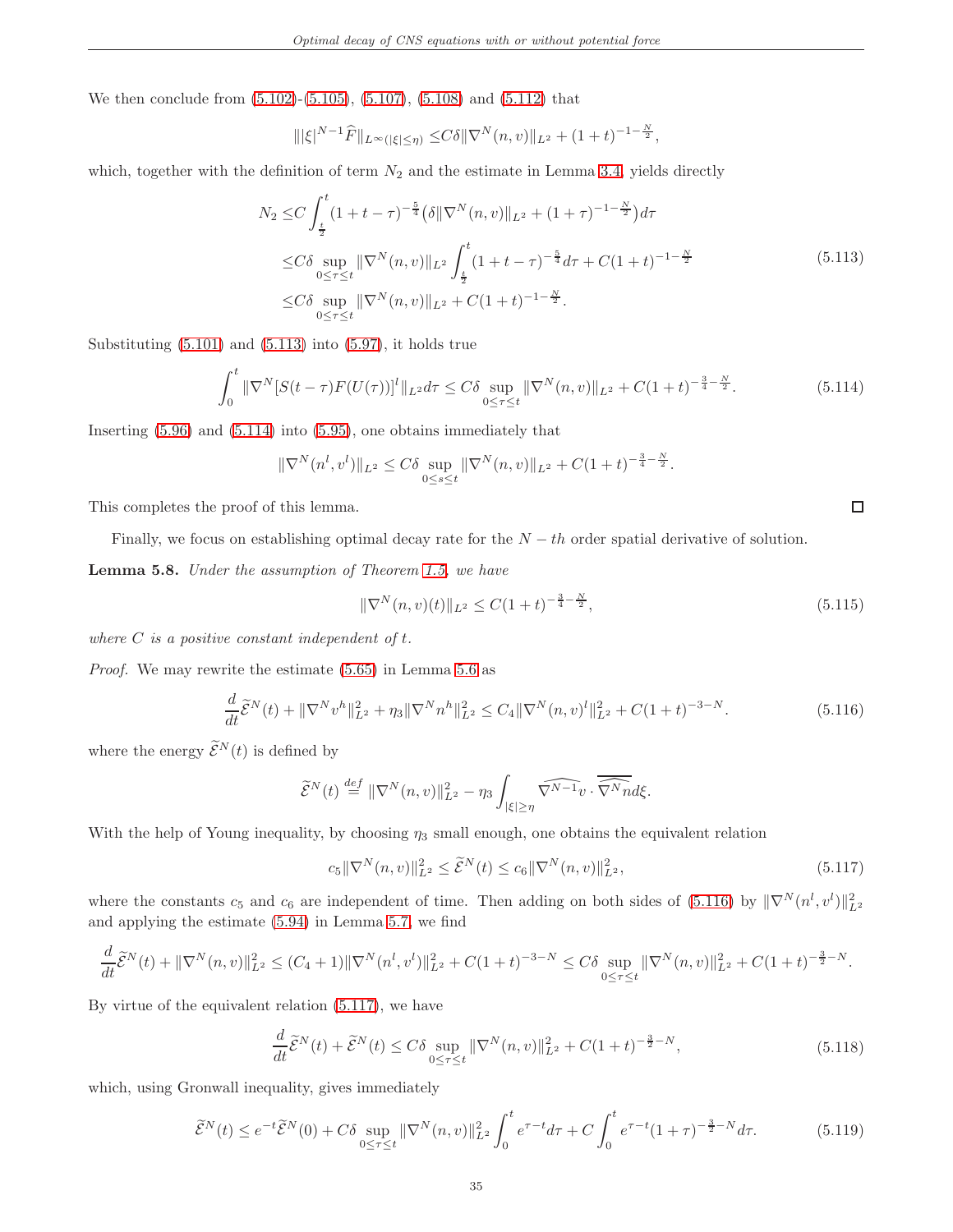It is easy to deduce that

$$
\int_0^t e^{\tau - t} d\tau \le C
$$

and

$$
\int_0^t e^{\tau - t} (1 + \tau)^{-\frac{3}{2} - N} d\tau \le C(1 + t)^{-\frac{3}{2} - N}.
$$

From the equivalent relation [\(5.117\)](#page-34-3) and [\(5.119\)](#page-34-4), it holds

$$
\sup_{0 \le \tau \le t} \|\nabla^N(n,v)(\tau)\|_{L^2}^2 \le C e^{-t} \|\nabla^N(n_0,v_0)\|_{L^2}^2 + C\delta \sup_{0 \le \tau \le t} \|\nabla^N(n,v)\|_{L^2}^2 + C(1+t)^{-\frac{3}{2}-N}.
$$

Applying the smallness of  $\delta$ , one arrives at

$$
\sup_{0 \le \tau \le t} \|\nabla^N(n, v)(\tau)\|_{L^2}^2 \le C(1+t)^{-\frac{3}{2}-N}.
$$

Therefore, we cpmlete the proof of this lemma.

The Proof of Theorem [1.5.](#page-3-0) Combining the estimate [\(5.60\)](#page-24-6) in Lemma [5.5](#page-24-1) with estimate [\(5.115\)](#page-34-5) in Lemma [5.8,](#page-34-6) then we can obtain the decay rate [\(1.19\)](#page-4-2) in Theorem [1.5.](#page-3-0) Consequently, we finish the proof of Theorem [1.5.](#page-3-0)

#### <span id="page-35-0"></span>5.4. Lower bound of decay rate

In this subsection, the content of our analysis is to establish the lower bound of decay rate for the global solution and its spatial derivatives of the initial value problem [\(5.3\)](#page-11-4). In order to achieve this target, we need to analyze the linearized system [\(5.88\)](#page-30-0). We obtain the following proposition immediately, whose proof is similar to [\[1\]](#page-37-3) and standard, so we omit here.

<span id="page-35-4"></span>**Proposition 5.9.** Let  $U_0 = (n_0, v_0) \in L^1(\mathbb{R}^3) \cap H^l(\mathbb{R}^3)$  with  $l \geq 3$ , assume that  $M_n \stackrel{def}{=} \int_{\mathbb{R}^3} n_0(x) dx$  and  $M_v \stackrel{def}{=}$  $\int_{\mathbb{R}^3} v_0(x) dx$  are at least one nonzero. Then there exists a positive constant  $\tilde{c}$  independent of time such that for any large enough t, the global solution  $(\widetilde{n}, \widetilde{v})$  of the linearized system [\(5.88\)](#page-30-0) satisfies

<span id="page-35-2"></span>
$$
\min\{\|\partial_x^k \widetilde{n}(t)\|_{L^2(\mathbb{R}^3)}, \|\partial_x^k \widetilde{v}(t)\|_{L^2(\mathbb{R}^3)}\} \ge \widetilde{c}(1+t)^{-\frac{3}{4}-\frac{k}{2}}, \quad \text{for } 0 \le k \le l. \tag{5.120}
$$

Here  $\tilde{c}$  is a positive constant depending only on  $M_n$  and  $M_v$ .

Define the difference  $(n_{\delta}, v_{\delta}) \stackrel{def}{=} (n - \tilde{n}, v - \tilde{v})$ , then the quantity  $(n_{\delta}, v_{\delta})$  satisfies the following system:

<span id="page-35-1"></span>
$$
\begin{cases}\n n_{\delta t} + \gamma \operatorname{div} v_{\delta} = \widetilde{S}_1, & (t, x) \in \mathbb{R}^+ \times \mathbb{R}^3, \\
 v_{\delta t} + \gamma \nabla n_{\delta} - \mu_1 \Delta v_{\delta} - \mu_2 \nabla \operatorname{div} v_{\delta} = \widetilde{S}_2, & (t, x) \in \mathbb{R}^+ \times \mathbb{R}^3, \\
 (n_{\delta}, v_{\delta})|_{t=0} = (0, 0).\n\end{cases} \tag{5.121}
$$

By virtue of the formula [\(5.93\)](#page-30-3), the solution of system [\(5.121\)](#page-35-1) can be represented as

$$
(n_{\delta}, v_{\delta})^t = \int_0^t S(t - \tau) F(U(\tau)) d\tau.
$$

Next, we aim to establish the upper bounds of decay rates for the difference  $(n_{\delta}, v_{\delta})$  and its first order spatial derivative.

**Lemma 5.10.** Under the assumptions of Theorem [1.7,](#page-4-1) assume  $(n_{\delta}, v_{\delta})$  be the smooth solution of the initial value problem [\(5.121\)](#page-35-1). Then, it holds on for  $t \geq 0$ ,

<span id="page-35-3"></span>
$$
\|\nabla^{k}(n_{\delta}, v_{\delta})(t)\|_{L^{2}} \leq \widetilde{C}\delta(1+t)^{-\frac{3}{4}-\frac{k}{2}}, \quad \text{for} \ \ k = 0, 1,
$$
\n(5.122)

where  $\widetilde{C}$  is a constant independent of time.

 $\Box$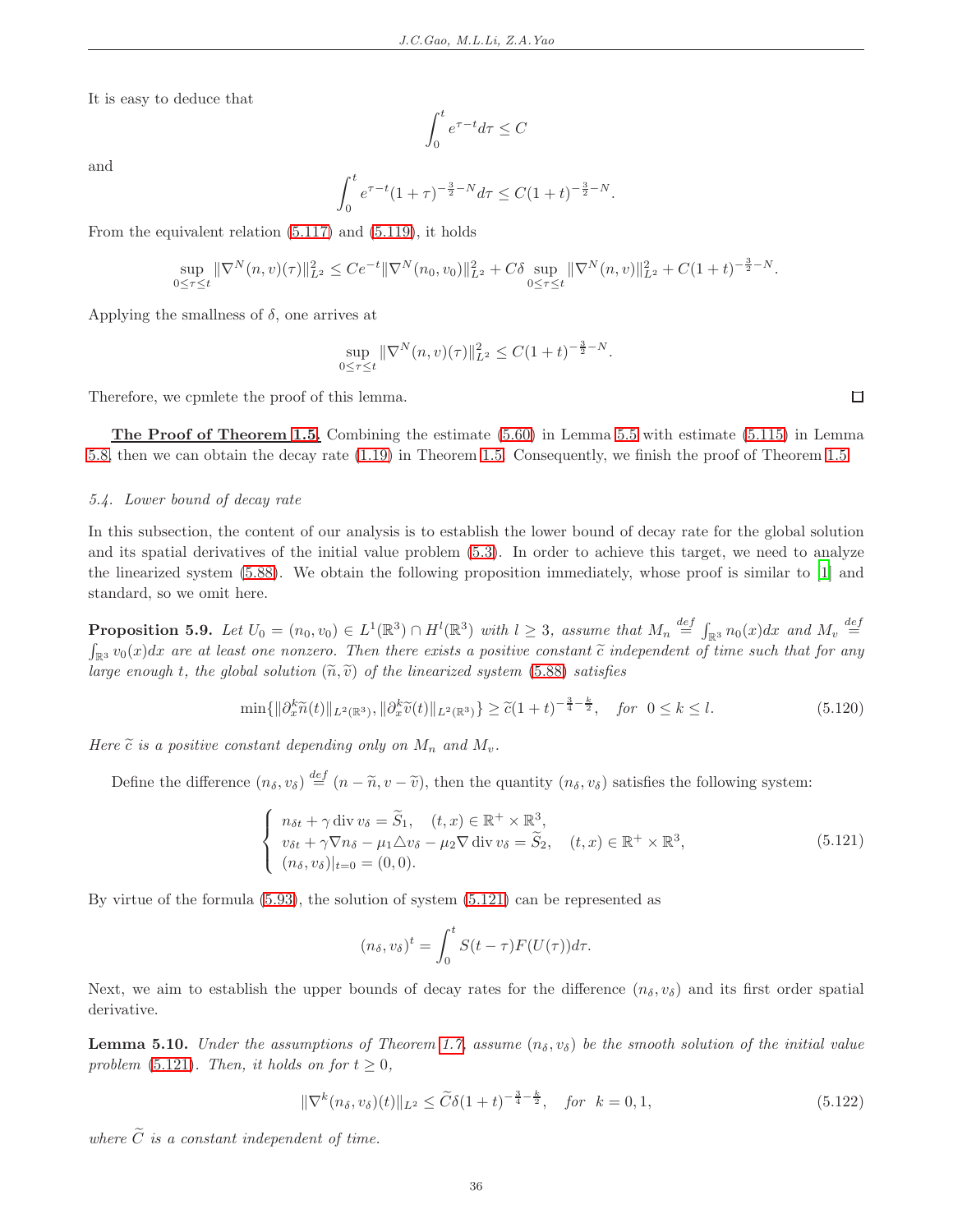*Proof.* By Duhamel's principle, it holds for  $k \geq 0$ ,

<span id="page-36-3"></span>
$$
\|\nabla^k(n_\delta, v_\delta)(t)\|_{L^2} \le \int_0^t (1+t-\tau)^{-\frac{3}{4}-\frac{k}{2}} \left(\|(\widetilde{S}_1, \widetilde{S}_2)(\tau)\|_{L^1} + \|\nabla^k(\widetilde{S}_1, \widetilde{S}_2)(\tau)\|_{L^2}\right) d\tau. \tag{5.123}
$$

It then follows from decay estimates [\(5.99\)](#page-31-1) and [\(5.100\)](#page-31-2) that

<span id="page-36-0"></span>
$$
\|(\widetilde{S}_1, \widetilde{S}_2)\|_{L^1} \le C\delta (1+t)^{-\frac{5}{4}}.\tag{5.124}
$$

In view of Sobolev and Hardy inequality, it is easy to deduce that

<span id="page-36-1"></span>
$$
\|\widetilde{S}_1\|_{L^2} \le C \|\bar{\rho}\|_{L^\infty} \|\nabla n\|_{L^2} + C \|(1+|x|)\nabla \bar{\rho}\|_{L^\infty} \|\frac{n}{1+|x|}\|_{L^2} \le C\delta \|\nabla n\|_{L^2} \le C\delta(1+t)^{-\frac{5}{4}},\tag{5.125}
$$

and

<span id="page-36-2"></span>
$$
\|\widetilde{S}_2\|_{L^2} \le C \|v\|_{L^\infty} \|\nabla v\|_{L^2} + \|(n+\bar{\rho})\|_{L^\infty} \|\nabla^2 v, \nabla n\|_{L^2} + \|\frac{n}{1+|x|}\|_{L^\infty} \|(1+|x|)\nabla \bar{\rho}\|_{L^2}
$$
\n
$$
\le C\delta \|(\nabla n, \nabla v, \nabla^2 v)\|_{L^2} \le C\delta (1+t)^{-\frac{5}{4}}.
$$
\n
$$
(5.126)
$$

Then, substituting the decay estimates  $(5.124)$ ,  $(5.125)$  and  $(5.126)$  into  $(5.123)$  with  $k = 0$ , it holds

$$
\|(n_{\delta}, v_{\delta})(t)\|_{L^{2}} \leq \int_{0}^{t} (1+t-\tau)^{-\frac{3}{4}} (\|(\widetilde{S}_{1}, \widetilde{S}_{2})(\tau)\|_{L^{1}} + \|(\widetilde{S}_{1}, \widetilde{S}_{2})(\tau)\|_{L^{2}}) d\tau
$$
  

$$
\leq C\delta \int_{0}^{t} (1+t-\tau)^{-\frac{3}{4}} (1+\tau)^{-\frac{5}{4}} d\tau
$$
  

$$
\leq C\delta (1+t)^{-\frac{3}{4}},
$$

where we have used the Lemma [3.4](#page-7-4) in the last inequality. Similar to [\(5.125\)](#page-36-1) and [\(5.126\)](#page-36-2), one arrives at

$$
\begin{split}\n\|\nabla \widetilde{S}_{1}\|_{L^{2}} &\leq & C\|\bar{\rho}\|_{L^{\infty}} \|\nabla^{2} n\|_{L^{2}} + C\|(1+|x|)\nabla \bar{\rho}\|_{L^{\infty}} \|\frac{\nabla n}{1+|x|}\|_{L^{2}} + C\|(1+|x|)^{2}\nabla^{2} \bar{\rho}\|_{L^{\infty}} \|\frac{n}{(1+|x|)^{2}}\|_{L^{2}} \\
&\leq & C\delta \|\nabla^{2} n\|_{L^{2}} \leq C\delta(1+t)^{-\frac{7}{4}}, \\
\|\nabla \widetilde{S}_{2}\|_{L^{2}} &\leq & C\|v\|_{L^{\infty}} \|\nabla^{2} v\|_{L^{2}} + \|\nabla v\|_{L^{3}} \|\nabla v\|_{L^{6}} + \|n+\bar{\rho}\|_{L^{\infty}} \|\nabla^{3} v, \nabla^{2} n)\|_{L^{2}} + \|\nabla n\|_{L^{3}} \|\nabla^{2} v, \nabla n)\|_{L^{6}} \\
&\quad + \|(1+|x|)\nabla \bar{\rho}\|_{L^{\infty}} \|\frac{\nabla^{2} v}{1+|x|}, \frac{\nabla n}{1+|x|}\n)\|_{L^{2}} + \|(1+|x|)\nabla \bar{\rho}\|_{L^{\infty}}^{2} \|\frac{n}{(1+|x|)^{2}}\|_{L^{2}} \\
&\leq & C\delta \|\nabla^{2} n, \nabla^{2} v, \nabla^{3} v)\|_{L^{2}} \leq & C\delta(1+t)^{-\frac{7}{4}},\n\end{split}
$$

which, together with  $(5.123)$ ,  $(5.124)$  and Lemma [3.4,](#page-7-4) yields directly

$$
\|\nabla(n_{\delta}, v_{\delta})(t)\|_{L^{2}} \leq \int_{0}^{t} (1+t-\tau)^{-\frac{5}{4}} (\|(\widetilde{S}_{1}, \widetilde{S}_{2})(\tau)\|_{L^{1}} + \|\nabla(\widetilde{S}_{1}, \widetilde{S}_{2})(\tau)\|_{L^{2}}) d\tau
$$
  

$$
\leq C\delta \int_{0}^{t} (1+t-\tau)^{-\frac{5}{4}} (1+\tau)^{-\frac{5}{4}} d\tau \leq C\delta (1+t)^{-\frac{5}{4}}.
$$

Therefore, the proof of this lemma is completed.

Finally, we establish the lower bound of decay rate for the global solution and its spatial derivatives of compressible Navier-Stokes equations with potential force. Then, the estimate [\(5.127\)](#page-36-4) in Lemma [5.11](#page-36-5) below will yield the optimal decay estimate in Theorem [1.7.](#page-4-1)

<span id="page-36-5"></span>Lemma 5.11. Under the assumptions of Theorem [1.7,](#page-4-1) then for any large enough t, we have

<span id="page-36-4"></span>
$$
\min\{\|\nabla^k n(t)\|_{L^2}, \|\nabla^k v(t)\|_{L^2}\} \ge c_1(1+t)^{-\frac{3}{4}-\frac{k}{2}}, \quad \text{for} \ \ 0 \le k \le N,\tag{5.127}
$$

where  $c_1$  is a positive constant independent of time.

 $\Box$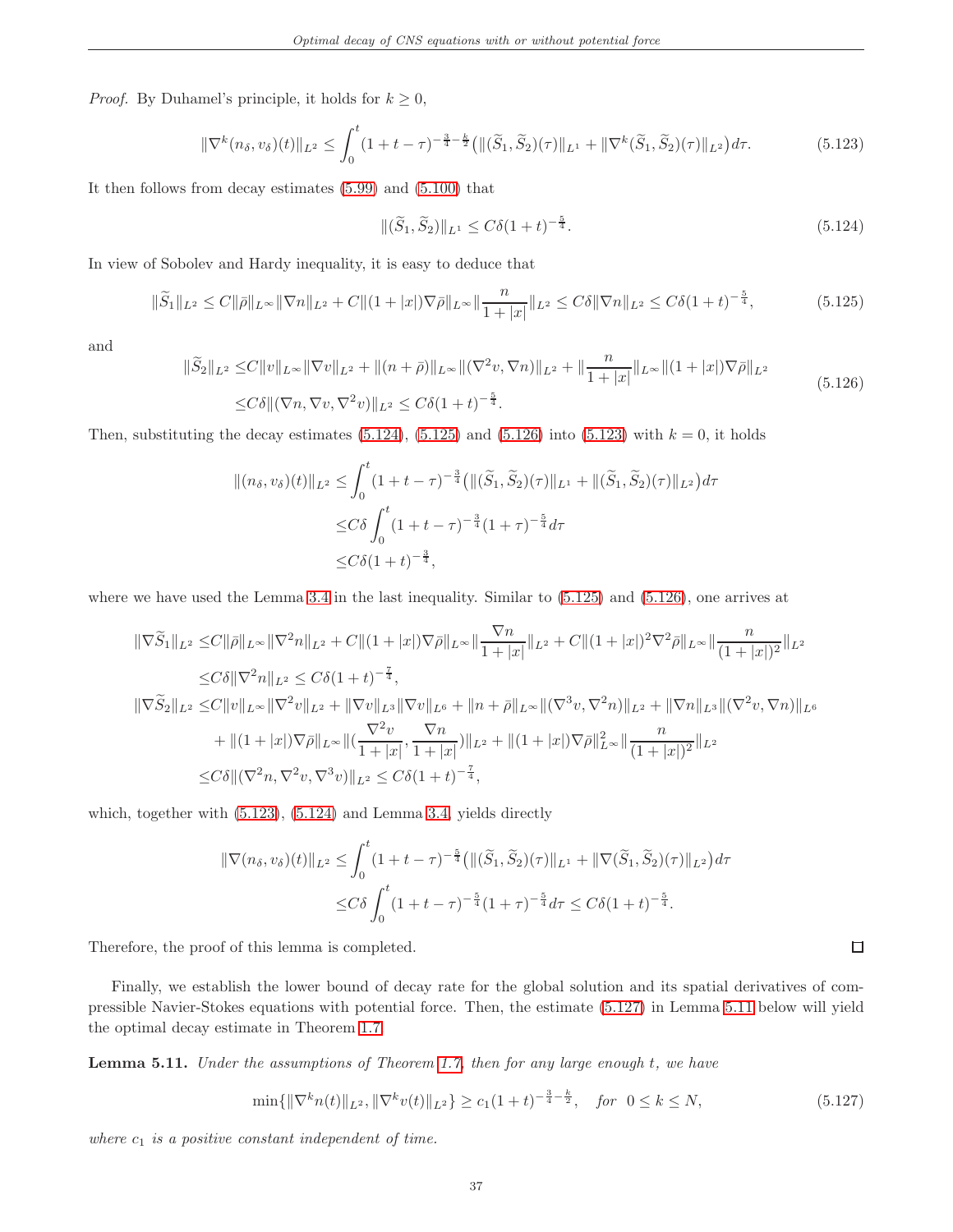*Proof.* By virtue of the definition of  $n_{\delta}$ , it holds true

$$
\|\nabla^k \widetilde{n}\|_{L^2} \le \|\nabla^k n\|_{L^2} + \|\nabla^k n_\delta\|_{L^2},
$$

which, together with the lower bound decay  $(5.120)$  and upper bound decay  $(5.122)$ , yields directly

<span id="page-37-6"></span>
$$
\|\nabla^k n\|_{L^2} \ge \|\nabla^k \widetilde{n}\|_{L^2} - \|\nabla^k n_\delta\|_{L^2} \ge \widetilde{c}(1+t)^{-\frac{3}{4} - \frac{k}{2}} - \widetilde{C}\delta(1+t)^{-\frac{3}{4} - \frac{k}{2}},\tag{5.128}
$$

where  $k = 0, 1$ . It is worth noting that the small constant  $\delta$  is used to control the upper bound of initial data in  $L^2$ -norm instead of  $L^1$  one (see [\(1.16\)](#page-3-5) and [\(1.17\)](#page-4-6)). From the estimate [\(5.120\)](#page-35-2) in Lemma [5.9,](#page-35-4) the constant  $\tilde{c}$  in  $(5.120)$ [\(5.128\)](#page-37-6) only depends on the quantities  $M_n$  and  $M_v$ . Then, we can choose  $\delta$  small enough such that  $\tilde{C}\delta \leq \frac{1}{2}\tilde{c}$ , and hence, it follows from [\(5.128\)](#page-37-6) that

<span id="page-37-7"></span>
$$
\|\nabla^k n\|_{L^2} \ge \frac{1}{2}\tilde{c}(1+t)^{-\frac{3}{4}-\frac{k}{2}}, \quad k = 0, 1.
$$
 (5.129)

By virtue of the Sobolev interpolation inequality in Lemma [3.2,](#page-6-4) it holds true for  $k \geq 2$ 

$$
\|\nabla n\|_{L^2} \leq C \|n\|_{L^2}^{1-\frac{1}{k}} \|\nabla^k n\|_{L^2}^{\frac{1}{k}},
$$

which, together with the lower bound decay  $(5.129)$  and upper bound decay  $(1.19)$ , implies directly

<span id="page-37-8"></span>
$$
\|\nabla^k n\|_{L^2} \ge C \|\nabla n\|_{L^2}^k \|n\|_{L^2}^{-(k-1)} \ge C(1+t)^{-\frac{5k}{4}} (1+t)^{\frac{3(k-1)}{4}} \ge c_1 (1+t)^{-\frac{3}{4}-\frac{k}{2}},\tag{5.130}
$$

for all  $k > 2$ . In the same manner, it is easy to deduce that

<span id="page-37-9"></span>
$$
\|\nabla^k v\|_{L^2} \ge c_1 (1+t)^{-\frac{3}{4}-\frac{k}{2}}, \quad \text{for} \ \ k \ge 0. \tag{5.131}
$$

Then, the combination of estimates [\(5.129\)](#page-37-7), [\(5.130\)](#page-37-8) and [\(5.131\)](#page-37-9) yields the estimate [\(5.127\)](#page-36-4). Therefore, we complete the proof of this lemma.  $\Box$ 

# Acknowledgements

<span id="page-37-0"></span>This research was partially supported by NNSF of China(11801586, 11971496, 12026244), Guangzhou Science and technology project of China(202102020769), Natural Science Foundation of Guangdong Province of China (2020A1515110942), National Key Research and Development Program of China(2020YFA0712500).

### References

- <span id="page-37-3"></span>[1] Y.H.Chen, R.H.Pan, L.L.Tong, The sharp time decay rate of the isentropic Navier-Stokes system in  $\mathbb{R}^3$ , Electron. Res. Arch., 29 (2) (2021) 1945–1967.
- <span id="page-37-1"></span>[2] Y.Cho, H.J.Choe, H.Kim, Unique solvability of the initial boundary value problems for compressible viscous fluid, J. Math. Pures Appl.(9), 83 (2) (2004) 243–275.
- [3] Y.Cho, H.Kim, On classical solutions of the compressible Navier-Stokes equations with nonnegative initial densities, Manuscr. Math., 120 (1) (2006) 91–129.
- <span id="page-37-2"></span>[4] H.J.Choe, H.Kim, Strong solutions of the Navier-Stokes equations for isentropic compressible fluids, J. Differential Equations, 190 (2) (2003) 504–523.
- <span id="page-37-4"></span>[5] K.Deckelnick, Decay estimates for the compressible Navier-Stokes equations in unbounded domains, Math. Z., 209 (1) (1992) 115–130.
- <span id="page-37-5"></span>[6] R.J.Duan, H.X.Liu, S.Ukai, T.Yang, Optimal  $L^p - L^q$  convergence rates for the compressible Navier-Stokes equations with potential force, J. Differential Equations, 238 (1) (2007) 220–233.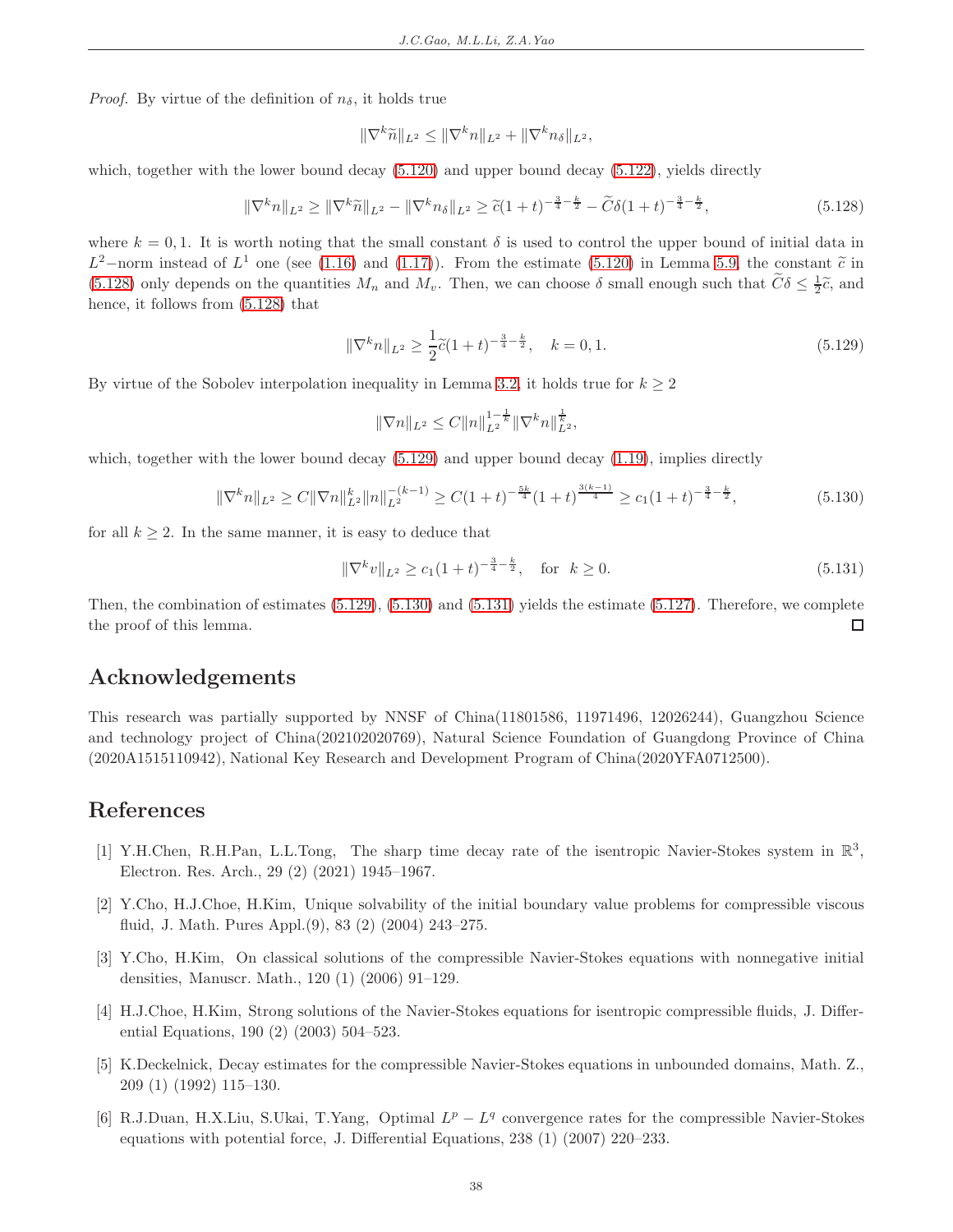- <span id="page-38-13"></span>[7] R.J.Duan, S.Ukai, T.Yang, H.J.Zhao, Optimal convergence rates for the compressible Navier-Stokes equations with potential forces, Math. Models Methods Appl. Sci. 17 (5) (2007) 737–758.
- <span id="page-38-18"></span>[8] J.C.Gao, Z.Y.Lyu, Z.A.Yao, Lower Bound and Space-time Decay Rates of Higher Order Derivatives of Solution for the Compressible Navier-Stokes and Hall-MHD Equations, arXiv: Analysis of PDEs, 2019.
- <span id="page-38-12"></span>[9] J.C.Gao, Q.Tao, Z.A.Yao, Long-time behavior of solution for the compressible nematic liquid crystal flows in  $\mathbb{R}^3$ , J. Differential Equations, 261 (4) (2016) 2334-2383.
- <span id="page-38-6"></span>[10] J.C.Gao, Z.Z.Wei, Z.A.Yao, The optimal decay rate of strong solution for the compressible Navier-Stokes equations with large initial data, Phys.D 406 (2020), 132506, 9 pp.
- [11] J.C.Gao, Z.Z.Wei, Z.A.Yao, Decay of strong solution for the compressible Navier-Stokes equations with large initial data, Nonlinear Anal. 213 (2021) 112494.
- <span id="page-38-7"></span>[12] J.C.Gao, Z.Z.Wei, Z.A.Yao, The Optimal Decay Rate of Strong Solution for the Compressible Nematic Liquid Crystal Equations with Large Initial Data, arXiv:2106.03104, 2021.
- <span id="page-38-0"></span>[13] Y.Guo, Y.J.Wang, Decay of dissipative equations and negative Sobolev spaces, Comm. Partial Differential Equations, 37 (12) (2012) 2165–2208.
- <span id="page-38-5"></span>[14] L.B.He, J.C.Huang, C.Wang, Global stability of large solutions to the 3D compressible Navier-Stokes equations, Arch. Ration. Mech. Anal., 234 (3) (2019) 1167–1222.
- <span id="page-38-3"></span>[15] X.D.Huang, J.Li, Z.P.Xin, Blowup criterion for viscous baratropic flows with vacuum states, Comm. Math. Phys., 301 (1) (2011) 23–35.
- <span id="page-38-4"></span>[16] X.D.Huang, J.Li, Z.P.Xin, Serrin-type criterion for the three-dimensional viscous compressible flows, SIAM J. Math. Anal., 43 (4) (2011) 1872–1886.
- <span id="page-38-8"></span>[17] X.D.Huang, J.Li, Z.P.Xin, Global well-posedness of classical solutions with large oscillations and vacuum to the three dimensional isentropic compressible Navier-Stokes equations, Comm. Pure Appl. Math., 65 (4) (2012) 549–585.
- <span id="page-38-17"></span>[18] X.P.Hu, G.C.Wu, Global existence and optimal decay rates for three-dimensional compressible viscoelastic flows, SIAM J. Math. Anal. 45 (5) (2013) 2815–2833.
- <span id="page-38-10"></span>[19] D.Hoff, K.Zumbrun, Multi-dimensional diffusion waves for the Navier-Stokes equations of compressible flow, Indiana Univ. Math. J. 44 (2) (1995) 603-676.
- <span id="page-38-14"></span>[20] Y.Kagei, T.Kobayashi, On large time behavior of solutions to the compressible Navier-Stokes equations in the half space in  $\mathbb{R}^3$ , Arch. Ration. Mech. Anal., 165 (2) (2002) 89-159.
- <span id="page-38-16"></span>[21] H.-L.Li, A.Matsumura, G.J.Zhang, Optimal decay rate of the compressible Navier-Stokes-Poisson system in  $\mathbb{R}^3$ , Arch. Ration. Mech. Anal., 196 (2) (2010) 681-713.
- <span id="page-38-2"></span>[22] H.-L.Li, Y.X.Wang, and Z.P.Xin. Non-existence of classical solutions with finite energy to the Cauchy problem of the compressible Navier-Stokes equations, Arch. Ration. Mech. Anal, 232 (2) (2019) 557–590.
- <span id="page-38-11"></span>[23] T.-P.Liu, W.K.Wang, The point wise estimates of diffusion wave for the Navier-Stokes systems in odd multidimensions, Comm. Math. Phys., 196 (1) (1998) 145–173.
- <span id="page-38-15"></span>[24] H.-L.Li, T.Zhang, Large time behavior of isentropic compressible Navier-Stokes system in  $\mathbb{R}^3$ , Math. Methods Appl. Sci., 34 (6) (2011) 670–682.
- <span id="page-38-9"></span>[25] J.K.Li, Global small solutions of heat conductive compressible Navier-Stokes equations with vacuum: smallness on scaling invariant quantity, Arch. Ration. Mech. Anal., 237 (2) (2020) 899–919.
- <span id="page-38-1"></span>[26] J.Li, Z.L.Liang, On classical solutions to the Cauchy problem of the two-dimensional barotropic compressible Navier-Stokes equations with vacuum, J. Math. Pures Appl. (9), 102 (4) (2014) 640–671.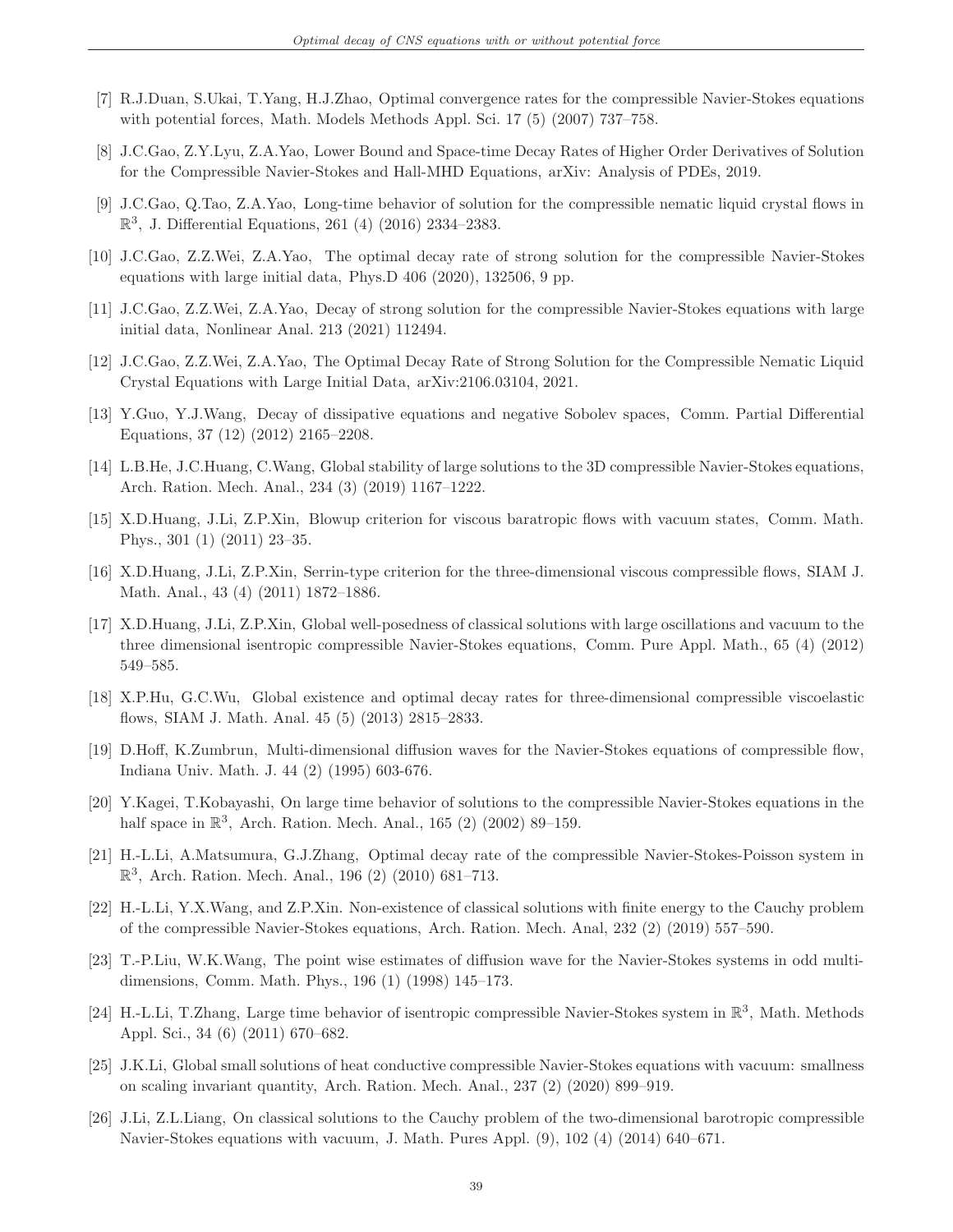- <span id="page-39-10"></span>[27] J.Li, A.Matsumura, On the Navier-Stokes equations for three-dimensional compressible barotropic flow subject to large external potential forces with discontinuous initial data, J. Math. Pures Appl. (9), 95 (5) (2011) 495– 512.
- <span id="page-39-5"></span>[28] J.Li, Z.P.Xin, Global well-posedness and large time asymptotic behavior of classical solutions to the compressible Navier-Stokes equations with vacuum, Ann. PDE., 5 (1) (2019) 37 pp.
- <span id="page-39-18"></span>[29] A. Majda, A. Bertozzi, Vorticity and Incompressible Flow. Cambridge: Cambridge University Press (2002).
- <span id="page-39-6"></span>[30] A.Matsumura, T.Nishida, The initial value problem for the equations of motion of compressible viscous and heat-conductive fluids, Proc. Japan Acad. Ser. A Math. Sci., 55 (9) (1979) 337–342.
- <span id="page-39-3"></span>[31] A.Matsumura, T.Nishida, The initial value problem for the equations of motion of viscous and heat-conductive gases, J. Math. Kyoto Univ., 20 (1) (1980) 67–104.
- <span id="page-39-9"></span>[32] A.Matsumura, T.Nishida, Initial-boundary value problems for the equations of motion of compressible viscous and heat-conductive fluids, Comm. Math. Phys., 89 (4) (1983) 445–464.
- <span id="page-39-11"></span>[33] A.Matsumura, M.Padula, Stability of the stationary solutions of compressible viscous fluids with large external forces, Stab. Appl. Anal. Cont. Media, 2 (1992) 183–202.
- <span id="page-39-12"></span>[34] A.Matsumura, N.Yamagata, Global weak solutions of the Navier-Stokes equations for multidimensional compressible flow subject to large external potential forces, Osaka J. Math., 38 (2) (2001) 399–418.
- <span id="page-39-0"></span>[35] J.Nash, Le problème de Cauchy pour les équations différentielles d'un fluide général, Bulletin de la Soc. Math. de France, 90 (1962) 487–497.
- <span id="page-39-13"></span>[36] M.Okita, On the convergence rates for the compressible Navier-Stokes equations with potential force, Kyushu J. Math., 68 (2) (2014) 261–286.
- <span id="page-39-17"></span>[37] M.Oliver, E.S.Titi, Remark on the rate of decay of higher order derivatives for solutions to the Navier-Stokes equations in  $\mathbb{R}^n$ , J. Funct. Anal., 172 (1) (2000) 1-18.
- <span id="page-39-7"></span>[38] G.Ponce, Global existence of small solutions to a class of nonlinear evolution equations, Nonlinear Anal., 9 (5) (1985) 399–418.
- <span id="page-39-4"></span>[39] O.Rozanova. Blow up of smooth highly decreasing at infinity solutions to the compressible Navier-Stokes equations, J. Differential Equations, 245 (7) (2008) 1762–1774.
- <span id="page-39-2"></span>[40] R.Salvi, I.Straškraba, Global existence for viscous compressible fluids and their behavior as  $t \to \infty$ , J. Fac. Sci. Univ. Tokyo Sect. IA Math., 40 (1) (1993) 17–51.
- <span id="page-39-8"></span>[41] M.E.Schonbek,  $L^2$  decay for weak solutions of the Navier-Stokes equations, Arch. Rational Mech. Anal., 88 (3) (1985) 209–222.
- <span id="page-39-14"></span>[42] M.E.Schonbek, Large time behaviour of solutions to the Navier-Stokes equations, Comm. Partial Differential Equations, 11 (7) (1986) 733–763.
- <span id="page-39-15"></span>[43] M.E.Schonbek, Lower bounds of rates of decay for solutions to the Navier-Stokes equations, J. Amer. Math. Soc., 4 (3) (1991) 423–449.
- <span id="page-39-16"></span>[44] M.E.Schonbek, T.P.Schonbek, E.Suli, Large-time behaviour of solutions to the magnetohydrodynamics equations, Math. Ann. 304 (4) (1996) 717–756.
- <span id="page-39-19"></span>[45] M.E.Schonbek, M.Wiegner, On the decay of higher-order norms of the solutions of Navier-Stokes equations, Proc. Roy. Soc. Edinburgh Sect. A, 126 (3) (1996) 677–685.
- <span id="page-39-1"></span>[46] J.Serrin, On the uniqueness of compressible fluid motion, Arch. Rational. Mech. Anal., 3 (1959) 271–288.